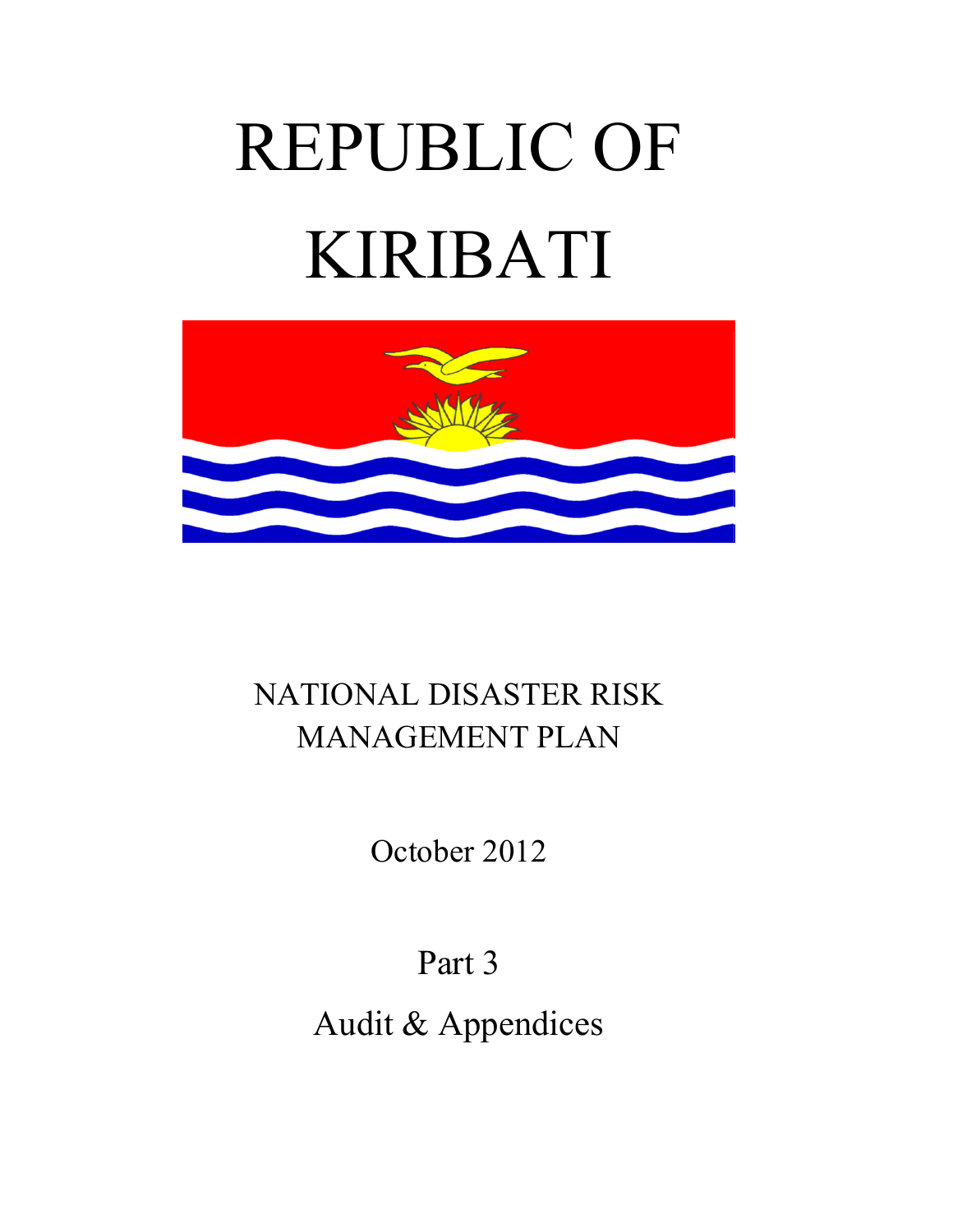# Part 3

|                  | <b>Table of Contents</b> |  |
|------------------|--------------------------|--|
|                  |                          |  |
| 2                |                          |  |
| 2.1              |                          |  |
| $2.2^{\circ}$    |                          |  |
|                  |                          |  |
| 3                |                          |  |
| 3.1              |                          |  |
| 3.2              |                          |  |
| 3.3 <sub>1</sub> |                          |  |
| 4                |                          |  |
| 4.1              |                          |  |
| 4.2              |                          |  |
|                  |                          |  |
| 4.4              |                          |  |
| 4.5              |                          |  |
| 5                |                          |  |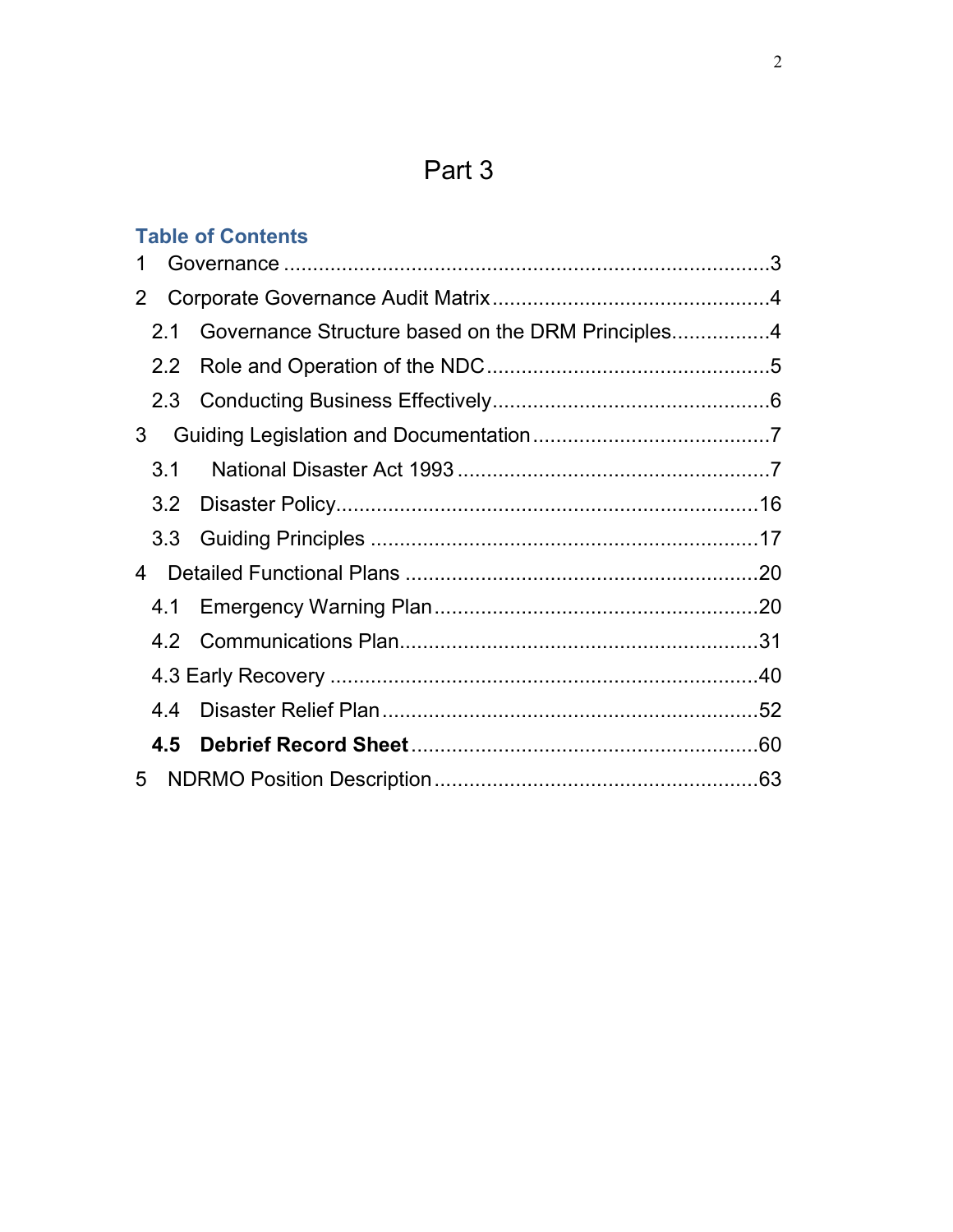## **1 Governance**

In the context of the NDRMP, the concept of governance has been applied to the DRM Committee structure and the manner in which business is conducted. The Committee framework has undergone review, with the resulting committee structure and the NDRMO providing leadership, technical support, and direction into the establishment of a DRM practices at all levels of government and within all communities, whilst advising DRM policy and strategic planning processes.

The performance of these committees in undertaking their roles and responsibilities in accordance with their respective terms of reference will directly influence the performance of all sectors in DRM preparedness, response and recovery.

## **The Concept**

The concept of governance has over the years gained momentum and a wider meaning. There are many definitions on offer and all pertinent to the environment for which they describe.

In the context of the developing world the World Bank describes governance as;

"Good governance is epitomized by predictable, open and enlightened policymaking, a bureaucracy imbued with a professional ethos acting in furtherance of the public good, the rule of law, transparent processes, and a strong civil society participating in public affairs. Poor governance (on the other hand) is characterized by arbitrary policy making, unaccountable bureaucracies, unenforced or unjust legal systems, the abuse of executive power, a civil society unengaged in public life, and widespread corruption."

Such a governance approach highlights issues of state responsiveness and accountability, and the impact of these factors on political stability and economic development.

To enable self-assessment to critically appraise committee performance the following matrix has been developed and provides the opportunity for an annual audit to be conducted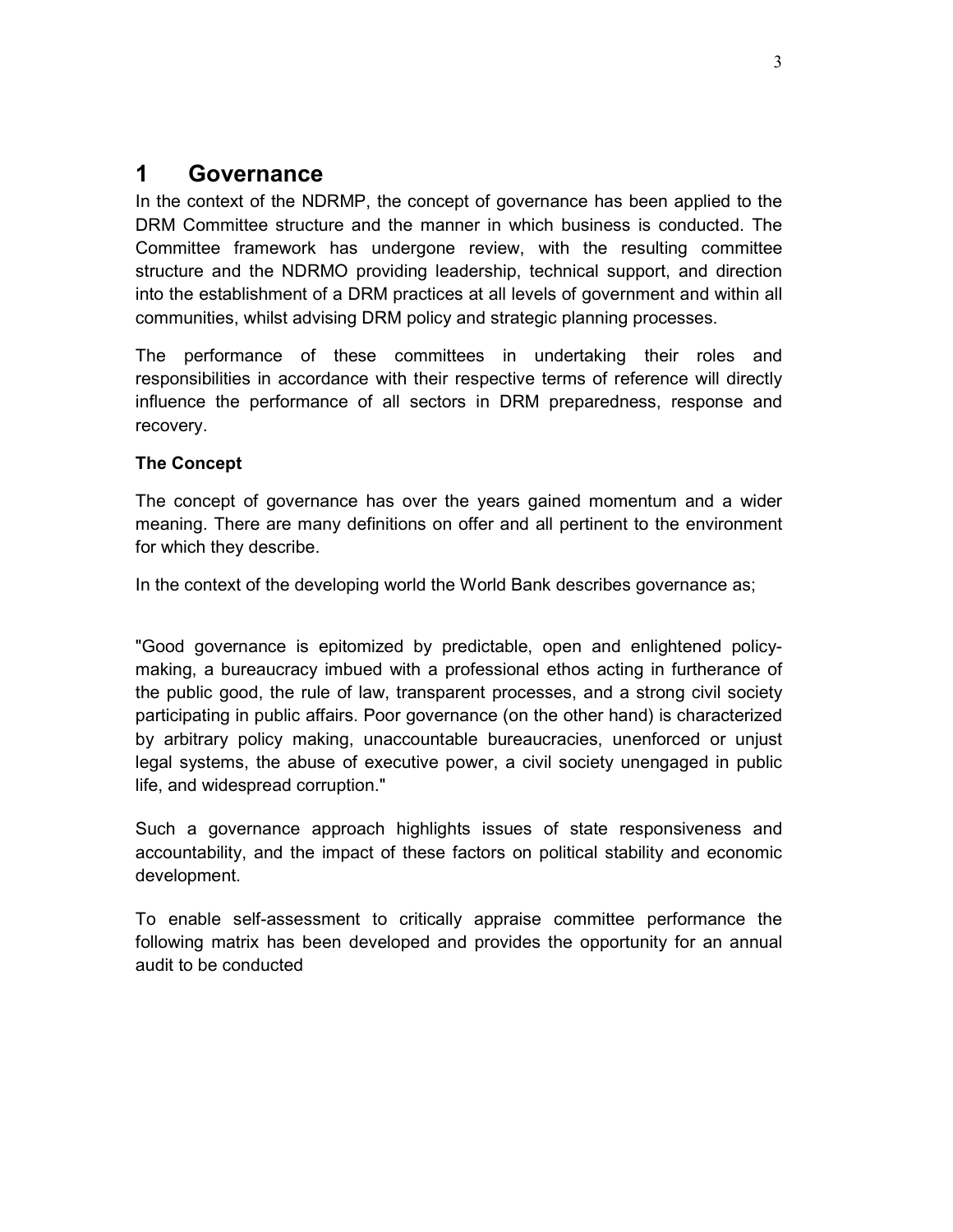# **2 Corporate Governance Audit Matrix**

## **2.1 Governance Structure based on the DRM Principles**

| Benchmark principles                                                                                                                                                                                                                                                                   | General indicators of good practice                                                                                                                                                                                                                                                                                                             | Indicator<br>met |
|----------------------------------------------------------------------------------------------------------------------------------------------------------------------------------------------------------------------------------------------------------------------------------------|-------------------------------------------------------------------------------------------------------------------------------------------------------------------------------------------------------------------------------------------------------------------------------------------------------------------------------------------------|------------------|
| 1.1 Validity of Governance<br>The NDRMC represents key government<br>portfolios including Donors with common<br>interest regards disaster risk management<br>arrangements for Kiribati                                                                                                 | Criteria for inclusion on the NDRMC relates to the goals of disaster risk<br>management outcomes<br>The NDRMC co-opts members to advise on technical or specialist matters<br>$\bullet$<br>Records of Members deputies are kept up to date<br>Members of the NDRMC and their deputies are fully informed of their roles and<br>responsibilities |                  |
| 1.2 Validity of the NDRMC<br>The NDRMC is able to maintain its<br>representation of members interests by<br>ensuring active participation of members or<br>their deputies to enable business to be<br>conducted                                                                        | Positions at the NDRMC meetings do not remain vacant<br>$\bullet$<br>All meetings attract a quorum to enable business to continue<br>Committee members are active in ensuring in their absence their ministry will<br>be effectively and properly represented<br>Succession plans are documented and implemented<br>$\bullet$                   |                  |
| 1.3 Skilled and representative structures<br>The composition of any sub committee of<br>the NDRMC - working groups, island<br>committees or advisory groups have the full<br>range of skills needed to provide effective<br>planning and leadership in their area of<br>responsibility | All required skills have been identified and appropriate representatives<br>$\bullet$<br>selected<br>Skills gaps are identified and appropriate training is scheduled<br>Succession planning i.e. appropriate deputies are identified and appropriately<br>skilled                                                                              |                  |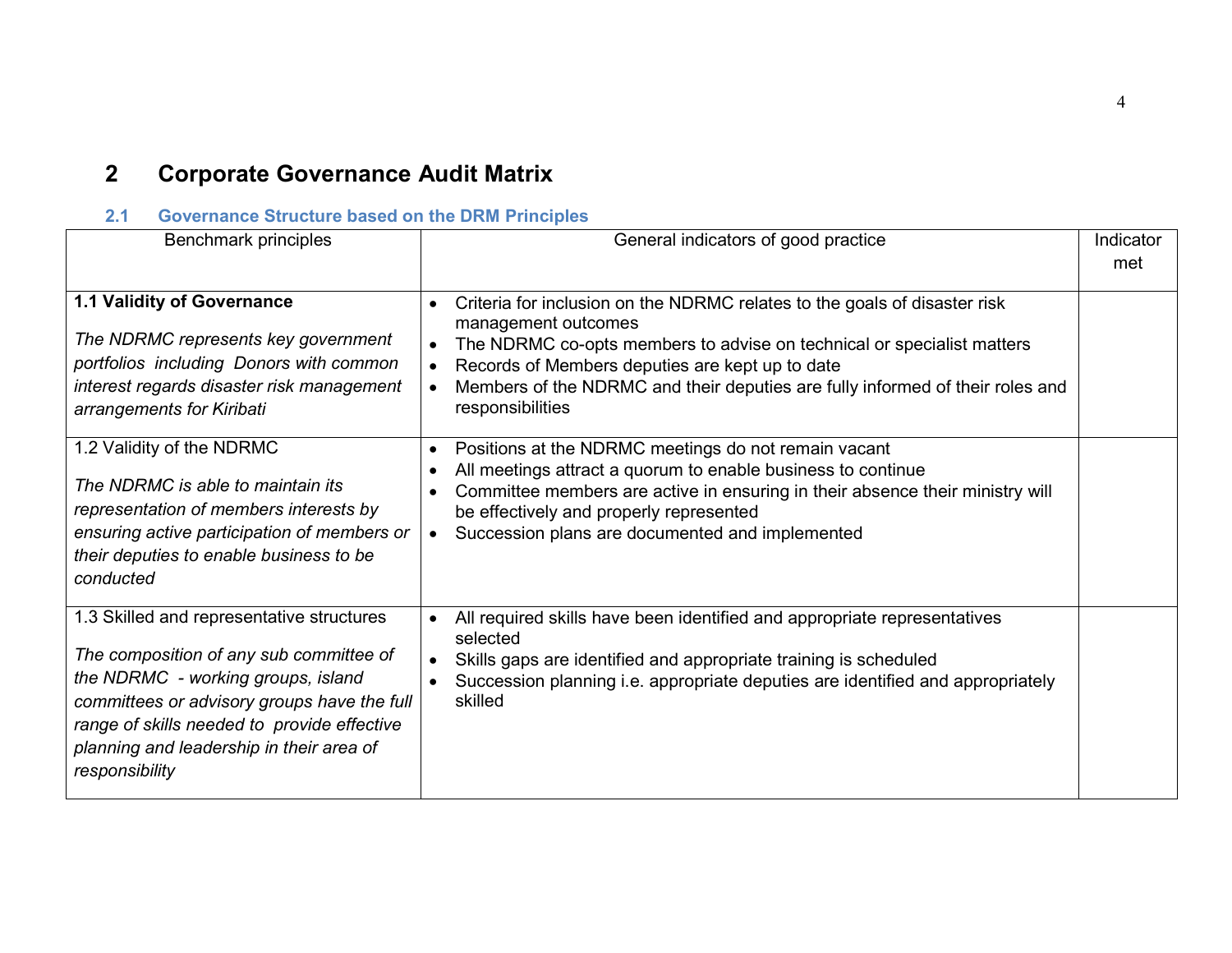## **2.2 Role and Operation of the NDC**

| <b>Benchmark principles</b>                                                                                                                                                                                                                                                          | General indicators of good practice                                                                                                                                                                                                                                                                                                                                                            | Indicator<br>met |
|--------------------------------------------------------------------------------------------------------------------------------------------------------------------------------------------------------------------------------------------------------------------------------------|------------------------------------------------------------------------------------------------------------------------------------------------------------------------------------------------------------------------------------------------------------------------------------------------------------------------------------------------------------------------------------------------|------------------|
| 2.1 Clarity of roles and responsibilities and<br>duties<br>The roles and responsibilities of members of<br>the NDRMC are clearly documented and<br>processes exist to ensure these roles are<br>understood.                                                                          | Roles and responsibilities are documented in a form that is easy for all<br>participants and their deputies to understand<br>The role of the NDRMC is consistent with and reflects the basic requirements<br>of the National Disaster Act 1993<br>All NDRMC members and their deputies are fully conversant with their roles<br>within the NDRMC                                               |                  |
| 2.2 Responsible delegation of authority<br>The NDRMC reviews all areas of decision<br>making, and documents that will have the<br>authority to make decisions. The NDRMC<br>may delegate its authority to make decisions<br>in specific areas to sub committees where<br>appropriate | Delegation of authority is clearly documented<br>Delegations of responsibility are regularly reviewed<br>Sub Committee meetings are minuted and filed                                                                                                                                                                                                                                          |                  |
| 2.3 Consistent processes and procedures<br>The work of the NDRMC is guided by<br>processes and procedures that are followed<br>consistently and reviewed periodically                                                                                                                | The NDRMC has a documented set of processes and procedures relating to<br>roles and responsibilities<br>All NDRMC members and their deputies are informed and understand the<br>$\bullet$<br>procedures they are required to follow<br>Individual NDRMC members will bring to the notice of the NDRMC any<br>procedures that require updating<br>The NDRMC will review annually all procedures |                  |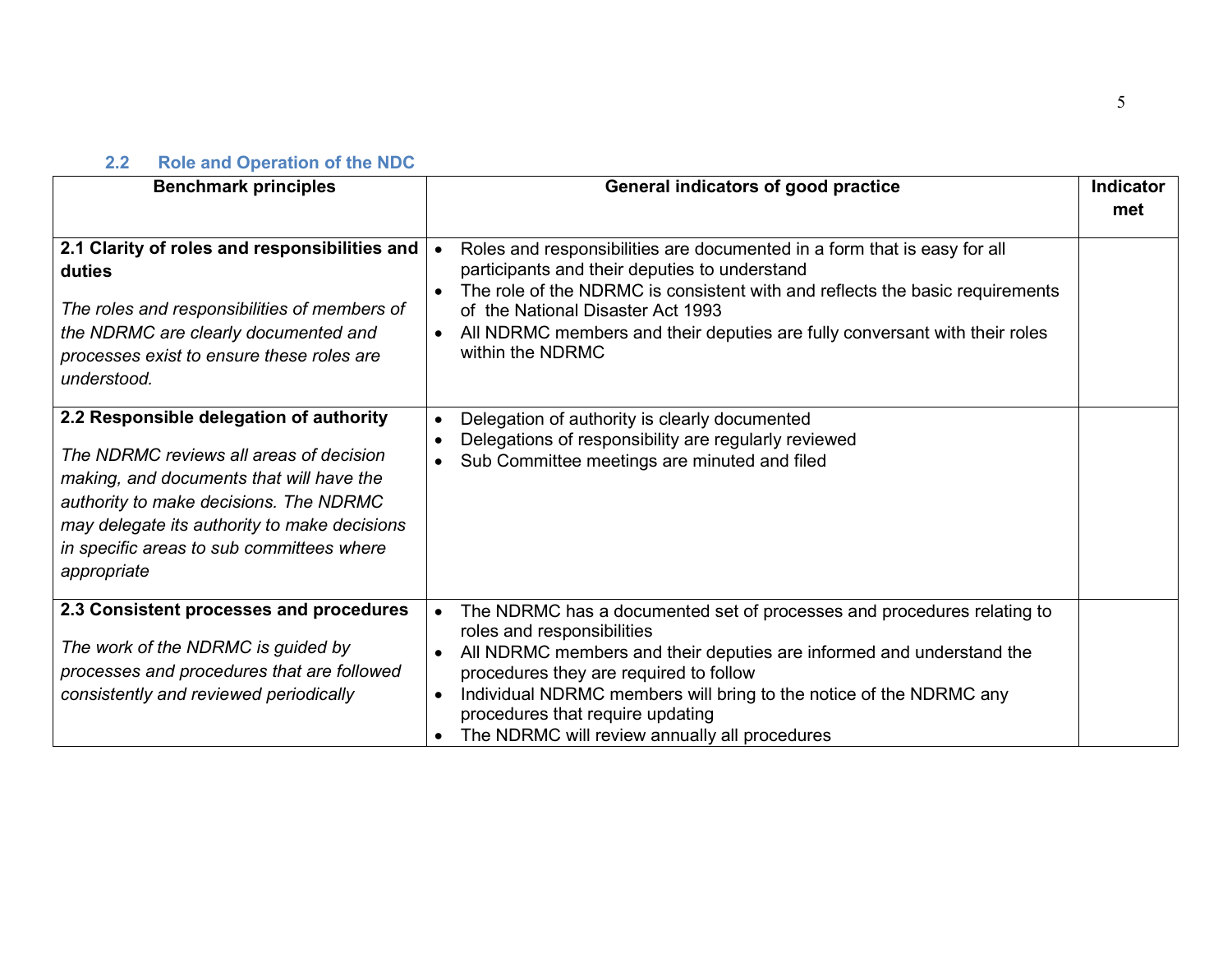## **2.3 Conducting Business Effectively**

| <b>Benchmark principles</b>                                                                                                                                                                                                                                        | General indicators of good practice                                                                                                                                                                                                                                                                                                                                                                                                                                                                   | Indicator<br>met |
|--------------------------------------------------------------------------------------------------------------------------------------------------------------------------------------------------------------------------------------------------------------------|-------------------------------------------------------------------------------------------------------------------------------------------------------------------------------------------------------------------------------------------------------------------------------------------------------------------------------------------------------------------------------------------------------------------------------------------------------------------------------------------------------|------------------|
| 3.1 Efficient NDRMC meeting process<br>Meeting processes are designed to work<br>through the business of the committee in an<br>efficient manner, without compromising the<br>participation of committee members or the<br>effectiveness of the business conducted | Committee meeting frequency processes and procedures comply with the<br>Disaster Management Act & Kiribati DRM Plan<br>An agenda process for setting meeting agenda is documented<br>All relevant information and minutes of the previous meeting are made<br>available to committee members in advance of the meeting<br>All scheduled business is completed<br>All committee members are enabled to participate equally<br>Accurate and appropriate minutes are taken and circulated to all members |                  |
| 3.2 Action implementation and monitoring<br>The committee ensure that plans are<br>implemented and monitors the outcomes                                                                                                                                           | Responsibility for implementing action decided by the committee is allocated<br>and timeframes set<br>Completion and outcomes of agreed action is reported to the committee<br>Tasks are reviewed and reallocated where necessary                                                                                                                                                                                                                                                                     |                  |
| 3.3 Review of performance<br>The NDRMC reviews its own operation and<br>performance periodically and takes action to<br>improve its operation where required                                                                                                       | A procedure is documented for the committee's regular review of performance<br>and operation<br>The committee takes action to address any deficiencies identified                                                                                                                                                                                                                                                                                                                                     |                  |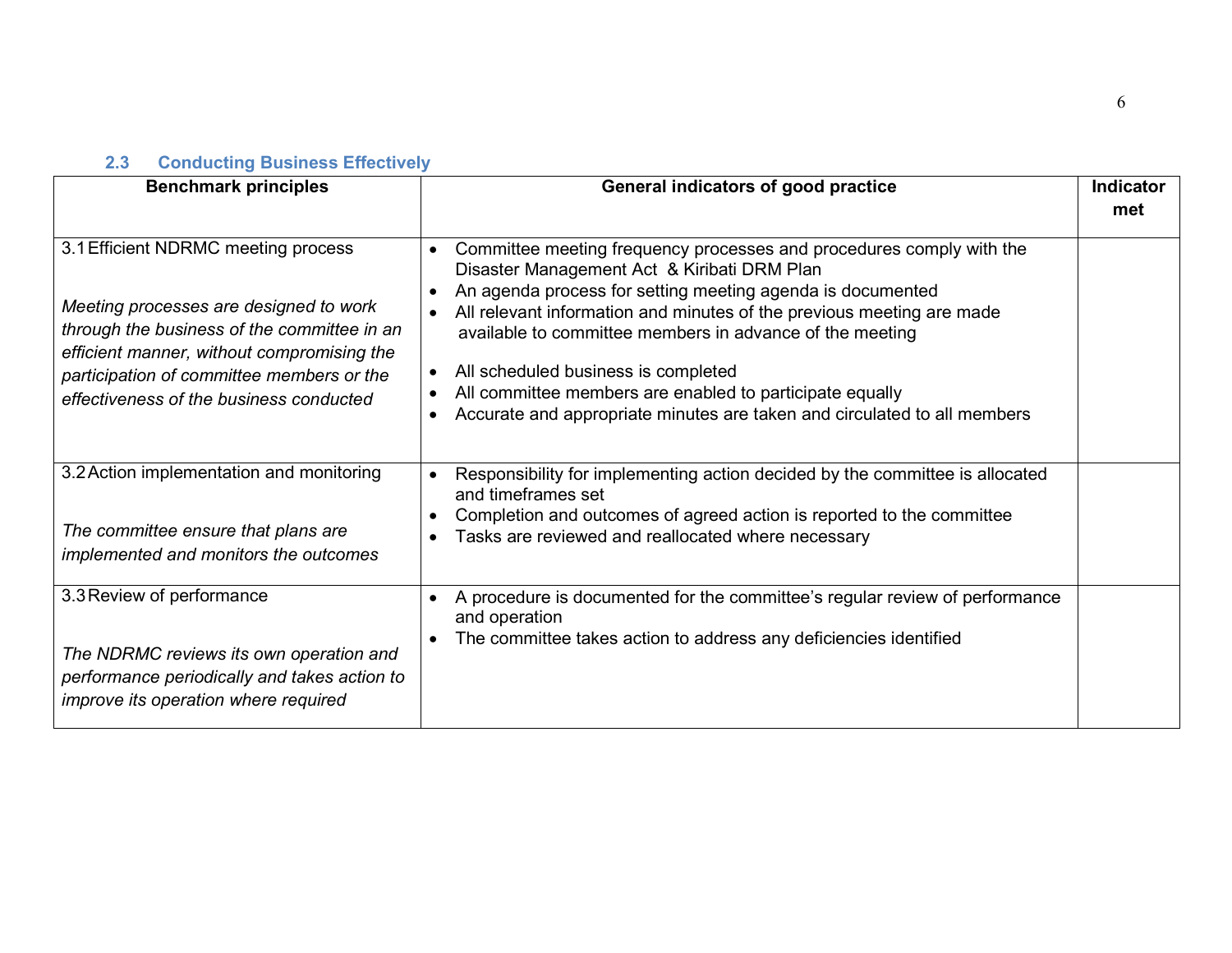## **3 Guiding Legislation and Documentation**

**3.1 National Disaster Act 1993**

REPUBLIC OF KIRIBATI (No. 12 1993) I assent, **(Sgd: T. Teannaki)** Berititenti

## **AN ACT TO PROVIDE FOR THE ORGANISATION AND MANAGEMENT WHICH IS NECESSARY TO ENSURE MITIGATION OF, PREPAREDNESS FOR, RESPONSE TO AND RECOVERY FROM DISASTER TO KIRIBATI; AND FOR CONNECTED PURPOSES**

Commencement 1993

MADE by the Maneaba ni Maungatabu and assented to be the Beretitenti

## **PART 1 PRELIMINARY**

## **Short title**

1. This Act may be cited as the National Disaster Act 1993.

#### **Interpretation**

2. In this Act, unless the context otherwise requires;

"Agency" means a government agency, or non-government agency; "disaster' means, and subject to section 3, the actual or imminent occurrence of an event which endangers or threatens to endanger the safety or health of any communities or persons in Kiribati, or destroys or damages, or threatens to destroy or damage, any property in Kiribati, arising from –

- (a) a cyclone
- (b) a flood or tidal waves
- (c) a tsunami
- (d) an earthquake
- (e) a volcanic eruption
- (f) a drought
- (g) an air disaster
- (h) a maritime disaster
- (i) a major civil accident (such as a major fire or bush fire or explosion)
- (j) a plague or epidemic, or
- (k) an other similar natural or man made event.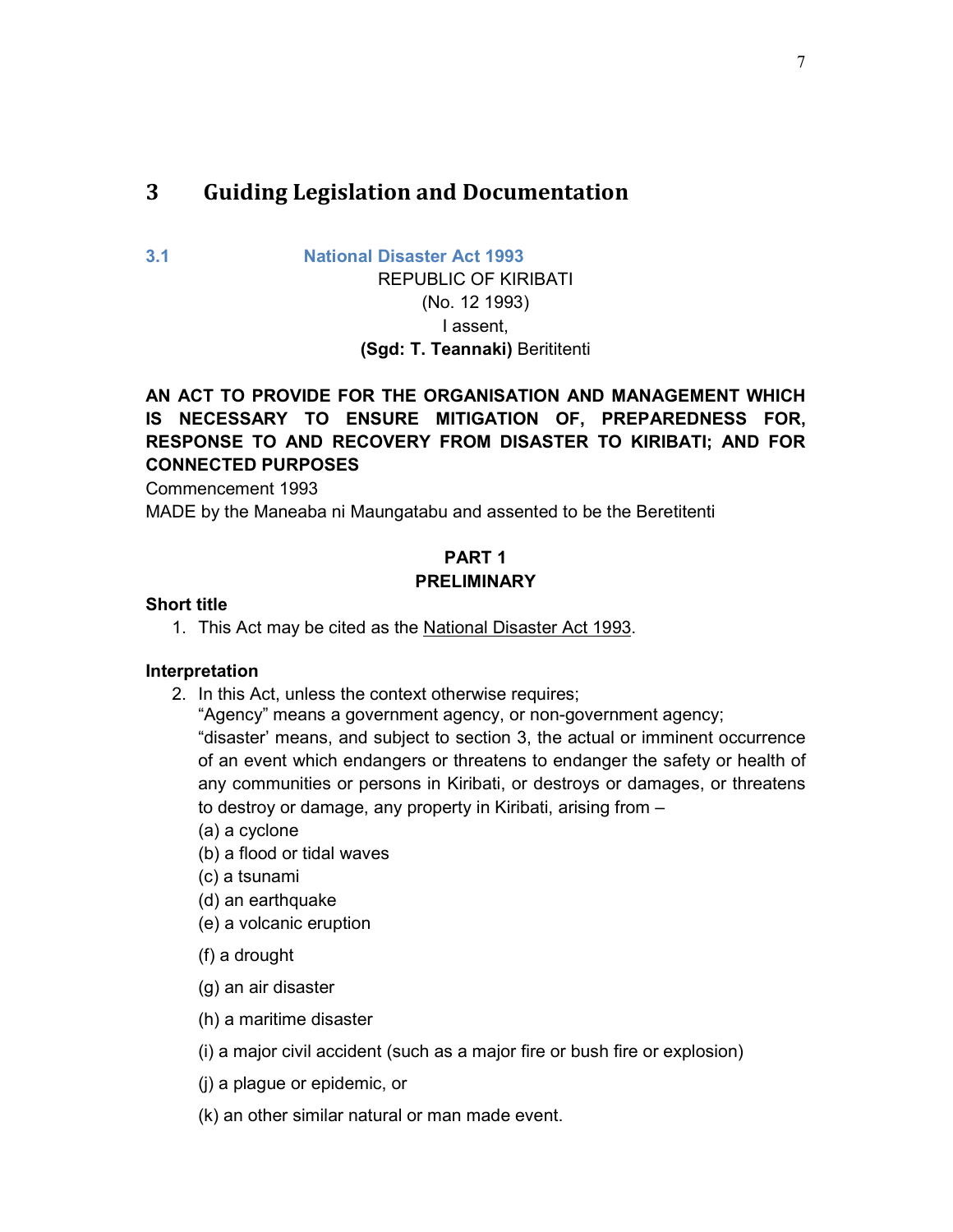"Government Agency" means –

- (a) an body constituted by or under any Act for Public purpose;
- (b) any person or officer of such a body; and
- (c) any person in the service of the government upon whom any function, power, duty or responsibility is conferred by or under the Act

"National Disaster Council" means the National Disaster Council established under section 5:

"National Disaster Plan: means the national Disaster Plan prepared anf formulated under section 12.

#### **Limitations**

- 3. This Act does not
	- (a) authorise the taking of measures to control civil disorders or bring to an end an industrial dispute: and
	- (b) cover circumstances arising from combat against an enemy, unless specifically authorised by the Cabinet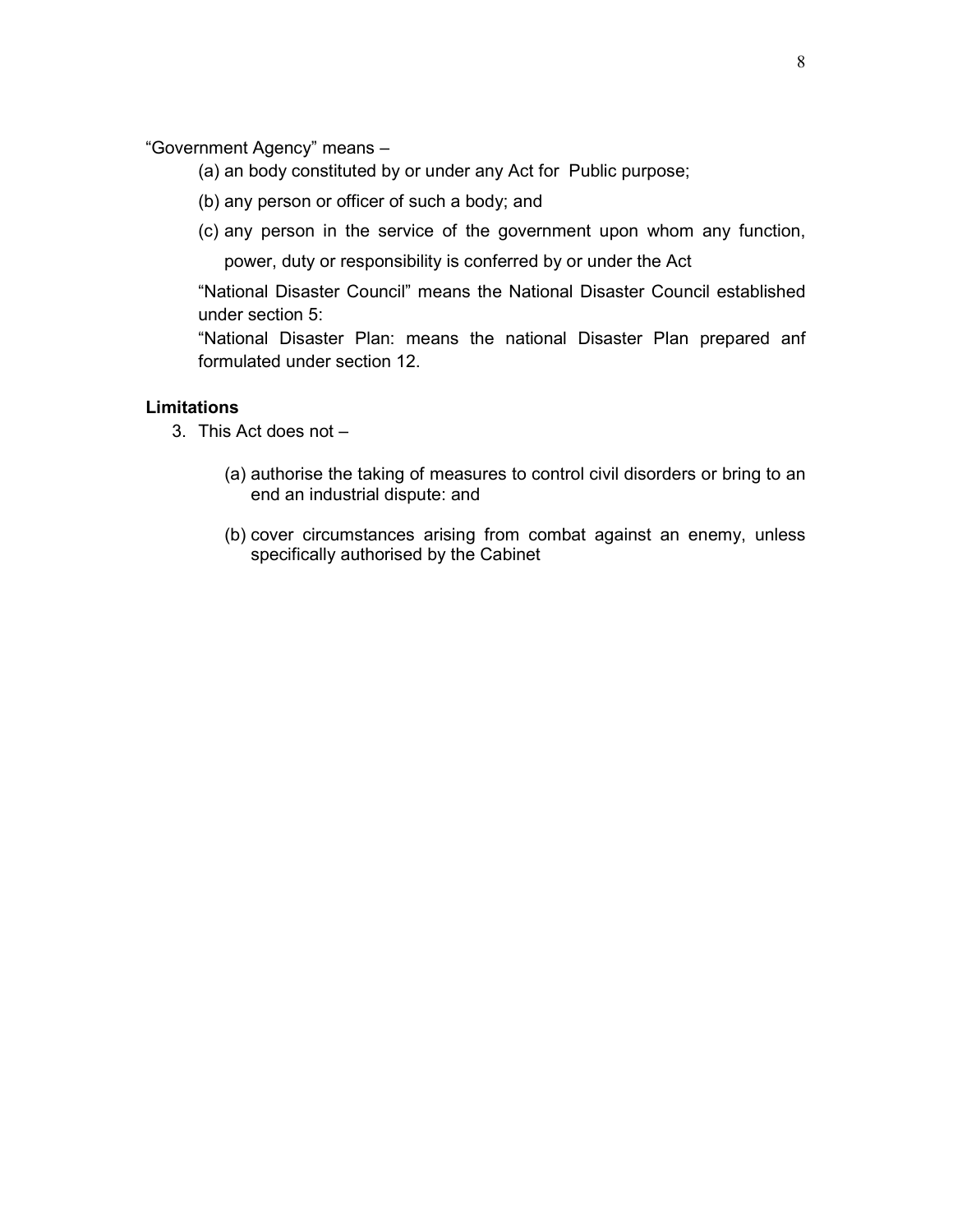## **PART II ORGANISATION**

## **Functions of Minister**

4. The Minister shall be responsible –

(a) to ensure that adequate measures are taken by government agencies to mitigate, prepare for and respond to disasters and to assist in the recovery from the effects of a disaster by persons or communities

(b) to coordinate the activities of government agencies carrying out their statutory functions, powers, duties and responsibilities in taking such measures: and

(c) to foster and facilitate the participation of non-government agencies in measures taken by the government for disaster mitigation, preparedness, response and recovery.

#### **National Disaster Council**

5. There is hereby established a body to be called the National Disaster Council to advise the Minister on all matters, including the coordination of activities of Government and non Government agencies, relating to disaster mitigation, preparedness, response and recovery, and the preparation and formulation of a National Disaster Plan referred to in section 12.

- 6. The National Disaster Council shall consist of
	- (a) a Chairman nominated by the Minister from either within the Minister's department or from other departments of the Government in liaison with their Ministers; and
	- (b) a representative from each of those agencies which the minister considers should be so represented, to be nominated
		- (i) in the case of a Government agency, by the appropriate Minister, and
		- (ii) in the case of a non Government agency, by the agency

#### **Central Operation Group**

7. (1) The National Disaster Council shall establish a Central Operations Group to assist it during emergency operations carried out in response to a disaster event.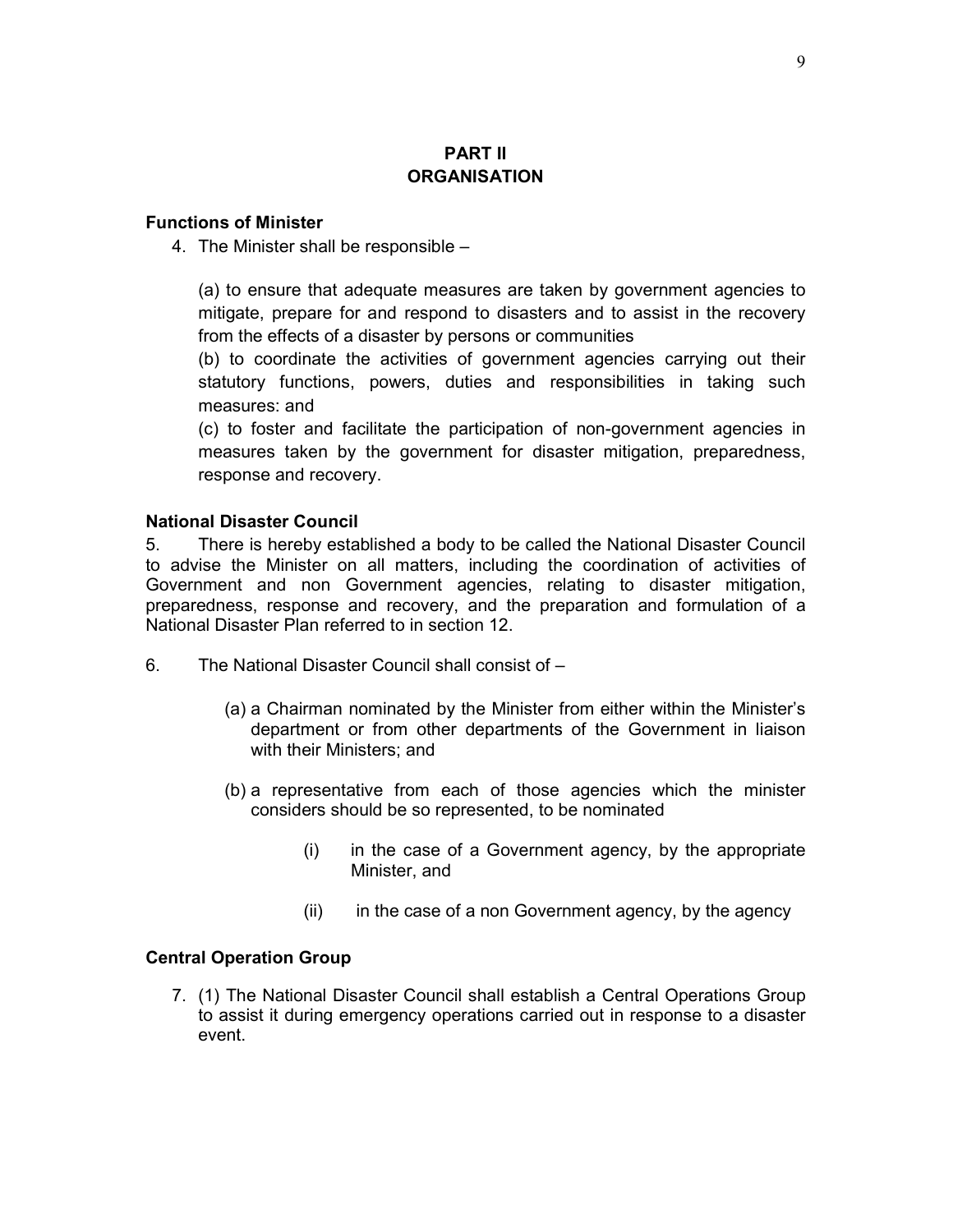(2) The Central Operations Group is to ensure on behalf of the National Disaster Council that resources are allocated to operational tasks in the most effective way and in correct priorities

## **Procedures of National Disaster Council**

8. the procedures of the National Disaster Council shall be as may be determined by the Chairman

## **National Disaster Management Office**

9. There shall be a National Disaster Management Office which shall carry out disaster management and other responsibilities as determined by the Minister and/or the National Disaster Council, and to deal with routine disaster-related affairs at national level.

## **Local Government Council required to establish a Disaster Committee**

10. All Local Government Councils in Kiribati shall establish a Disaster Committee.

## **Additional Committees may be established**

11. the Minister may establish such additional Committees of the National Disaster Council as are necessary to ensure comprehensive and integrated disaster management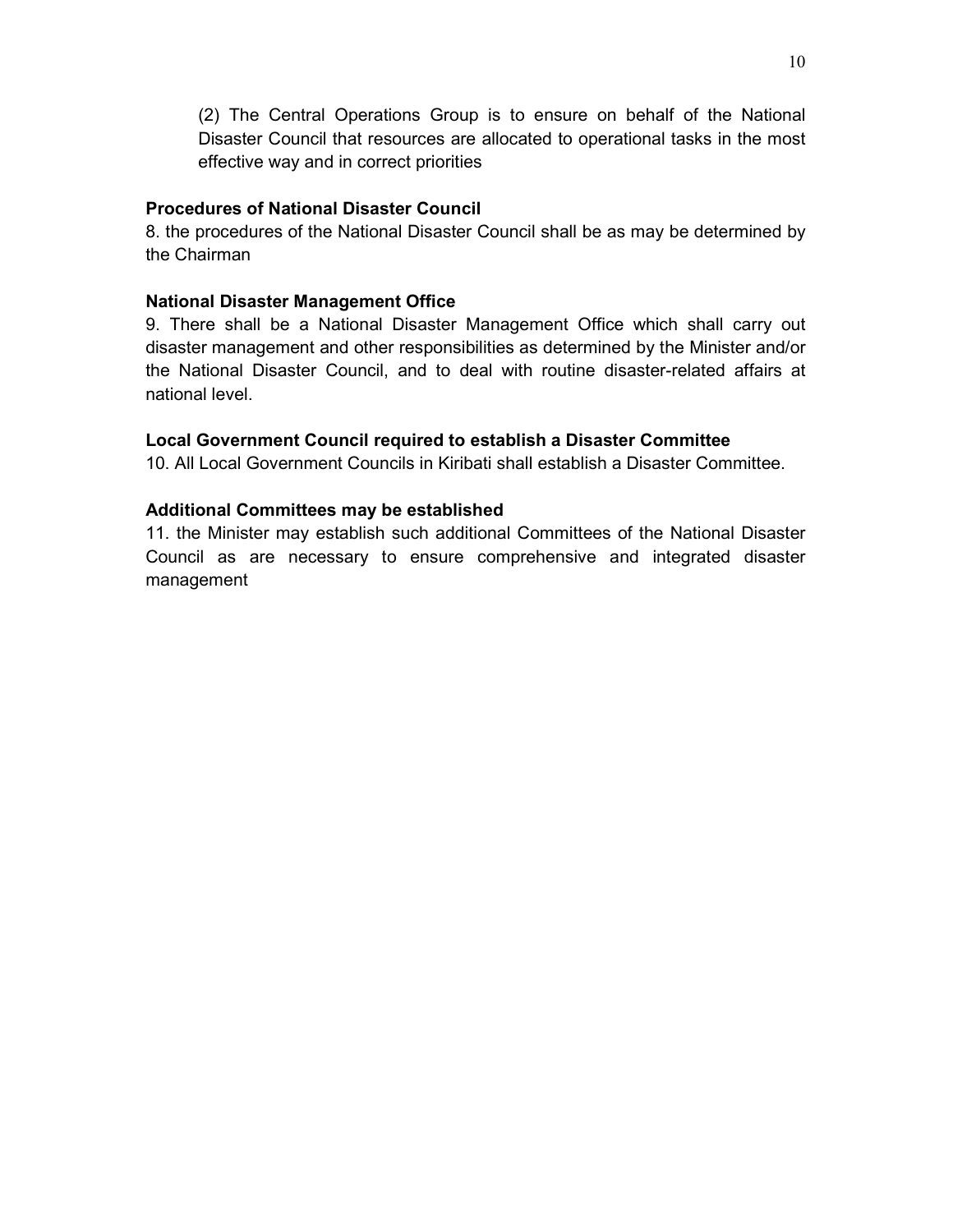## **PART III PLANS AND PROCEDURES**

#### **National Disaster Plan**

12. (1) There shall be a National Disaster Plan, which shall be prepared and formulated by the National Disaster Council and approved by the Cabinet.

(2) The national Disaster Plan shall define the action to be taken to deal with disaster in Kiribati, covering –

- (a) all national land and sea areas; and
- (b) requirements for disaster mitigation, preparedness, response and recovery.

#### **National Disaster Plan to be reviewed and undated periodically**

13. The Chairman of the national Disaster Council shall ensure that the National Disaster Plan is periodically reviewed and updated as necessary

#### **Plans and arrangements by all agencies**

14. All Government agencies and non Government agencies which are formally allocated roles under the national Disaster Plan shall make their own plans and other arrangements necessary to fulfil such roles.

#### **Annual reports of all agencies**

15. All agencies involved shall report annually, at a time specified in the national Disaster Plan, to the National Disaster Council, notifying their state of readiness for the coming years.

#### **Local Government Councils to issue instructions**

16. All local Government Councils in Kiribati shall issue such instructions as may be considered necessary to support he provisions and requirements of the National Disaster Plan.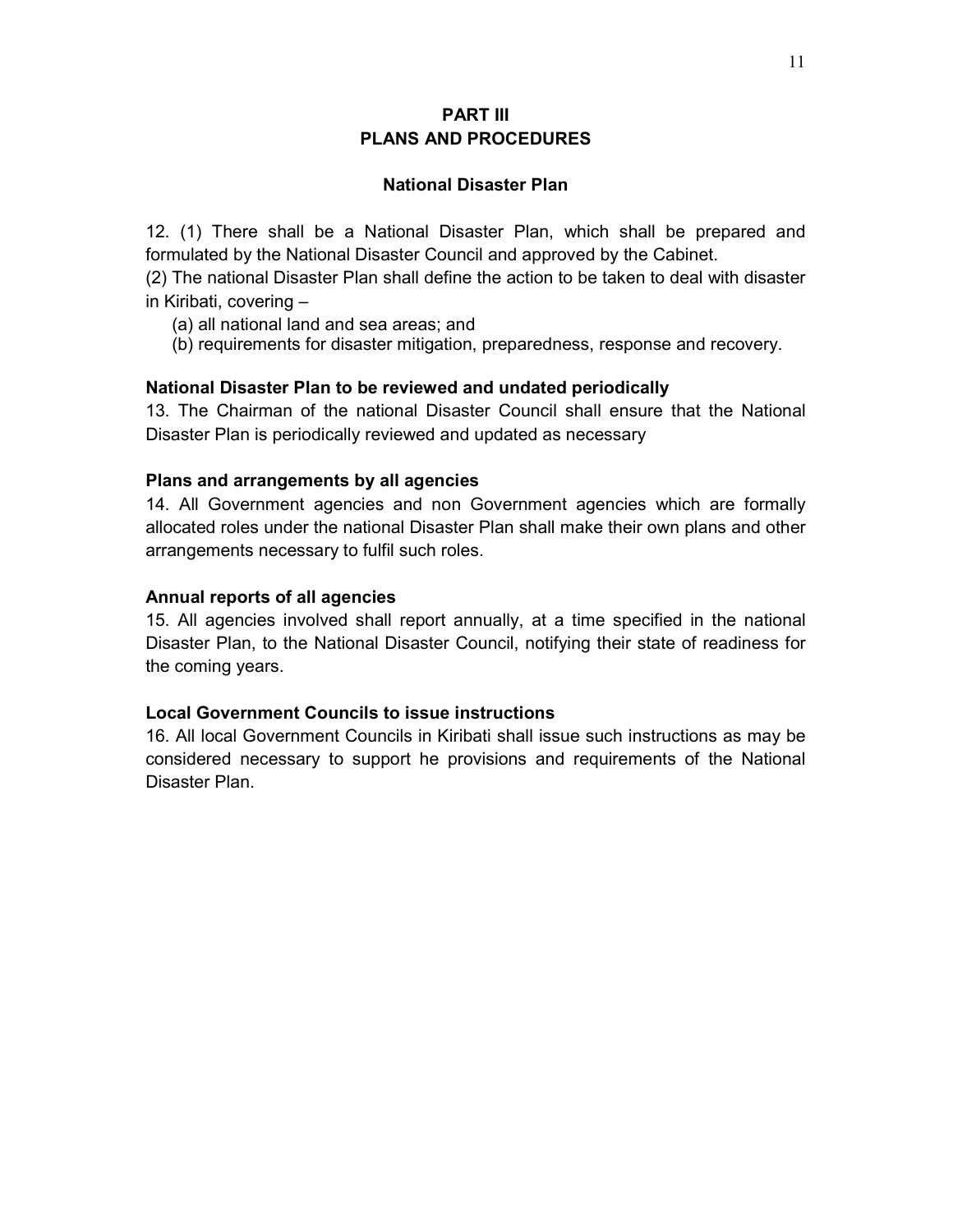#### **PART IV**

## **DECLARATION OF A STATE OF PUBLIC EMERGENCY**

#### **Declaration of state of public emergency of Beretitenti**

- 17.(1) Where the circumstances of a disaster are, or appear likely to become beyond the scope, provisions and resources of the National Disaster Plan, or for any other reason associated with a disaster, the Beretitenti, acting in accordance with the advice of the cabinet may declare a state of public emergency pursuant to section 16 of the Constitution.
- (2) A declaration of a state of public emergency made under sub section (1) may apply either to a part of the whole of Kiribati.

## **PART V**

## **SPECIAL POWERS DURING A STATE OF PUBLIC EMERGENCY**

#### **Recommendation of Minister**

- 18. If a state of public emergency is declared in accordance with Part IV of this Act, the Minister on the advice and recommendations of the National Disaster Council, will recommend to the Cabinet action which may be necessary including the making of regulations, concerning some or all of the following aspects;
	- (a) the supply and distribution of food, water, fuel, power, medical assistance, shelter and other necessities to affected areas;
	- (b) the maintenance of the means of transportation by land, air or water and the control of the transport of persons and things;
	- (c) the temporary acquisition or control of any property, undertaking or land;
	- (d) the evacuation of people in their own interest and/or that of the public to refuges identified in the National Disaster Plan;
	- (e) the entering and search of any premises
	- (f) the payment of compensation and remuneration to persons affected by government action under special power, and
	- (g) any other matters which may apply to a specific disaster event.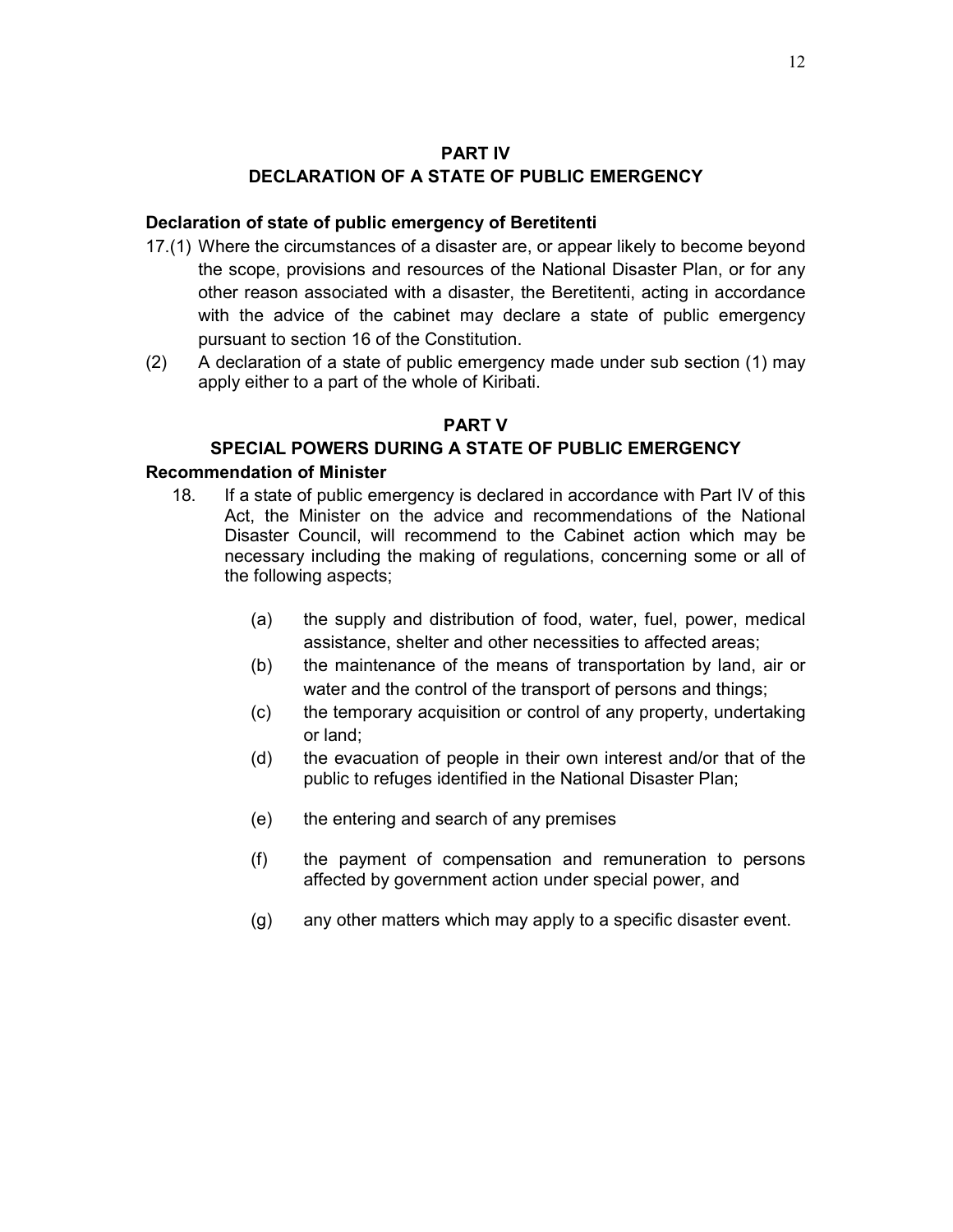## **PART V MISCELLANEOUS**

#### **Obstructing a Disaster Worker an offence**

19 (1) No person shall obstruct, hinder or in any way interfere with a person engaging in any activity as a member, officer, or volunteer of an agency performing a role of discharging a responsibility in accordance with the national Disaster Plan, or in accordance with any regulations made under a state of public emergency.

(2) Any person who obstructs, hinders or in any way interferes with a person referred to in subsection (1) commits an offence and shall be liable on conviction to a fine not exceeding \$1000 or imprisonment for a term not exceeding 56 years or both fine and imprisonment.

#### **Immunity from liability**

20 A person engaging in any activity as a member officer or authorise volunteer worker of an agency performing a role of discharging a responsibility in accordance with the national Disaster Plan shall not be liable in respect of any loss or injury sustained by any other person, unless such loss or injury is caused or arises from negligence or wilful misconduct

#### **Claims for compensation and remuneration to be submitted to Government**

21 Any person who claims any compensation or remuneration for any action taken under the national Disaster Plan and/or any associated regulations may submit such a claim to the Government

#### **Making a false compensation claim an offence**

22. A person who makes any false or misleading statement or otherwise attempt to mislead, in making any claim for compensation under this Act commits an offence and shall be liable on conviction to a fine not exceeding \$1000 or imprisonment for a term not exceedng 5 years or a both a fine and imprisonment

#### **Utilisation of disaster assistance donations**

23. All donations, in money or any other form, which are made, either form within Kiribati or overseas, to assist in recovery from disaster, or for other disaster related needs, shall -

(a) be utilised for these purposes only; and

- (b) not be diverted for any other purpose without the authority of
	- (i) the cabinet; and
	- (ii) the specific agreement of the donor persons, agency or country

## **Regulations**

24. The Minister, acting in accordance with advice from cabinet, may make regulations consistent with this Act for or with respect to all matters which are –

- (a) required or permitted by this Act; or
- (b) necessary or convenient
	- (iii) for the proper administration of this Act; or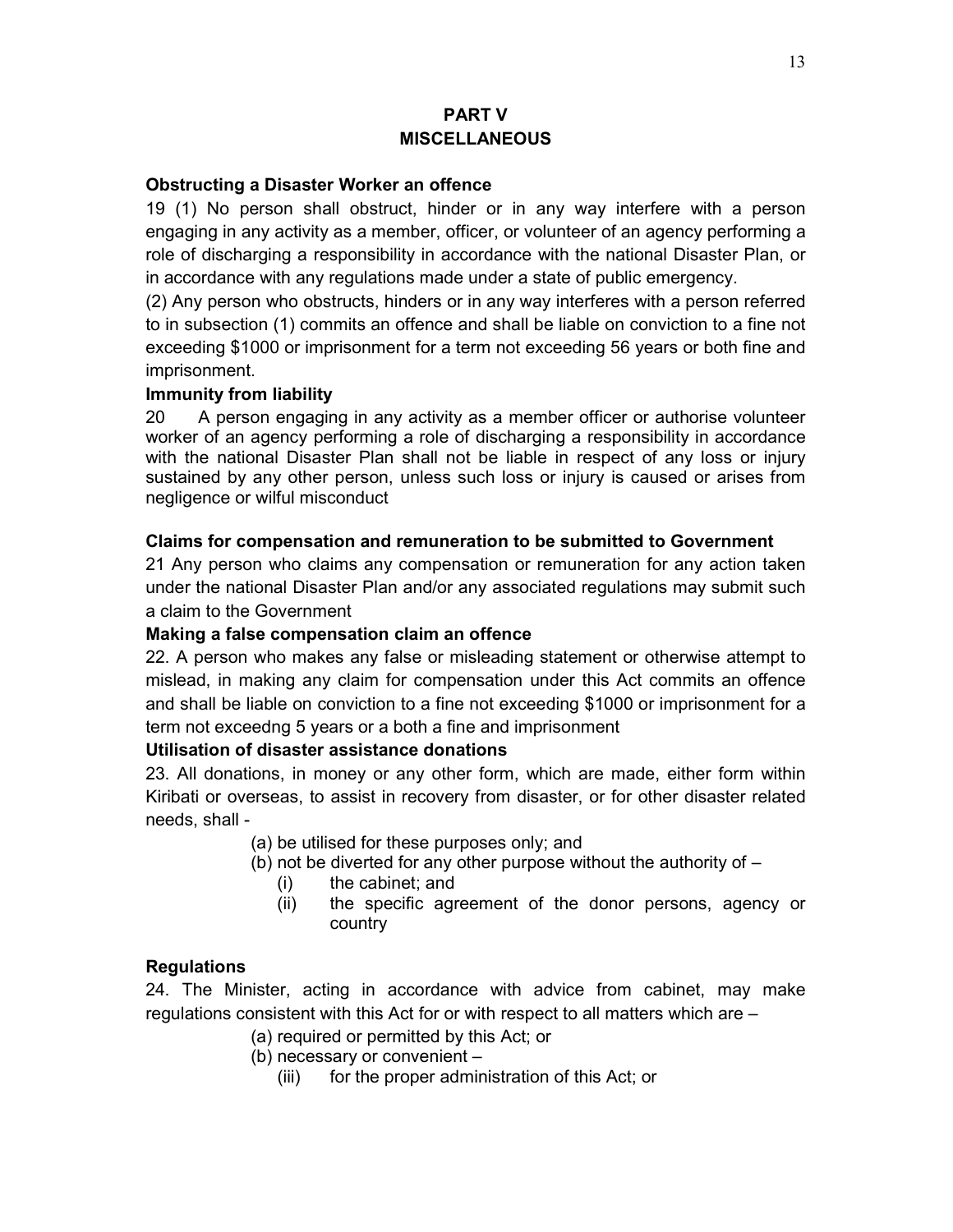## **NATIONAL DISASTER ACT 1993**

#### EXPLANATORY MEMORANDUM

1. The principle object of the Act as its long title states is "to provide for the organisation and management which is necessary to ensure mitigation of, preparedness for, response to and recovery from disasters in Kiribati"

 2. It will be seen therefore that part 1 (Preliminary) of the Act deals with such things as short title of Act itself (National Disaster Act 1993) and the definition of certain words which are to be used throughout the body of the Act for example the word disaster is defined to mean "the actual or imminent occurrence of an event which endangers or threatens to endanger the safety or health of any communities or persons in Kiribati, or which destroys or damages, or threatens to destroy or damage, any property in Kiribati, arising from –

- (a0 a cyclone
- (b) a flood or tidal waves
- (c) a tsunami
- (d) an earthquake
- (e) a volcanic eruption
- (f) a drought
- (g) an air disaster
- (h) a maritime disaster
- (i) a major civil accident (such as a major fire or bush fire or explosion)
- (j) a plague or epidemic, or
- (k) an other similar natural or man made event.

This definition is designed to cover any event (whether actual or imminent) which endangers the safety or health of any community or persons or destroys or damages any property in Kiribati as the result of a cyclone, flood etc. However this definition of "disaster" does not cover the control of civil disorders, industrial disputes or combat against an enemy (Section 3)

3. Party II of the Act on the other hand deals with the organisation and management necessary for the coordination of activities of Government and non- Government agencies relating to disaster mitigation, preparedness, response and recovery. And in this respect the Minister is given the overall general responsibility for such disaster relief (Section 4) whose adviser is the National Disaster Council (Section 5). This Council is also given certain responsibilities for example the preparation and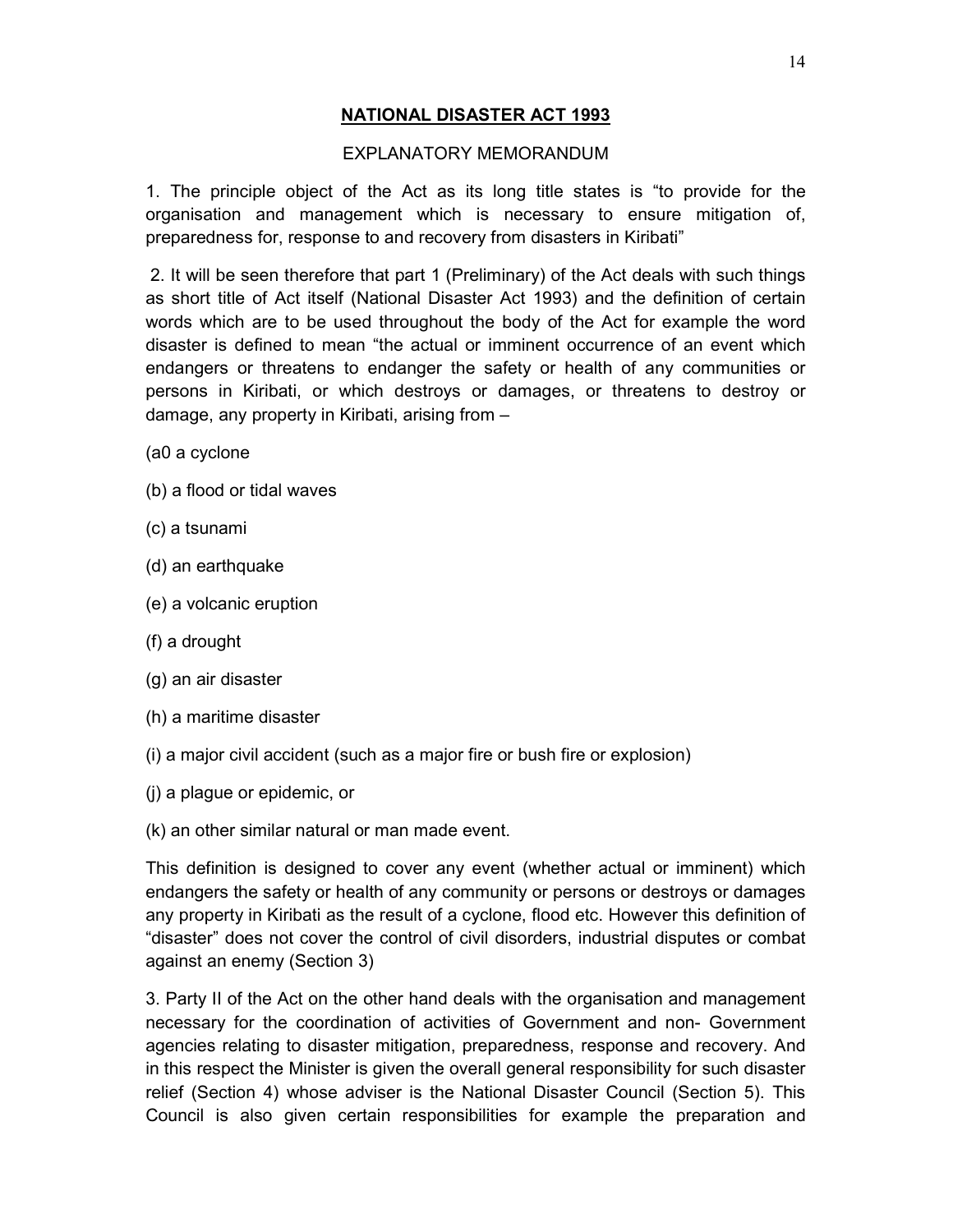formulation of the National Disaster Plan (Section 12), establishment of the Central Operations Group (Section 7) and the determination of the responsibilities of the National Disaster Management Office (Section 9)

4. Part III of the Act deals with such matters as the National Disaster Plan and its formulation (Section 12); the periodic review and update of such Plan by the National Disaster Council (Section 13); the formulation of disaster plan by agencies (Section 14) and the annual report by all agencies (Section 15) to be submitted to the national Disaster Council and instructions which local government councils will have to issue in order to support the national Disaster Plan (Section 16)

5. Part IV of the Act deals with the declaration of a state of public emergency by the Beretitenti where the National Disaster Plan is inadequate to deal with any given disaster (Section 17).

6. Part V of the Act deals with special powers during a state of public emergency whilst Part VI deals with miscellaneous matters such as compensation for any action taken under the National Disaster Plan (section 21) and utilisation of disaster assistance donations (Section 23)

Michael N. Takebwebwe

Attorney General

28 June 1993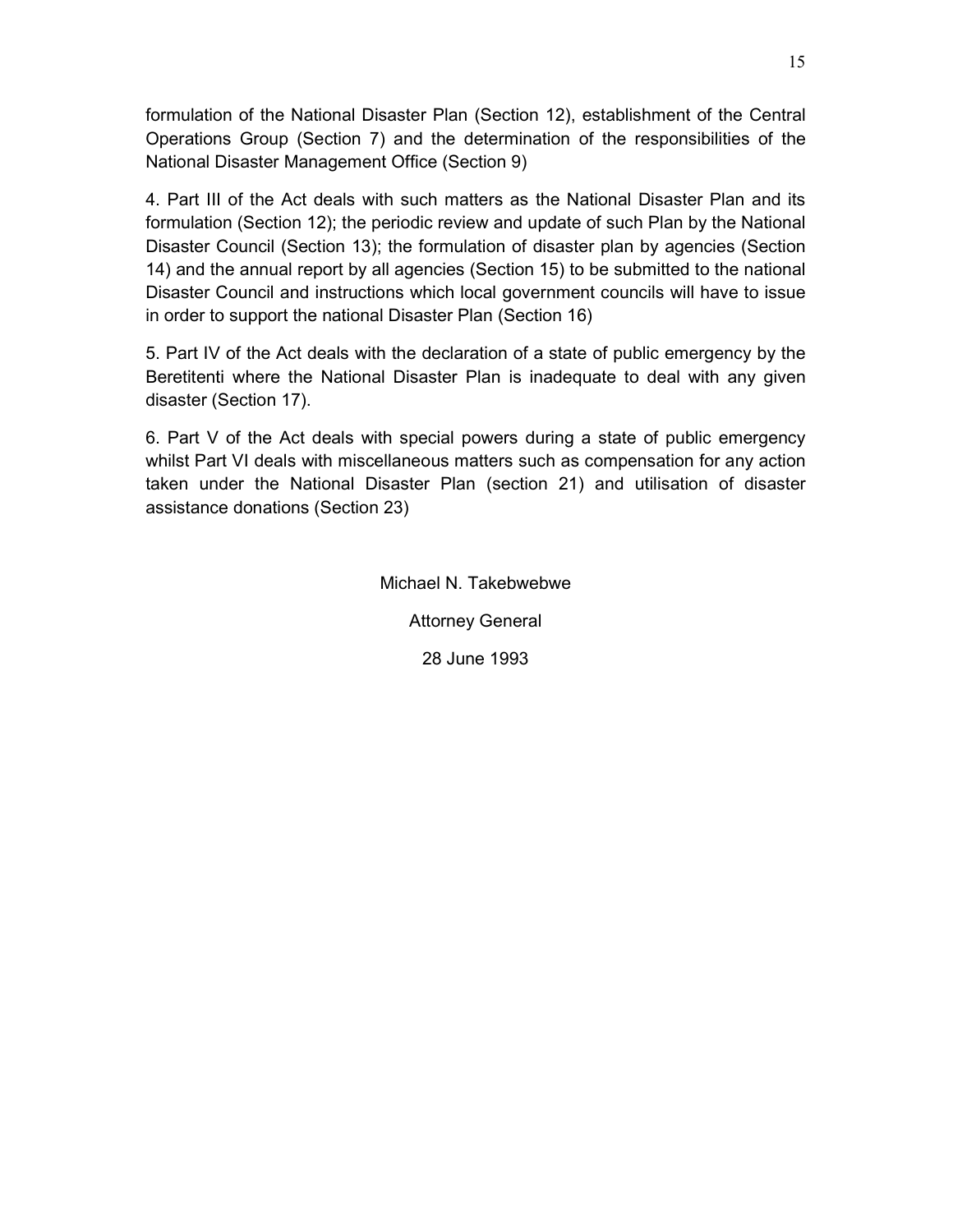## **3.2 Disaster Policy**

## Government of Kiribati National Policy Statement 1995

The Kiribati Government is committed to wards the development, promotion and implementation of measures to prevent and counter the impact of natural disasters in the country. The approach adopted is, as far as possible, to facilitate collaboration of efforts and utilisation of the resources of government, non-government and international agencies and also to optimise disaster management plans.

Accordingly, government directives prescribe the following;

- (a) Review the disaster management organisation and National Disaster Plan from time to time.
- (b) Establishment of appropriate mechanisms and facilities to develop strategies to minimise disaster impacts in line with the aims and objectives of the International decade for natural Disaster Reduction.
- (c) Establishment of appropriate recovery method, systems and practices to help restore life in the community back to normal following a disaster.
- (d) Establishment of appropriate disaster management activities and programs to help promote solidarity and self reliance.
- (e) Conducting regular training programs around the country which are principally aimed at relevant government and non-government and community leaders officials to enhance the effectiveness of disaster management at all levels.

The National Disaster Risk Management Plan for Kiribati is in line with policy directive (a) above and outlines roles, responsibilities and procedures in line with the other policy directives.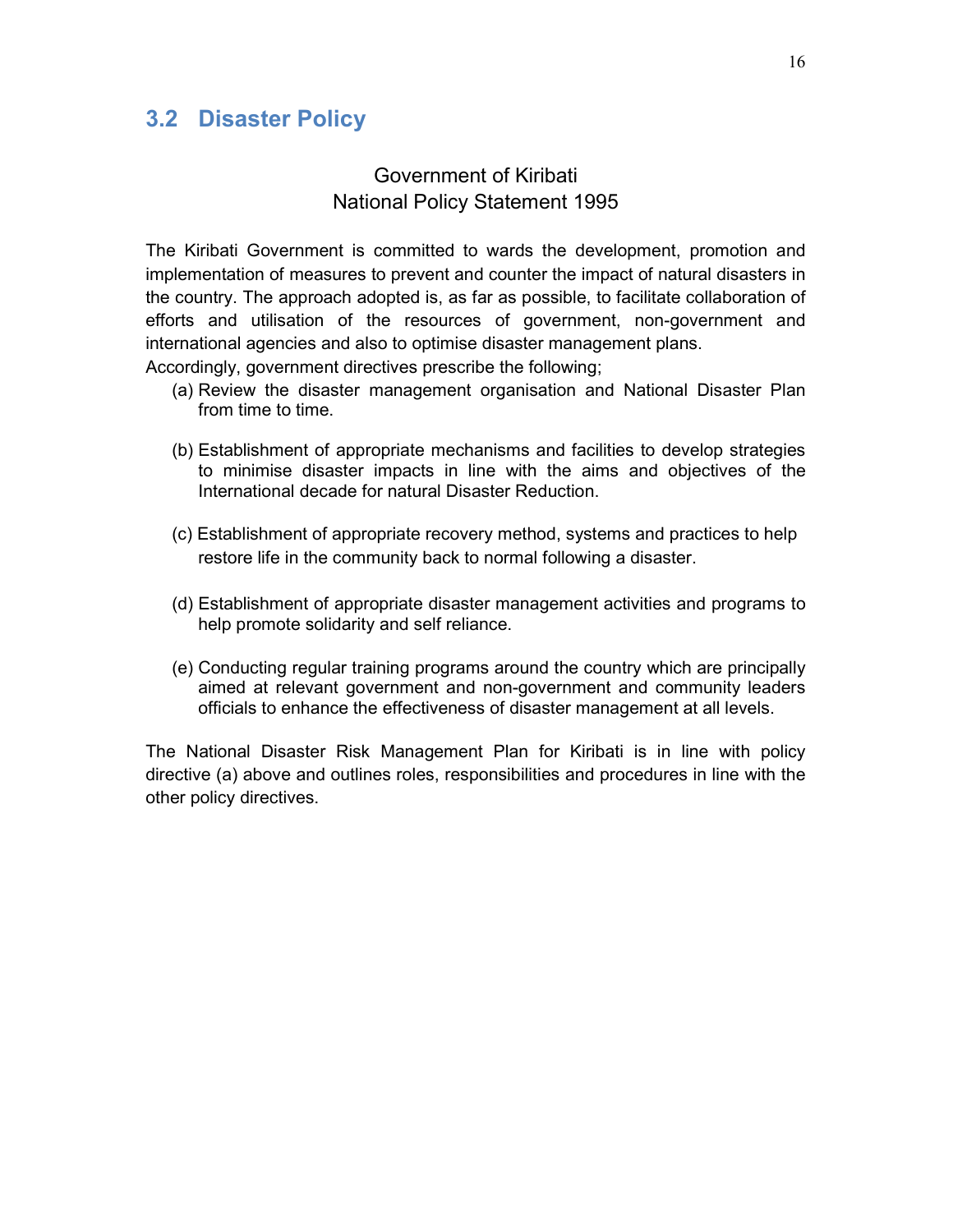# 3.3 Guiding Principles

## **Guiding Principles for the Adoption of Disaster Risk Management**

**Principle:** (n) Oxford Concise Dictionary - *Fundamental truth on the basis of reasoning – general law as guide to action*

The adoption of Disaster Risk Management (DRM) principles is a major step in the strengthening of government and community resilience to disaster events.

A number of guiding principles have been developed, capturing key elements of the DRM framework. It is essential these principles are reflected in government thinking and adopted universally to ensure the embedding of sound, contemporary DRM and governance practices.

The DRM model adopts an holistic approach integrating into existing government business, all activities contributing to an environment of enhanced recovery, thereby removing disaster planning as a 'stand alone' activity and supporting sustainable development.

## **The six principles**

## **Principle No 1** *Communities must be educated, trained and empowered to make a contribution to the national strategy in planning, responding and recovering from disasters.*

Although Government have the prime responsibility in planning, responding and recovering from disasters they cannot provide all that is necessary. Realistic community expectations must be set to ensure a clear understanding exists amongst all parties to enable a seamless transition between community and government efforts.

With their NGO partners, Government should develop training and awareness programs that will advise women, men, girls and boys on the preparation of individual 'disaster ready' plans so that all members of individual families are aware of their roles in preparing for disaster.

## **Principle No 2** *Government must identify its key partners in developing a robust DRM framework and develop formal relationships in which outcomes are aligned to broader government objectives.*

The Government should not be considered as the prime disaster agency in isolation. The constituency of the National Disaster Risk Management Council not only reflects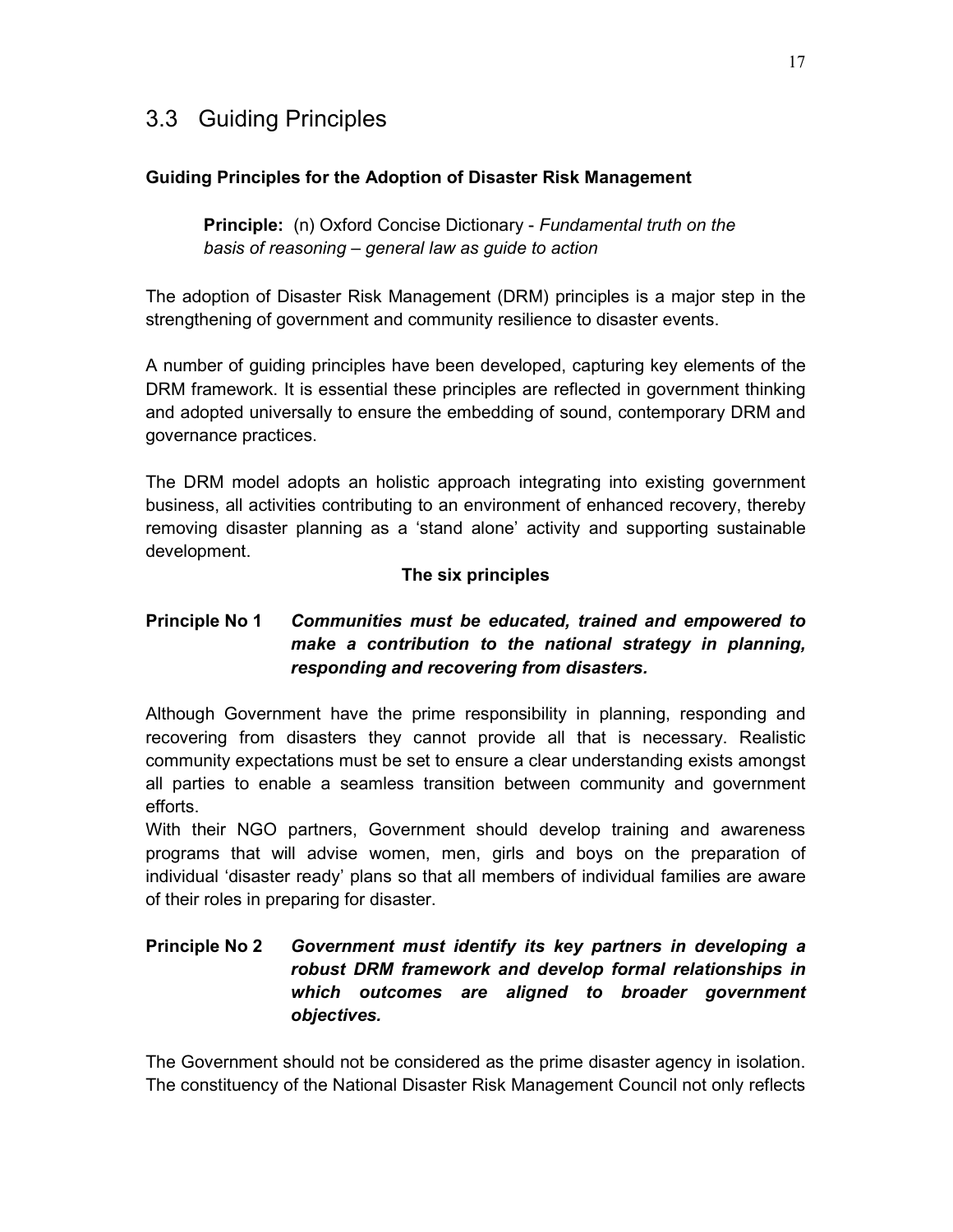the responsibilities and leadership of Government but also the experience, diversity and wisdom of community men and women, and agencies like the Red Cross. Government expects to partner with agencies with the skills, experience and resources to meet and deliver the National Disaster Risk Management programs, goals and objectives. If necessary new partnerships should be sought to ensure balanced representation of women and men, as well as other non-traditional perspectives.<sup>1</sup>

## **Principle No 3** *To effectively deliver the government DRM strategy it is acknowledged that the acquisition and maintenance of DRM and related management skills is a fundamental requirement*

Any plan will be ineffectual if key players are unsure of their roles and responsibilities and do not have the attendant skills to carry them out.

The NDRMC must endorse an annual training and education strategy for both government and men and women in the community. Training courses available in the region must be utilised and an appropriate skills base developed across government departments. (It is anticipated training will encompass gender representation and equality, due to their key role in the implementation of DRM strategies that address whole of community issues)

## **Principle No 4** *A National Disaster Risk Management Office must be adequately resourced to perform a disaster coordination role on behalf of government.*

The adoption of DRM principles requires at a minimum, a full time dedicated officer to coordinate all aspects of the framework. Decision making responsibilities and accountability must be at a level commensurate with the role. A succession plan should be implemented to coach a deputy who will take temporary charge of the office in the absence of the incumbent.

## **Principle No 5** *Existing government committee structures should be utilised when implementing a DRM framework.*

Traditionally all aspects of disaster planning, response and recovery have been conducted by special committees established outside mainstream government business. This often creates another level of management, duplication of existing committee structures and poor communication.

Where possible, existing committee structures should be utilised and DRM included an established agenda item. Existing committees should address the issue of

1

<sup>&</sup>lt;sup>1</sup> i.e. youth groups, women's organizations, disability organizations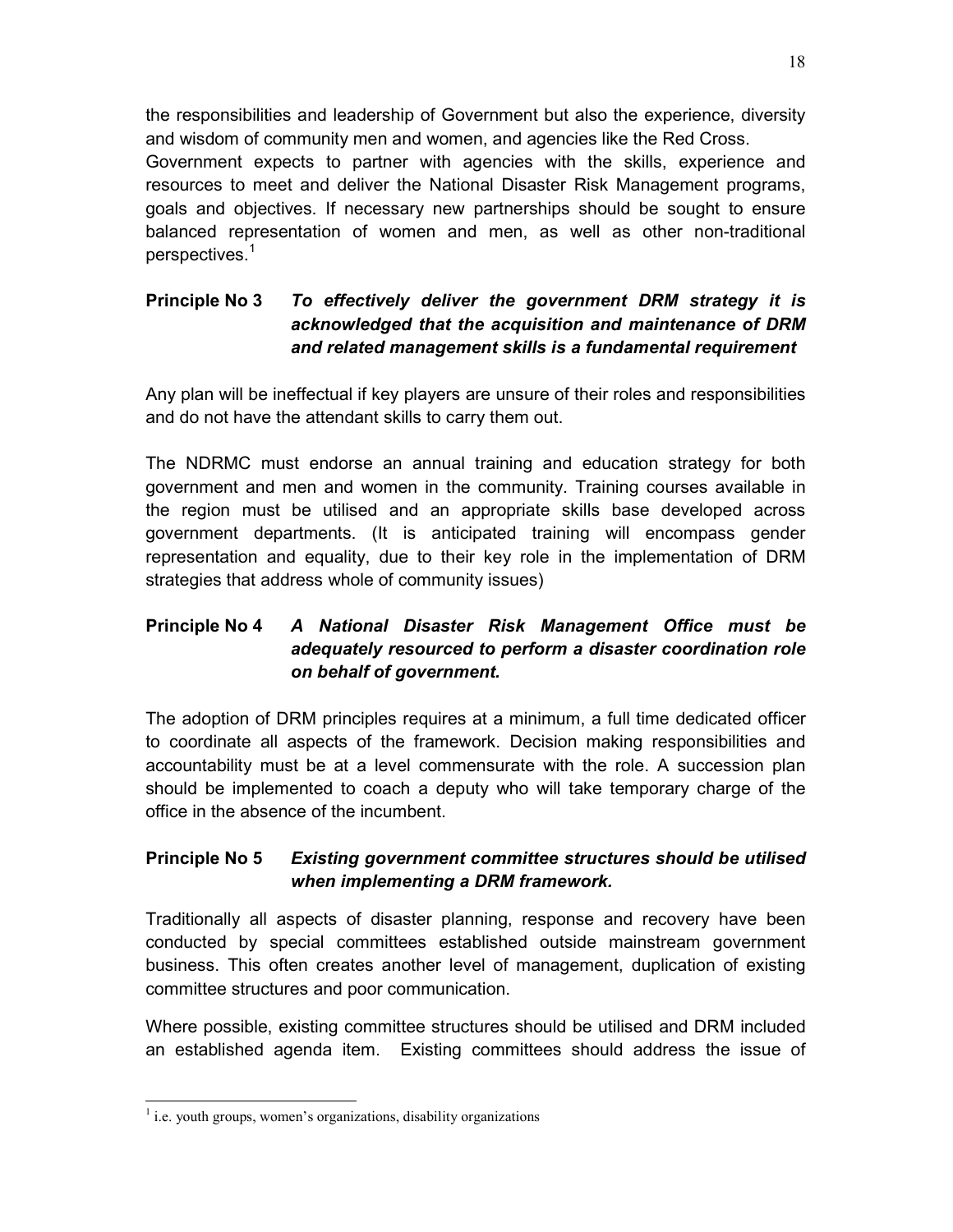balanced representation of women and men by co-opting delegates when necessary to ensure differing concerns and perspectives are addressed

## **Principle No 6** *To ensure good governance practices are being maintained, and stated DRM outcomes achieved, an annual audit will be conducted by a third party.*

External audit programs are a recognised and transparent method by which to provide confidence to governments, senior officials and those with key responsibilities that structures that have been implemented to deliver on government policies and programs are working effectively. Audits should encompass the planning for and achievements of gender equality initiatives.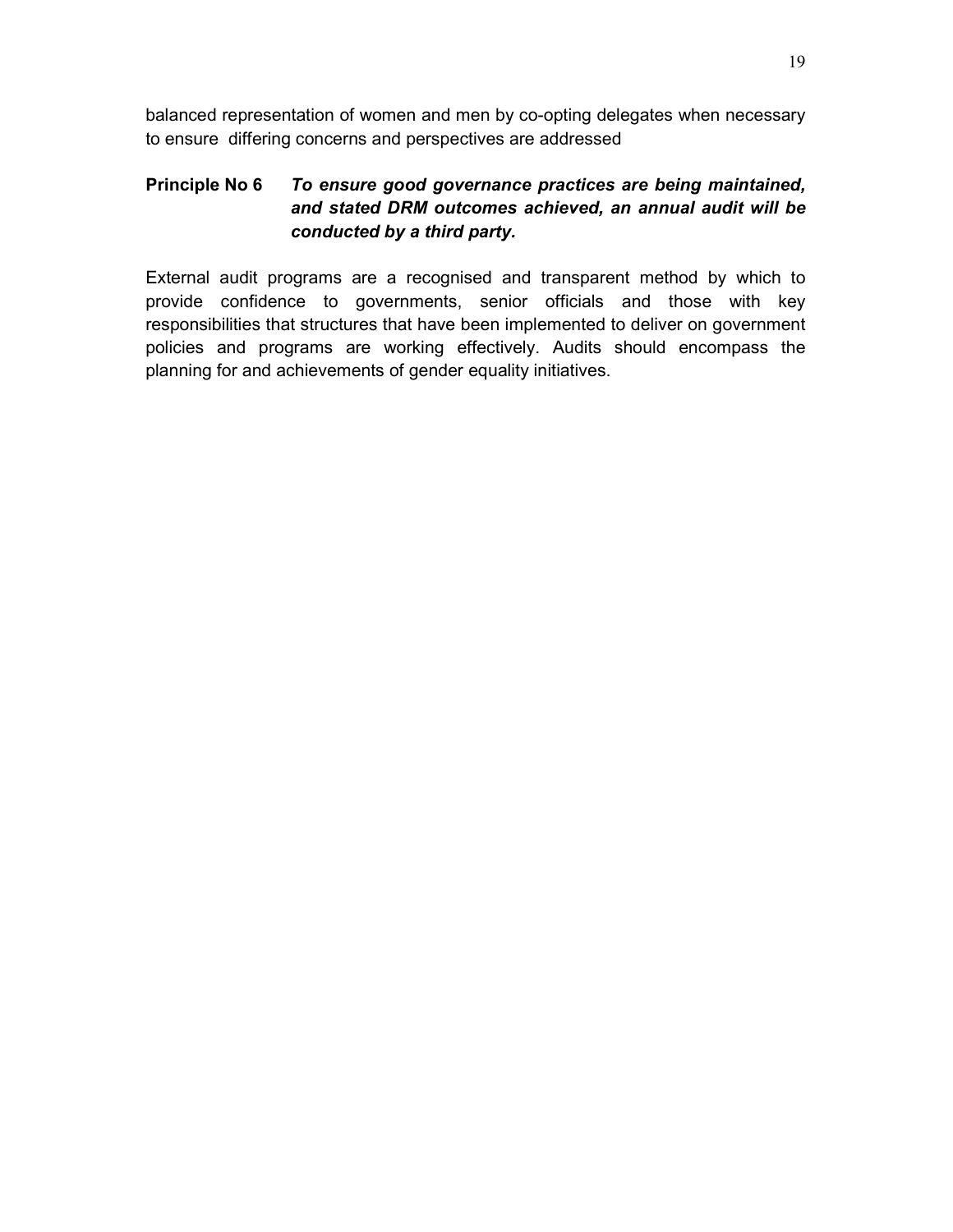# **4 Detailed Functional Plans**

## **4.1 Emergency Warning Plan**

## **Responsibilities**

## **Secretary to Cabinet as Chairman of the National Disaster Risk Management Council**

- Ensuring warnings are issued as a part of the activation phase.
- Emergency Warning procedure is tested and reviewed
- Alerting Cabinet and Senior Government officials
- Advise the Ministry of Foreign Affairs and Immigration when to alert heads of Foreign Ministries
- Advise the Ministry of Foreign Affairs and Immigration on the dissemination of information to foreign governments, international organisations and disaster agencies.
- In consultation with NDRMC, authorise issuance of Stand Down and the resumption of normal status when the threat has passed.

## **Department of Meteorology**

• Receiving and passing on Cyclone and extreme weather alerts and subsequent updates to OB, NDRMO, and NEOC

## **National Disaster Management Officer**

- On behalf of the Secretary to Cabinet activate the NDRMC
- Ensure Publication and Broadcasting Authority is operational and emergency warning messages are sent
- SMS and Telephone recordings are transmitted
- Outer islands informed and IDC's briefed
- Alert NGO's and private sector to the threat.
- Advise Cabinet as to the potential need for international aid and provide advice to Kiribati's external missions.
- Police warnings activated

## **Duty Office – National Broadcasting and Publication Authority**

- Ensure staff available for emergency 24 hour operations
- Station staffed and operating 24/7 until stood down
- Correct warning messages are available and details checked with NDRMC
- Attend NDRMC briefings
- Emergency warnings transmitted and updated.

## **Department of Health and Medical Services**

• Alert island hospitals, dispensaries and emergency response teams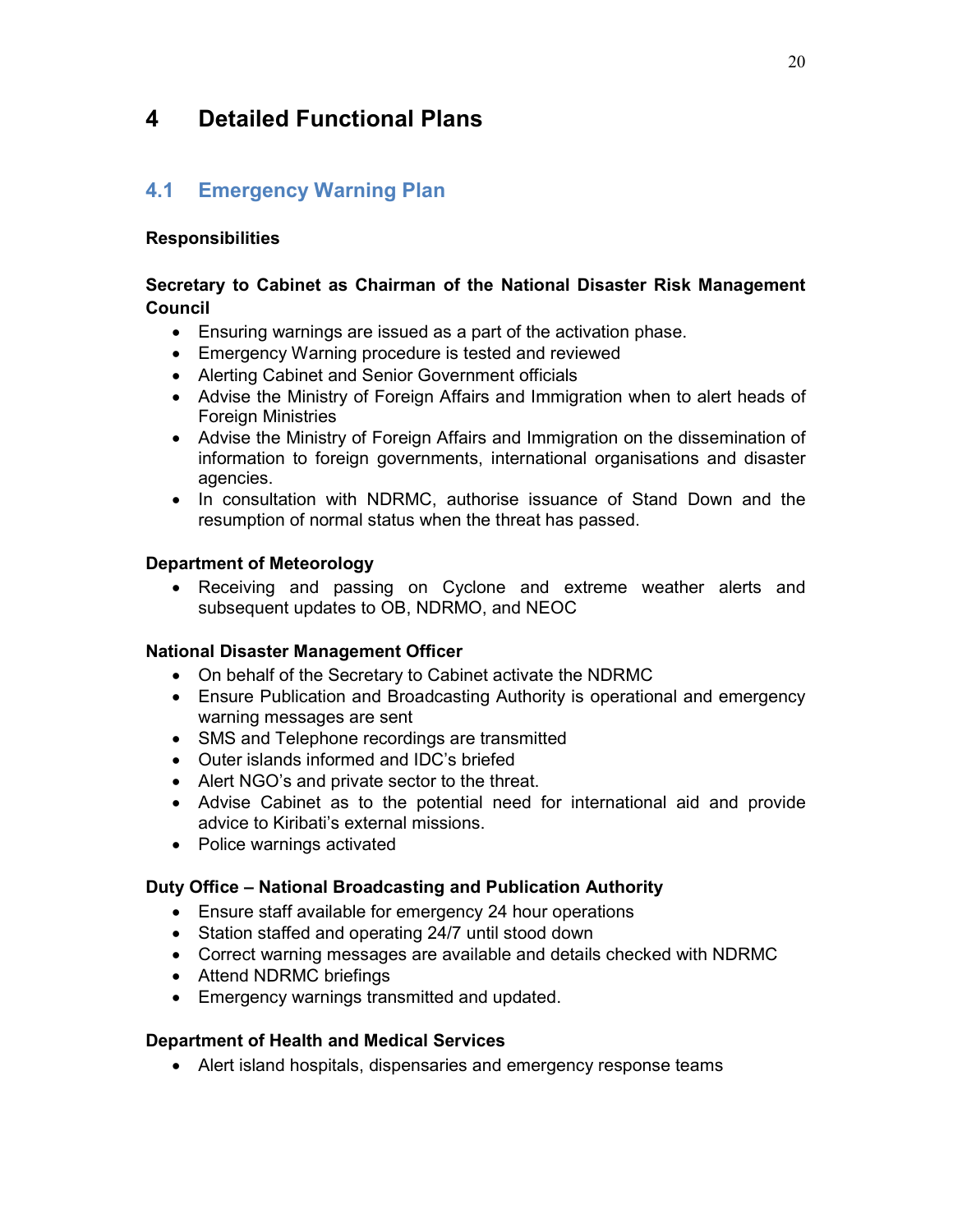## **Ministry for Education**

• Alert those responsible for buildings identified as shelters and prepare to close schools in outer areas as required.

## **Ministry of Communications, Transport and Tourism Development**

- Check all Government communications equipment is secured and check that all operational communication links are in place and operational (refer to *Communications Plan*)
- Ensure that communications systems are ready in response to requests for emergency warning broadcasting.

## **Emergency warning message events**

The events that are most likely to require emergency warning and community messaging are:

- Tsunami
- Extreme weather events
- Fire, explosion, pandemic or other emergency affecting the community

The following table explains the relationship between Activation levels (according to the NDRMP) and the technical activation levels of the Tsunami and extreme weather co-ordination Centres.

It is important to clearly understand the different alert levels for all events and their relationship with the stages of readiness;

- Bulletin
- Advice
- Watch
- Warning

The table also identifies the trigger (for action) when watch and warnings notifications are applicable to Kiribati.

The colours are for clarifying the different stages and are not to be seen as another form of warning or activation level.

| <b>Activation Status</b> |                                            | <b>Trigger</b>                                                           | <b>Nominal</b>     |
|--------------------------|--------------------------------------------|--------------------------------------------------------------------------|--------------------|
| stage                    |                                            |                                                                          | Timeframe          |
|                          | <b>Bulletin</b><br>NDRMO aware of Bulletin | Tsunami Bulletin received<br><b>Extreme weather Bulletin</b><br>received |                    |
| Stage 1                  | <b>Readiness</b><br>NDRMC aware of Advice  | • Tsunami Advice received.<br>• Extreme weather Advice<br>received       | $48 - 24$<br>hours |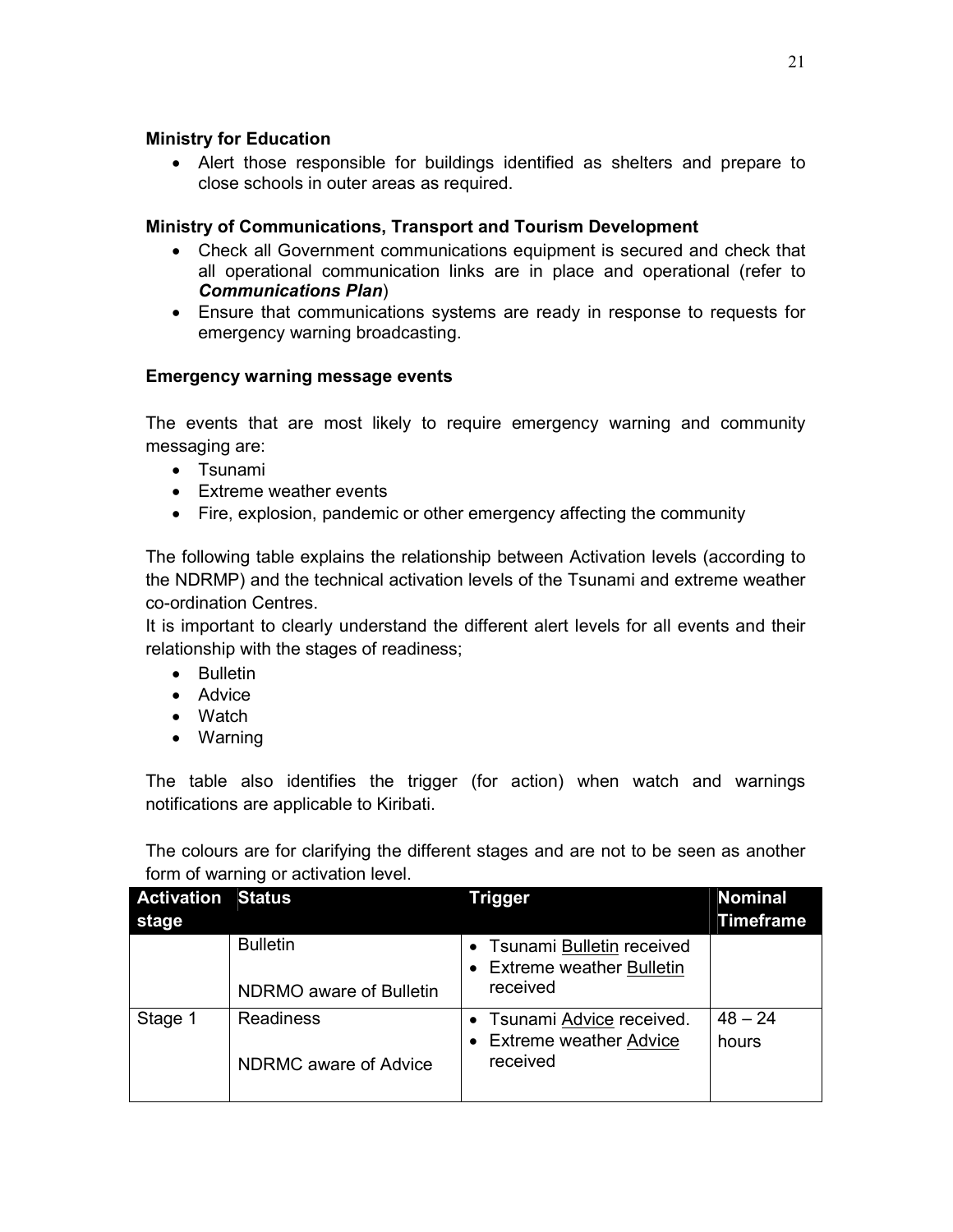| Stage 2 | Standby<br>Watch issued to community         | • Tsunami Watch received<br>and issued<br>• Extreme weather Watch<br>received and issued | $24 - 12$<br>hours |
|---------|----------------------------------------------|------------------------------------------------------------------------------------------|--------------------|
| Stage 3 | Activation<br>Warning issued to<br>community | • Tsunami Warning Issued<br>• Extreme weather Warning<br>received and issued             | $12 - 0$<br>hours  |
| Stage 4 | Immediate Recovery &<br><b>Stand Down</b>    | • Tsunami Warning no<br>longer current.<br>• Extreme weather Warning<br>withdrawn        | $0+$               |
| Stage 5 | Long Term Recovery                           |                                                                                          |                    |

## **Dissemination of emergency warnings and messages.**

Warnings for emergency events that pose an immediate threat to Kiribati can be disseminated in several different ways.

Tarawa

- National Broadcasting and Publication Authority
- Fire truck and police car siren and loudspeaker
- Mobile Phone SMS
- Telephone recorded message
- Church and school bells (6 hits then stop  $1$  repeat until tired)

## Outer Islands

- National Broadcasting and Publication Authority
- Telephone recorded messages
- Church, school bells (6 hits then stop  $1 -$  repeat until tired)
- Other traditional means

## **Messages**

It is important that messages that come from Government are consistent, relevant and provoke the required responses from Government departments and the community without confusion, panic or fear.

Staff who has a responsibility to broadcast these warnings should use the pre prepared messages for:

- National Broadcasting and Publication Authority for broadcast over the radio
- SMS messages
- Telephone recorded message
- Police and Fire Vehicles for broadcast over PA systems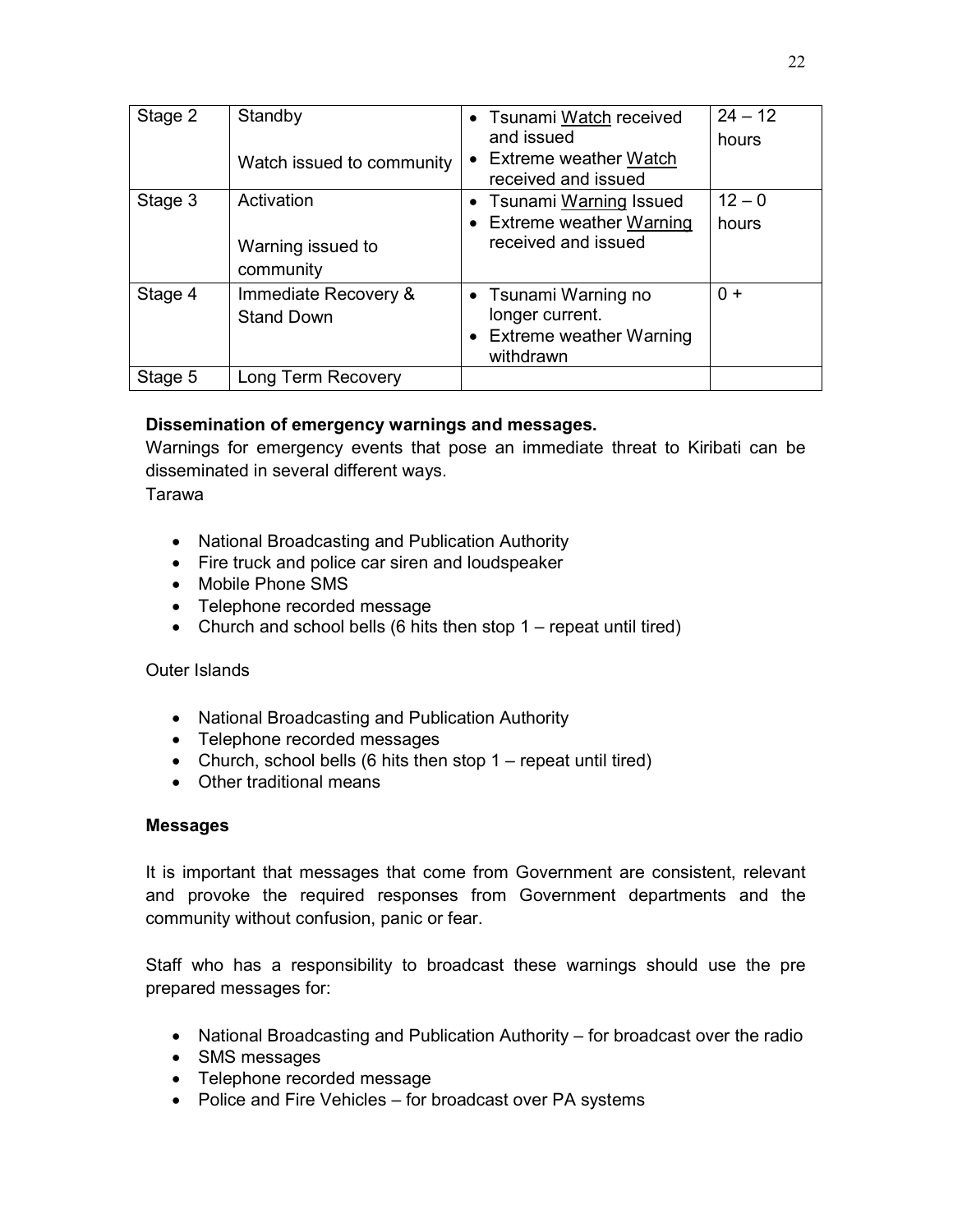• Ringing of sirens and bells

Templates are included as Attachments 1 – 3 Standard Emergency Warning Signal (SEWS)

SEWS is a standardised warning signal that precedes emergency warnings and is used in many countries. It can be used with radio broadcasts and pre recorded telephone messages. It could also be used with PA systems mounted on emergency vehicles.

It should be preceded by a short ten (10) second warning sound designed to attract people's attention and alert them to important information which will follow the tone.

There are three distinct levels of alerts which can to be utilised for community warnings within Kiribati.

- 1. **Advice** There is no immediate danger. General information to keep you up-todate with developments. SEWS must not be used.
- 2. **Watch** It is likely that you may be impacted by the emergency. You may be in danger and should start taking action to protect your life and your family. SEWS must not be used.
- 3. **Warning** You will be impacted by the emergency. You are in danger and must take action immediately. This message will usually be preceded by the Standard Emergency Warning Signal (SEWS).

The SEWS should only be used for the Emergency Warning category of warning.

## **Awareness training for SEWS**

It is important that community members and Government staff understand what SEWS is for and what the warning signal sounds like. A short awareness advertisement can be downloadable from:

http://www.bom.gov.au/inside/services\_policy/disaster\_mitigation/projects/sews-30s[1].wav

This file can be translated into Kiribati to ensure greater coverage and understanding.

The amended script of the message (to better suit Kiribati) is:

*The Standard Emergency Warning Signal has been adopted nationally to precede a warning of an emergency situation such as a trsunami, extreme*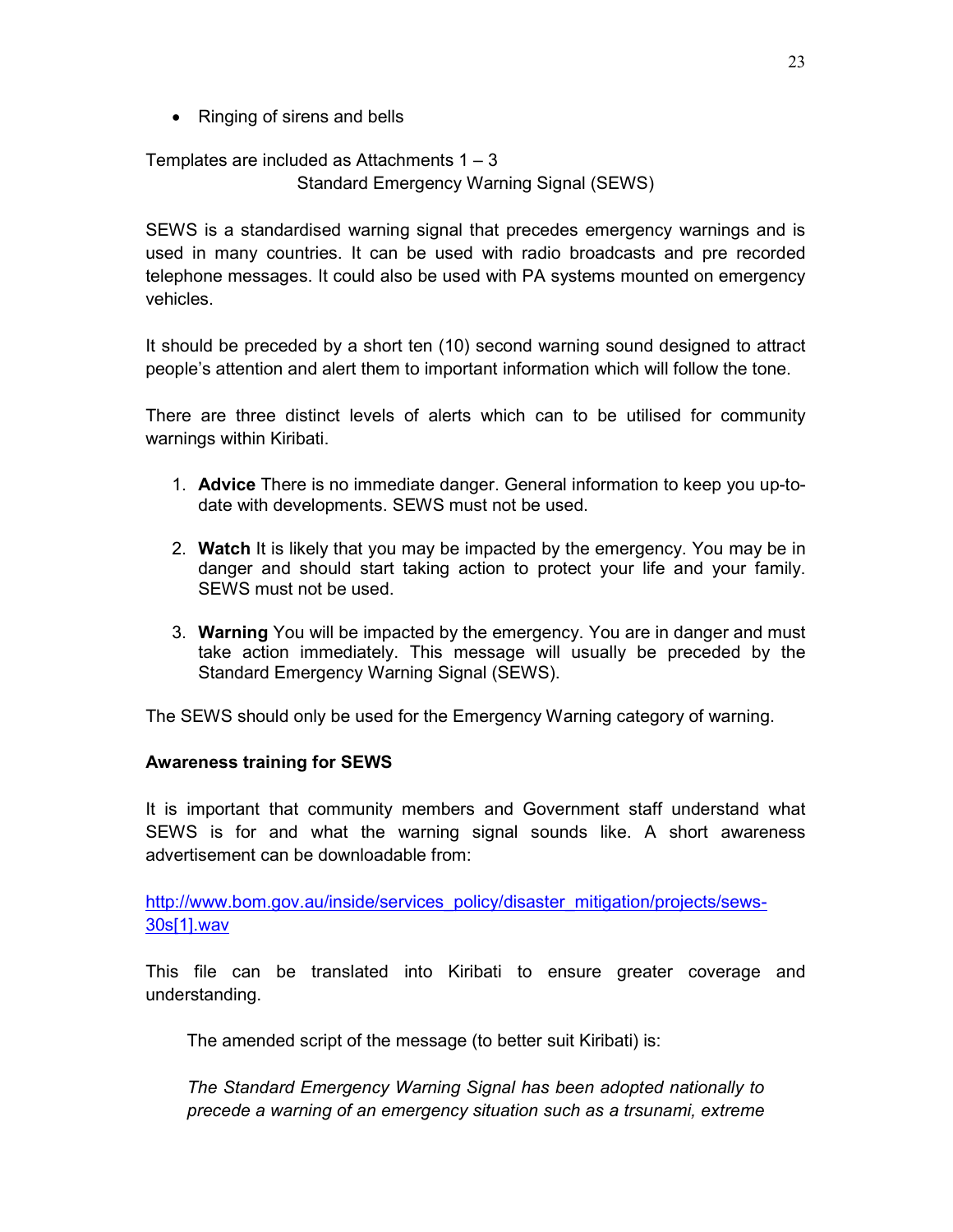*weather event or other disaster. The alert sounds like this )))))))))) When you hear it you should stop whatever you are doing and listen very carefully to the message that follows and act as advised to protect yourself and others.* 

*When you hear this signal ...............* Listen as if your life depends upon it! **Appropriate warning for levels of threat** 

The following table should be used as the standard operating procedure for Tsunami and extreme weather events unless directed otherwise.

All other emergencies will probably be of a smaller scale and appropriate warnings can be determined by the NDRMC, Commissioner of Police or OIC of incident.

|                |     |     | Bulletin Advice Watch (24 – 48 hrs) Warning (<24 hours) |                                          |
|----------------|-----|-----|---------------------------------------------------------|------------------------------------------|
| <b>Extreme</b> | Nil | Nil | <b>Broadcasting</b>                                     | publication<br>and   Broadcasting<br>and |
| weather        |     |     | Authority<br>Publication                                | Authority + SEWS                         |
| event          |     |     | (no SEWS)                                               | <b>SMS</b>                               |
|                |     |     | <b>SMS</b>                                              | Phone message                            |
|                |     |     | Phone message                                           | Police - PA only                         |
|                |     |     | Advise IDC's                                            |                                          |

|         |     | Bulletin   Advice | <b>Watch</b>       | Warning                                   |
|---------|-----|-------------------|--------------------|-------------------------------------------|
|         |     |                   |                    |                                           |
| Tsunami | Nil | Nil               | NDRMC to determine | Publication<br><b>Broadcasting</b><br>and |
|         |     |                   | warning level.     | Authority + SEWS                          |
|         |     |                   |                    | <b>SMS</b>                                |
|         |     |                   |                    | Phone message                             |
|         |     |                   |                    | Police - Sirens/PA                        |
|         |     |                   |                    | <b>Church Bells</b>                       |

Attachments to this Plan

- 1 Broadcasting and Publication Authority Tsunami Warning template
- 2 Broadcasting and Publication Authority Extreme Weather Warning template
- 3 Broadcasting and Publication Authority Tsunami Warning template
- 4 Broadcasting and Publication Authority template for SMS for tsunami and extreme weather
- 5 Broadcasting and Publication Authority template for pre-recorded messages for tsunami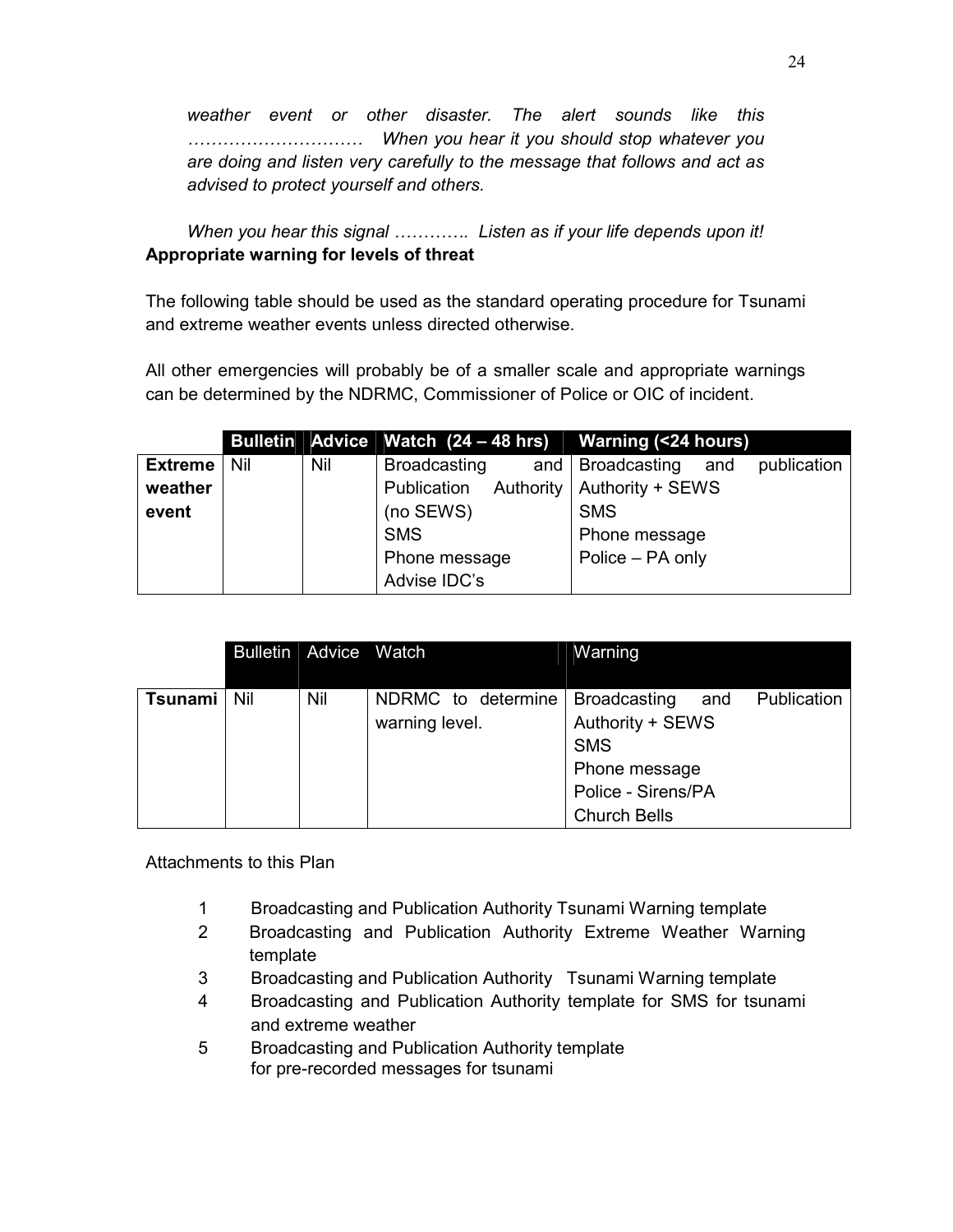## Broadcasting and Publication Authority Tsunami Warning template

#### *Play SEWS warning tone for 10 seconds*

.

This is a Tsunami Warning Bulletin. A Tsunami Warning has been issued for the **RRRRRRRR** Direction of threat and Areas of Kiribati most at risk

Tsunami waves are expected to arrive at approximately Time AM/PM You must evacuate to your planned safer place immediately. This is not a test

This is a Tsunami Warning Bulletin and is based solely on earthquake information from the Pacific Tsunami Warning Centre in Hawaii.

This is an official warning

A Tsunami Warning means all people should move immediately inland to your planned safer place, away from the direction of the Tsunami Warning. Those feeling the earth shake or seeing unusual wave action or the water level rising or receding may only have a few minutes before the Tsunami arrival and should move immediately to your planned safer place

Tsunamis often appear as a strong surge and may be preceded by a receding water level. Ships and large boats should put to sea immediately as Mariners in water deeper than 200m should not be affected by Tsunami.

Wave heights will increase rapidly as water shallows. Tsunamis are a series of ocean waves which can be dangerous for several hours after the initial wave arrival. Do not return to your homes until an 'all clear' signal is given from the Kiribati Government National Emergency Operations Centre in Betio.

All residents within the warning area should be alert and continue to listen to Radio Kiribati for instructions and updates from the Government of Kiribati National Emergency Operations Centre in Betio

This message will be updated in 30 minutes or sooner if required. The Tsunami warning will remain in effect until further notice. Keep listening to Radio Kiribati for further information.

#### **Note: Please repeat SEWS warning and message – only for the initial message**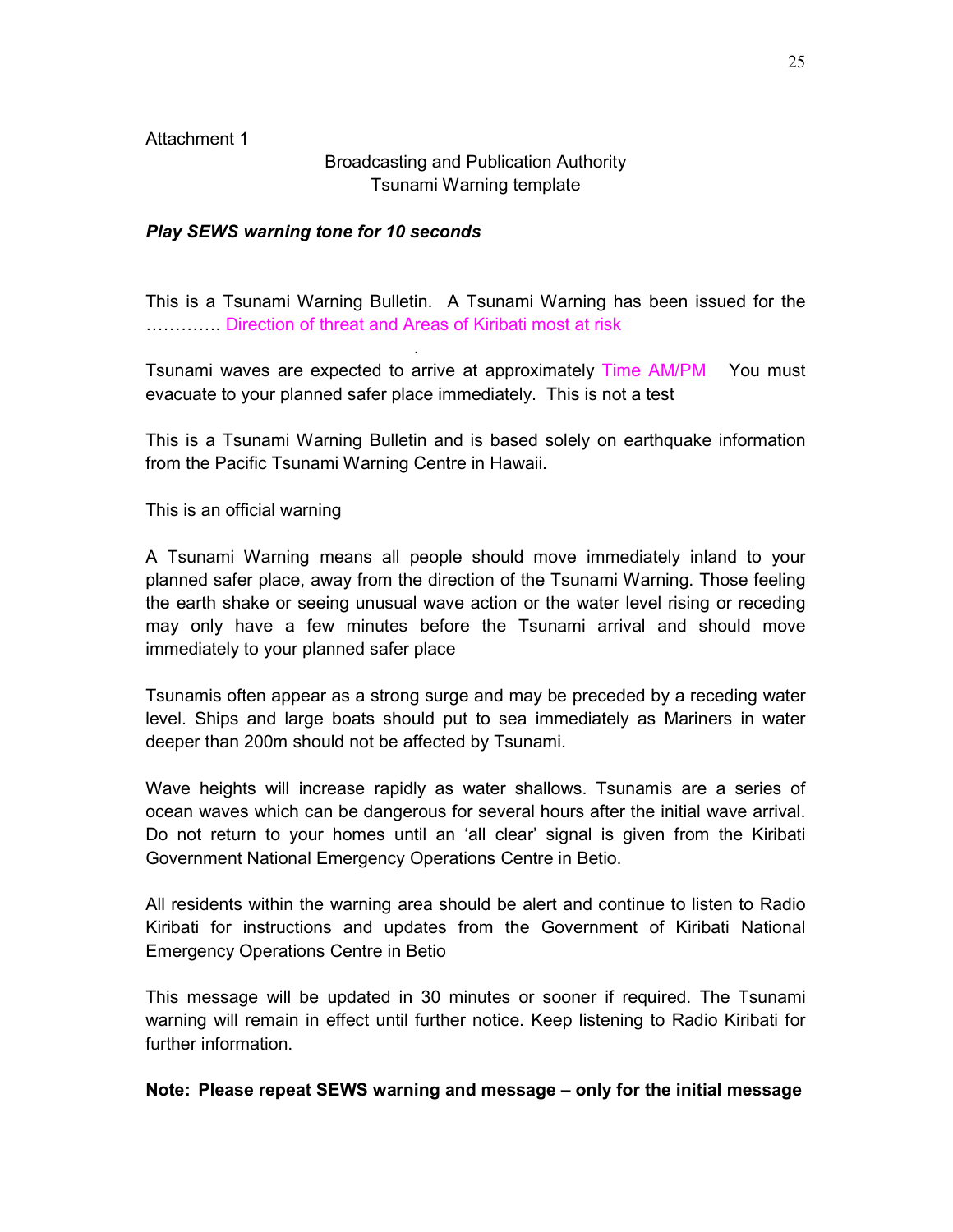Broadcasting and Publication Authority Extreme Weather Warning Template

- 1. Play SEWS warning tone for 10 seconds
- 2. Read Meteorological Department warning and location of extreme weather impact.

Include the following advice in the warning:

- Check that your house is strong so that you can decide well before hand where you intend to shelter, at home if it is safe or with friends or relatives in a secure area.
- If you cannot shelter at home, decide the route you will take and how you will get to your chosen shelter
- Secure or clear loose materials around your house, these could become dangerous and damaging missiles in high winds
- Trim back trees and branches around your house so that they are well clear and cannot damage your property during a storm.
- Ensure you have an emergency/evacuation kit ready for use, if possible this should contain;
	- A portable radio and torch with spare batteries
	- Fuel lamp, candles and matches
	- Water containers, canned food, can opener, cooking gear, essential clothes and footwear
	- **First aid kit and any medication**
	- **Include important documents like birth certificates, passport etc**
- Know if your house will be affected by storm surge or flooding and identify your nearest safer high ground, or other refuge and your safest route to get there
- Get your family together and make sure they know what to do
- In your home secure doors, board and tape windows, remove items from walls in case of water damage
- Store loose items inside; place documents, photos, valuables and clothing in plastic bags
- Fill water containers, fuel vehicles and place under cover
- Stay inside shelter well clear of windows in strongest part of house toilet, bathroom or passageway
- Listen to a portable radio to hear weather updates and other key messages
- If the house starts to break up, protect yourself with bedding, rugs, tarpaulin or other cover. Anchor your self to a strong fixture or get under a table or bed.
- Don't make unnecessary phone calls

All residents within the warning area should be alert and continue to listen to Radio Kiribati for instructions and updates from the Government of Kiribati National Emergency Operations Centre in Betio. This message will be updated in 30 minutes or sooner if required. This cyclone warning will remain in effect until further notice. Keep listening to Radio Kiribati for further information.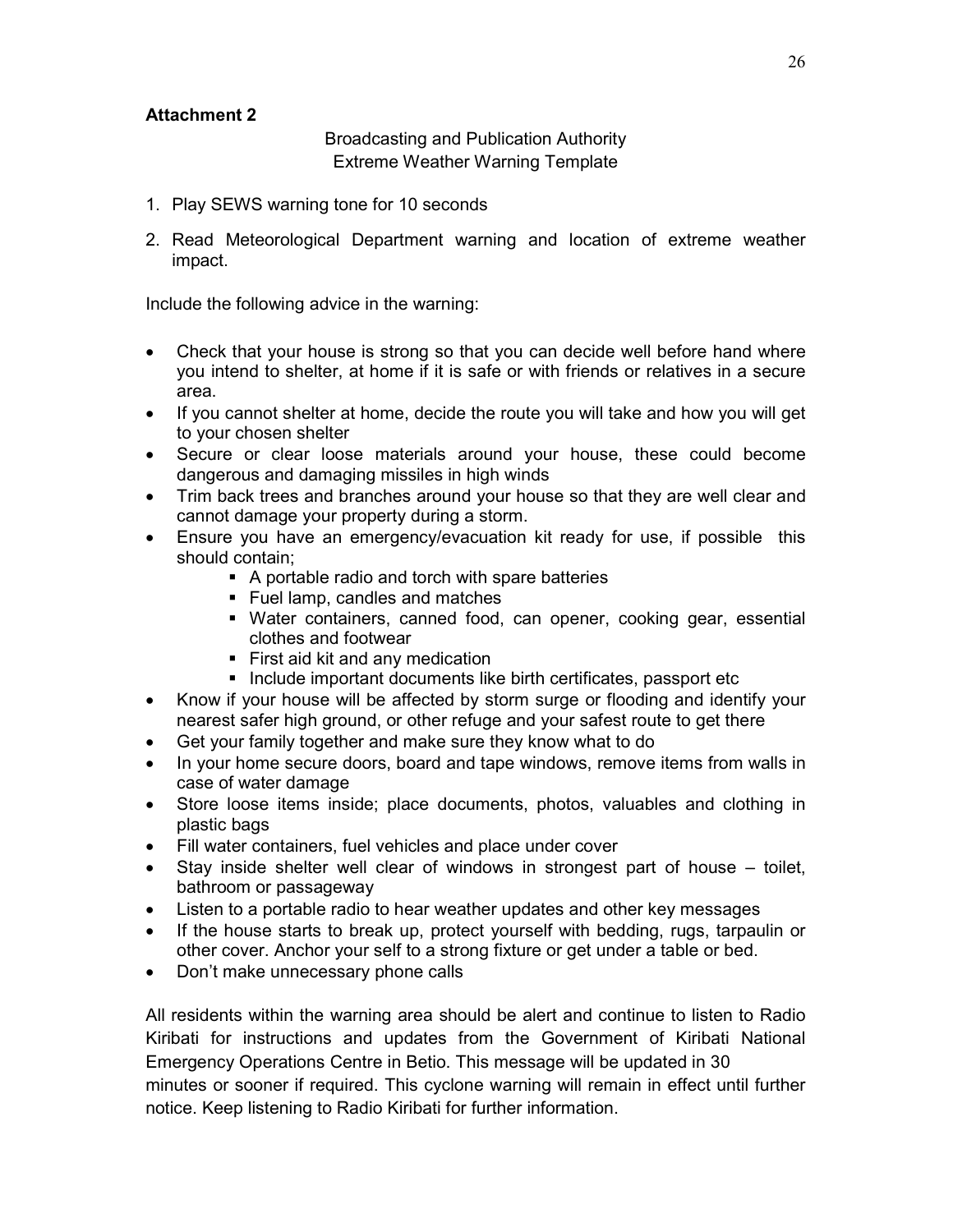Broadcasting and Publication Authority Severe Weather Warning Template for Recorded Message

- 1. Play SEWS warning tone for 10 seconds
- 2. This is a pre recorded emergency warning message from the Government of Kiribati
- 3. Read Meteorological Department warning and location weather event.

Include the following advice in the warning:

- Check that your house is strong so that you can decide well before hand where you intend to shelter, at home if it is safe or with friends or relatives in a secure area.
- If you cannot shelter at home, decide the route you will take and how you will get to your chosen shelter
- Secure or clear loose materials around your house, these could become dangerous and damaging missiles in high winds
- Trim back trees and branches around your house so that they are well clear and cannot damage your property during a storm.
- Ensure you have an emergency/evacuation kit ready for use, if possible this should contain;
	- $\circ$  A portable radio and torch with spare batteries
	- o Fuel lamp, candles and matches
	- o Water containers, canned food, can opener, cooking gear, essential clothes and footwear
	- o First aid kit and any medication
	- o Include important documents like birth certificates, passport etc
- Know if your house will be affected by storm surge or flooding and identify your nearest safer high ground, or other refuge and your safest route to get there
- Get your family together and make sure they know what to do
- In your home secure doors, board and tape windows, remove items from walls in case of water damage
- Store loose items inside; place documents, photos, valuables and clothing in plastic bags
- Fill water containers, fuel vehicles and place under cover
- Stay inside shelter well clear of windows in strongest part of house toilet, bathroom or passageway
- Listen to a portable radio to hear weather updates and other key messages
- If the house starts to break up, protect yourself with bedding, rugs, tarpaulin or other cover. Anchor your self to a strong fixture or get under a table or bed.
- Don't make unnecessary phone calls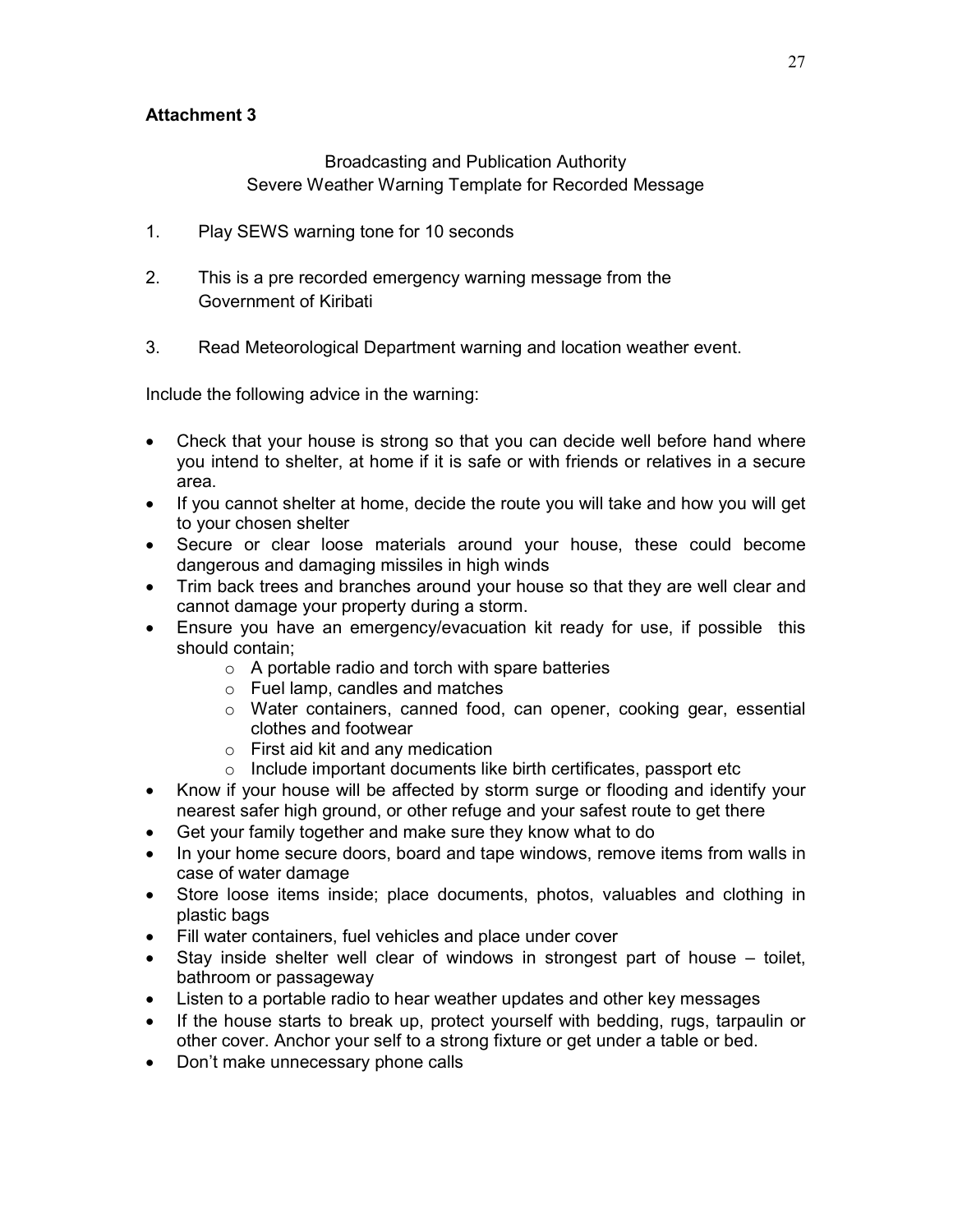All residents within the warning area should be alert and continue to listen to Radio Kiribati for instructions and updates from the Government of Kiribati National Emergency Operations Centre in Tarawa

This message will not be repeated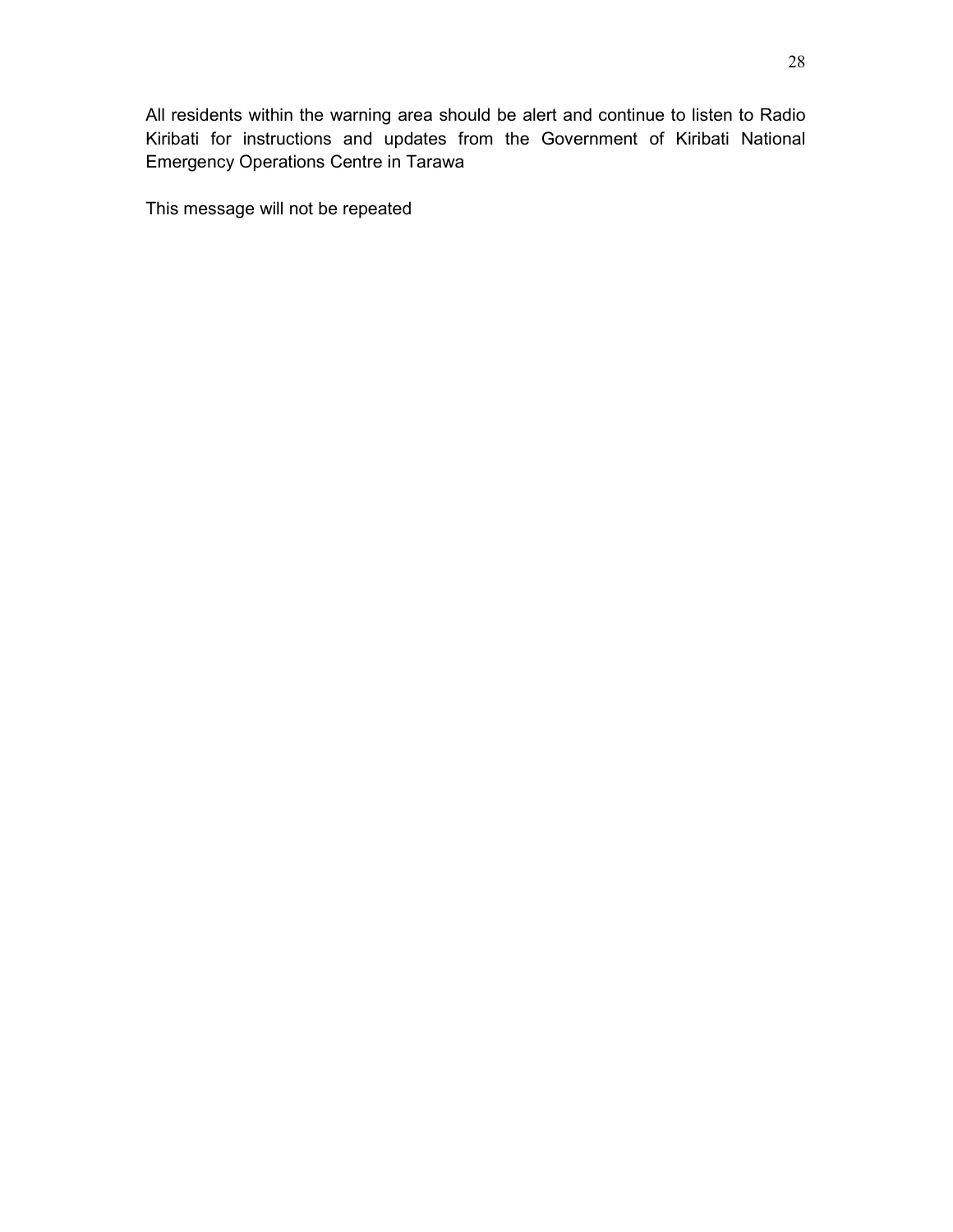Broadcasting and Publication Authority Extreme Weather/Tsunami Warning template for Automatic SMS delivery.

**1. Delete Disaster risk which is not relevant Extreme Weather/Tsunami** 

## **SMS message for National Disaster Risk management Council members**

An **Extreme Weather/Tsunami** warning has been issued for Kiribati. Please report to NEOC ASAP for briefing.

## **SMS Message for community**

An **Extreme Weather/Tsunami** warning has been issued for Kiribati. Please listen to Radio Kiribati now for important safety information (118 characters).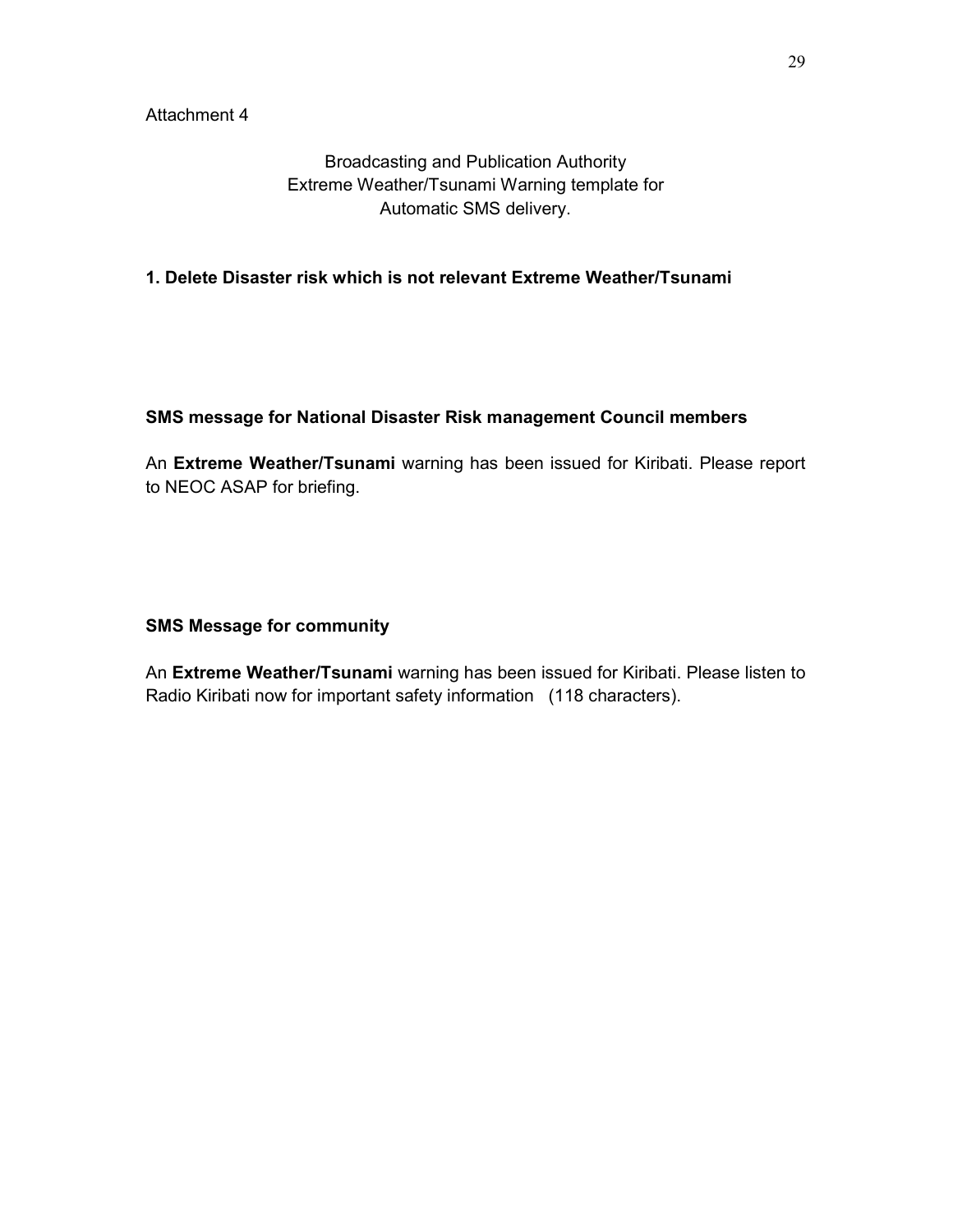Broadcasting and Publication Authority Tsunami Warning Template for Recorded Message

## **1. Play SEWS warning tone for 10 seconds**

## **2. This is a pre-recorded emergency warning message from the Government of Kiribati**

This is a Tsunami Warning Bulletin. A Tsunami Warning has been issued for the coastline of Areas of Kiribati most at risk

Tsunami waves are expected to arrive at approximately Time AM/PM You must evacuate to your planned safer place immediately.

This is not a test

This is a Tsunami Warning Bulletin and is based solely on earthquake information from the Pacific Tsunami Warning Centre in Hawaii.

This is a warning

A Tsunami Warning means all people should move to your planned safer place, away from the direction of the Tsunami Warning. Those feeling the earth shake or seeing unusual wave action or the water level rising or receding may only have a few minutes before the Tsunami arrival and should move immediately to your planned safer place

Tsunamis often appear as a strong surge and may be preceded by a receding water level. Ships and large boats should put to sea immediately as Mariners in water deeper than 200m should not be affected by Tsunami.

Wave heights will increase rapidly as water shallows. Tsunamis are a series of ocean waves which can be dangerous for several hours after the initial wave arrival. Do not return to your homes until an 'all clear' signal is given from the Kiribati Government National Disaster Operations Centre in Tarawa

All residents within the warning area should be alert and continue to listen to Radio Kiribati for instructions and updates from the Government of Kiribati National Emergency Operations Centre in Tarawa

This message will not be repeated on the telephone. Keep listening to Radio Kiribati for further information. This is not a test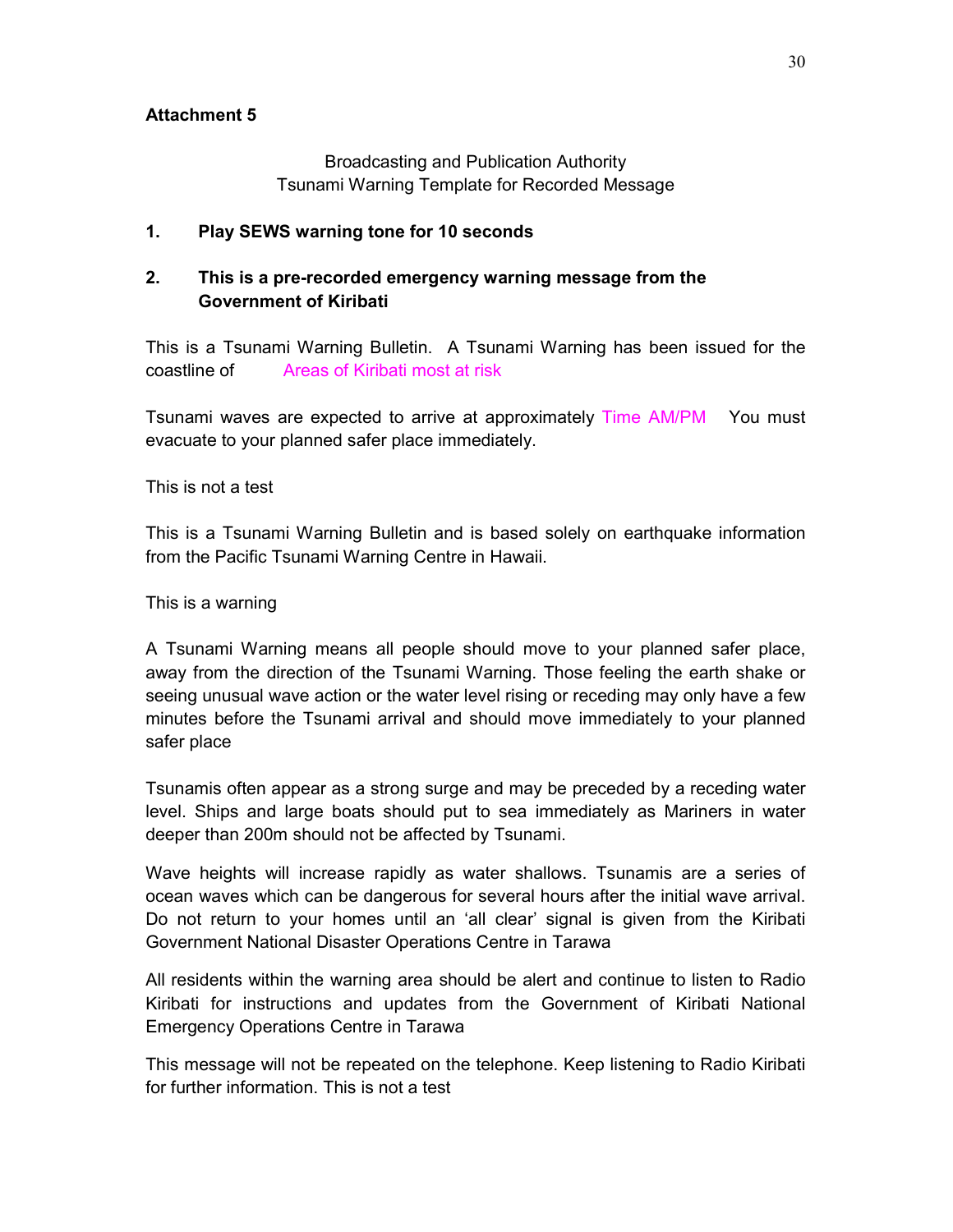# 4.2 Communications Plan

## **Responsibilities for planning and providing Communication Services**

## **Office of The Berititenti**

- Monitor disaster information and prepare public information bulletins
- Prepare 'Condition" announcements for approval by Cabinet, release public warning bulletins
- Alert National Broadcasting and Publication Authority regarding 24 hour operations
- Direct issuance of public information activities
- Inform the population of areas likely to be affected to prepare designated shelters as needed
- Keep Te Beretitenti and Cabinet briefed on disaster conditions and preparedness, response and recovery activities by regular reports
- Coordinate communications to main and outer islands (through the NDRMC).

## **Ministry of Foreign Affairs and Immigration.**

- Maintain listings of points of contact with foreign governments and international disaster assistance agencies
- Prepare to issue requests for international aid as directed by Cabinet on advice from the NDRMC
- Advise threats to foreign missions of disaster potential, indicating likelihood of requests for international assistance
- Advise foreign missions in the event of declaration of State of Emergency
- Liaise with Ministry of Internal and Social Affairs regards disaster relief to outer islands

## **Ministry of Health and Medical Services**

- Alert island hospitals, dispensaries and mobile first aid teams (liaise with Red Cross regarding integration of resources)
- Liaise with Red Cross in the dispatch of medical personnel with kits to each designated shelter

## **Ministry of Public Works and Utilities**

- Deploy repair crews as required for communication facilities
- Inspect all public facilities to ensure emergency power and water systems are operational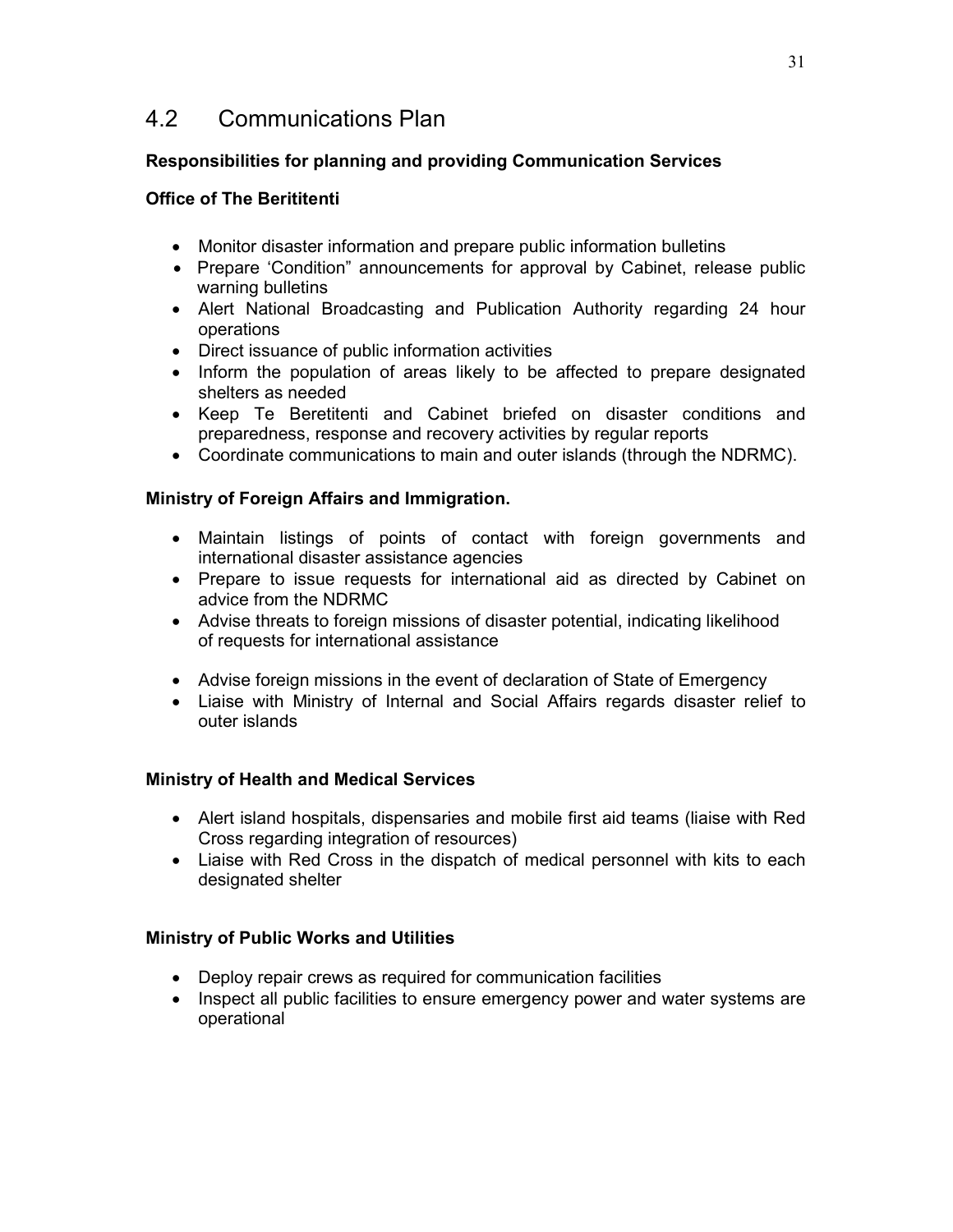## **Ministry of Communications Transport and Tourism**

- Inspect security of all buildings in communication area
- Ensure telephone and other communications systems are operational
- Check all government communications equipment is secured
- Check all internal and external telephone circuits
- Maintain communication links between ;
	- o Aircraft and meteorological links with Nadi
	- $\circ$  Commercial communications with Suva (fax, phone and telex)
	- o Maritime links to ships and costal stations
	- o Voice links to aircraft and Nadi air traffic control
	- o Inter Island communication
	- o Emergency links with international support centres
- In addition the following links will be maintained
	- o USP link with Suva
	- o Ham radio operators
	- o Fisheries Department
- Assist all ministries in planning for post disaster communication needs
- Maintain and or restore communication links
- If necessary utilise communications resources of aircraft, ships, radio amateurs or other resources

## **Ministry of Education**

- Alert those school buildings identified as shelters
- Prepare to close schools in outer areas as required

## **Ministry of Internal and Social Affairs**

• Coordinate all communications with local governments and churches

## **Commissioner of Police**

- Manage all aspects of the operation and security of the national emergency operations centre (NEOC).
- Maintain operational readiness of the Police Communications Centre
- Maintain (in liaison with Ministry of Transport, Communication and Tourism) effective communication between national and island operations centres, fire, and ambulance.
- Prepare designated personnel with radios to assigned shelters
- Maintains contact with and provide messenger service to the NDRMC

## **Meteorological Division**

- Monitor threat as required and pass advice to Office of Te Beretitenti
- Maintain communications with all relevant meteorological agencies o NOAA Honolulu
	- o BOM Australia
	-
	- o NZMET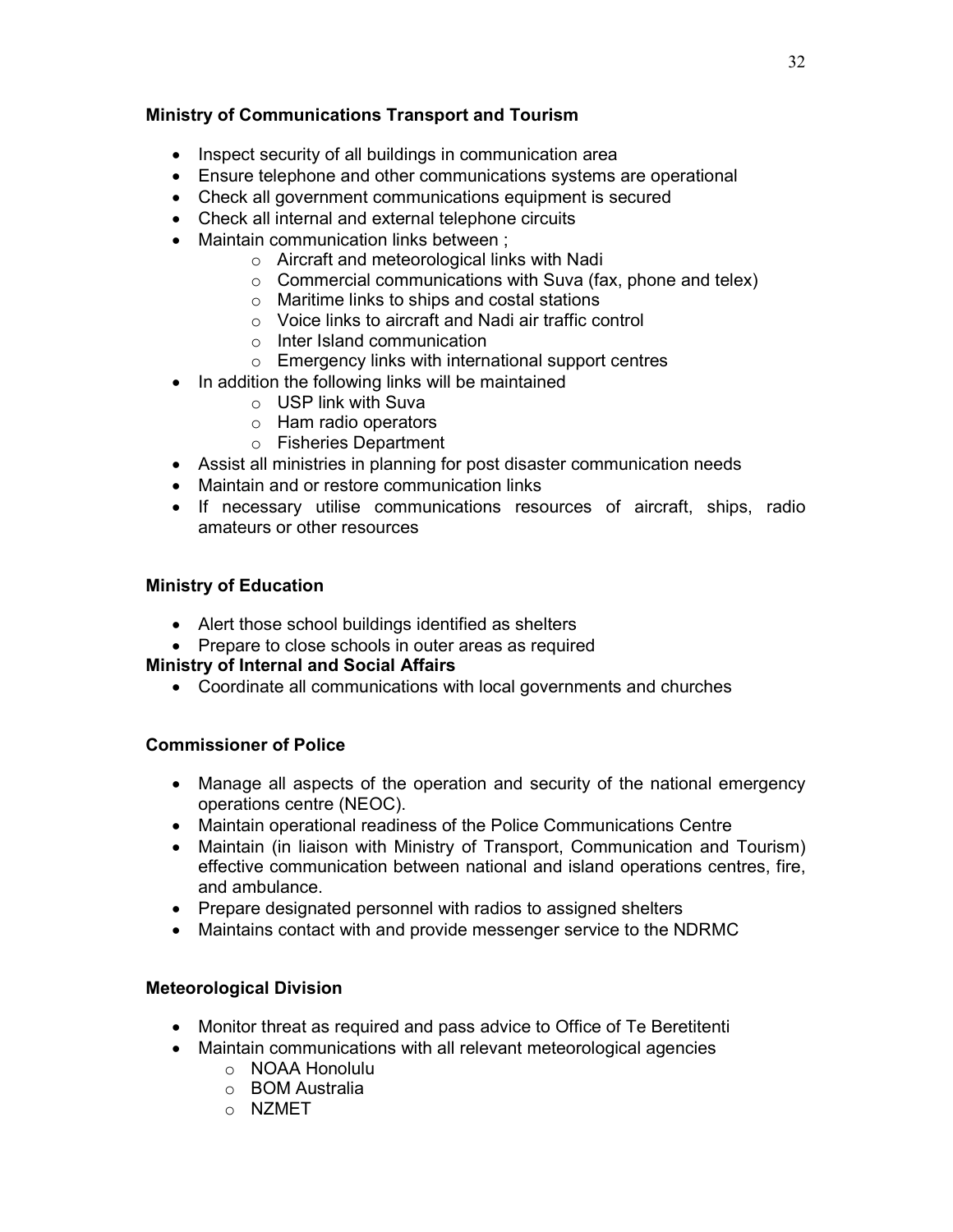- o FMS FIji
- o WSF Office Honolulu
- o Satellite information

## **National Disaster Risk Management Council (NDRMC)**

The communication of warnings and activation stages are contained within the main body of the National Disaster Risk Management Plan (NDRMP)

The NDRMC is the focal point for communication up and down. This communications plan is divided into three sections and outlines communication flows:

- 1. Internally for operations and to inform the communities of Kiribati
- 2. Externally through government to foreign countries who may assist and provide relief.
- 3. Messaging and contact information



*The NDRMC will communicate in two directions and regularly report and receive situation reports on the progress of disaster management operations.* 

6.2.2 Internal operational communication

| Mode of communication                 | Communicating with |
|---------------------------------------|--------------------|
| Telephone                             |                    |
| Mobile phone and SMS (Tarawa<br>only) |                    |
| Satellite phone                       |                    |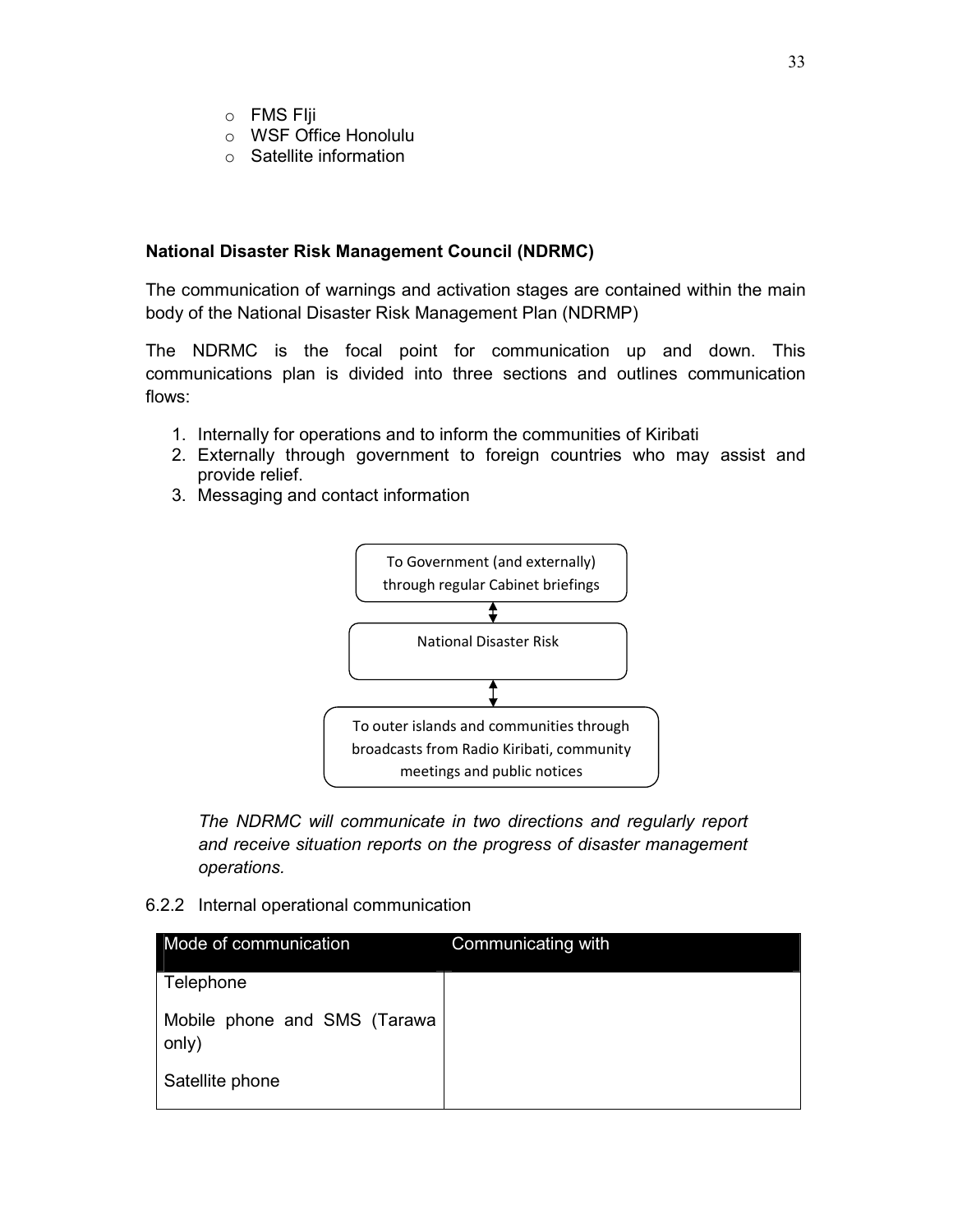| Fax                                                                                                                                                                                                                                                               |                                                                                                                                                                                                                                                          |
|-------------------------------------------------------------------------------------------------------------------------------------------------------------------------------------------------------------------------------------------------------------------|----------------------------------------------------------------------------------------------------------------------------------------------------------------------------------------------------------------------------------------------------------|
| Email<br><b>HF Radio - Police station</b><br>HF Radio - Fisheries department<br>HF Radio - Met office<br>HF Radio - Port<br><b>HF Radio - Patrol Boat</b><br>HF Radio - Other shipping in the<br>port<br>Hand held radios (see list below)<br>Runners/ Messengers | Internal calls within Kiribati<br>Internal island communications<br>Police<br>Communication<br><b>Between</b><br>Centre<br>and outer<br>islands<br>(not<br>mobiles)<br>Between NEOC and departments<br>$\bullet$<br>Calls to outer islands (not mobiles) |
| Verbal<br>and/or written<br>briefings<br>reports                                                                                                                                                                                                                  | Communities $\leftrightarrow$ IDC $\leftrightarrow$ NDRMC $\leftrightarrow$ Cabinet<br>$\leftrightarrow$ Government                                                                                                                                      |
| Radio Kiribati<br><b>Community briefings</b><br><b>Public notices</b>                                                                                                                                                                                             | Communities<br>$\bullet$<br><b>Outer Islands</b><br>Community noticeboards and halls<br>$\bullet$                                                                                                                                                        |

## **Telecommunications during extreme weather events**

VHF radios are located at:

| <b>Agency</b>    | <b>Type</b> | <b>Location</b> |
|------------------|-------------|-----------------|
| Police           | <b>Base</b> |                 |
|                  | handheld    |                 |
| <b>Fisheries</b> | <b>Base</b> |                 |
| Port             | <b>Base</b> |                 |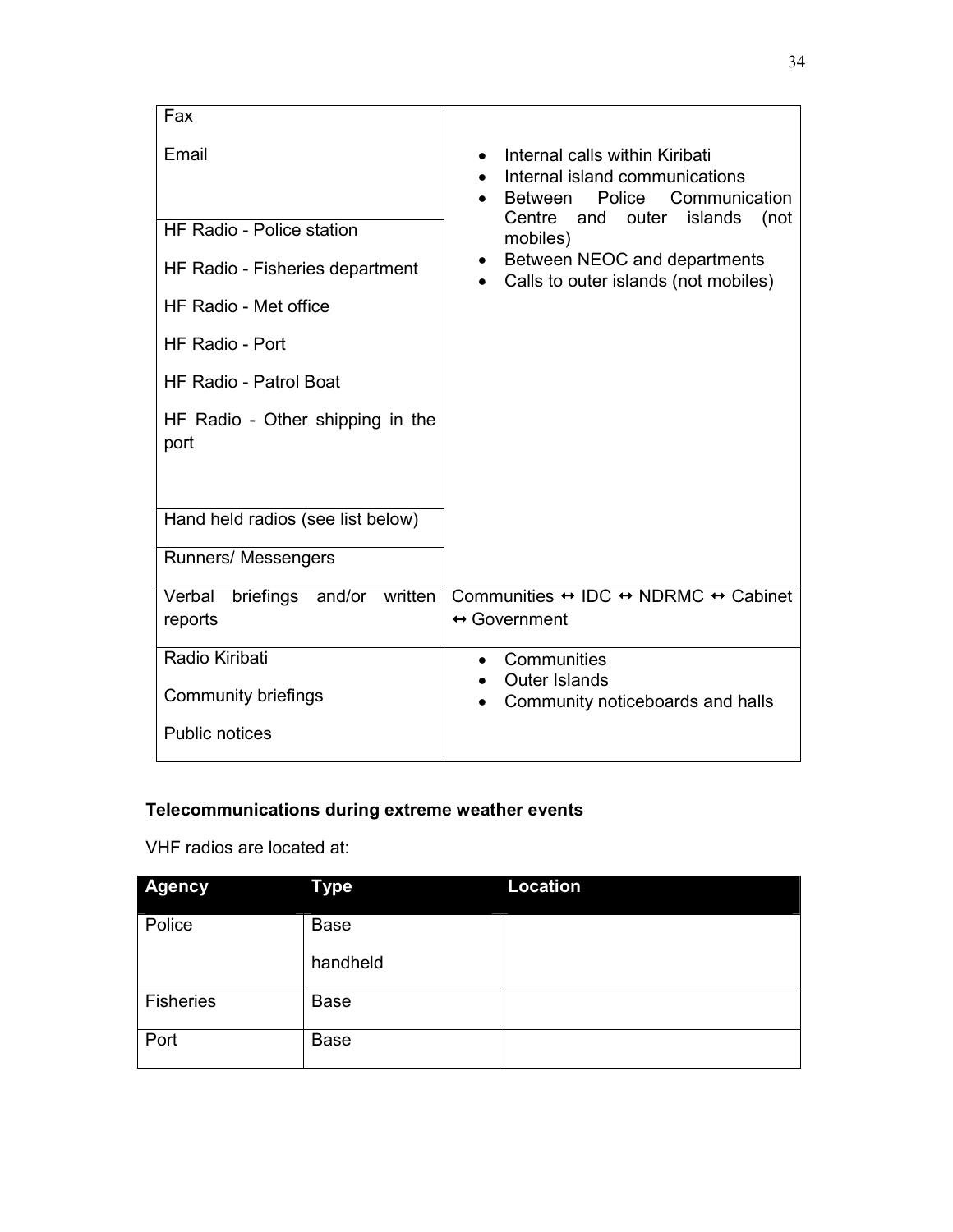## Communications facilities on outer islands

| Island                  | $\overline{IDC}$ | Communication type | Location |
|-------------------------|------------------|--------------------|----------|
|                         | access           |                    |          |
|                         |                  |                    |          |
| <b>Rks Teanoai</b>      | $\checkmark$     | <b>HF Radio</b>    |          |
|                         |                  | Satellite phone    |          |
| Kanton                  |                  |                    |          |
| Teraina (Wahington)     |                  |                    |          |
| Kiritimati (Chrtistmas) |                  |                    |          |
| Tabuaeran (Fanning)     |                  |                    |          |
|                         |                  |                    |          |
| <b>Makin</b>            |                  |                    |          |
| <b>Butaritari</b>       |                  |                    |          |
| Marakei                 |                  |                    |          |
| Abaiang                 |                  |                    |          |
|                         |                  |                    |          |
| North Tarawa            |                  |                    |          |
| South Tarawa            |                  |                    |          |
| Maiana                  |                  |                    |          |
| Aranuka                 |                  |                    |          |
| Kuria                   |                  |                    |          |
| Abemama                 |                  |                    |          |
| <b>Banaba</b>           |                  |                    |          |
|                         |                  |                    |          |
| Nonouti                 |                  |                    |          |
| <b>Tab South</b>        |                  |                    |          |
| <b>Tab North</b>        |                  |                    |          |
| <b>Beru</b>             |                  |                    |          |
| Onotoa                  |                  |                    |          |
| Nikunau                 |                  |                    |          |
| Tamana                  |                  |                    |          |
| Arorae                  |                  |                    |          |
| <b>Banaba</b>           |                  |                    |          |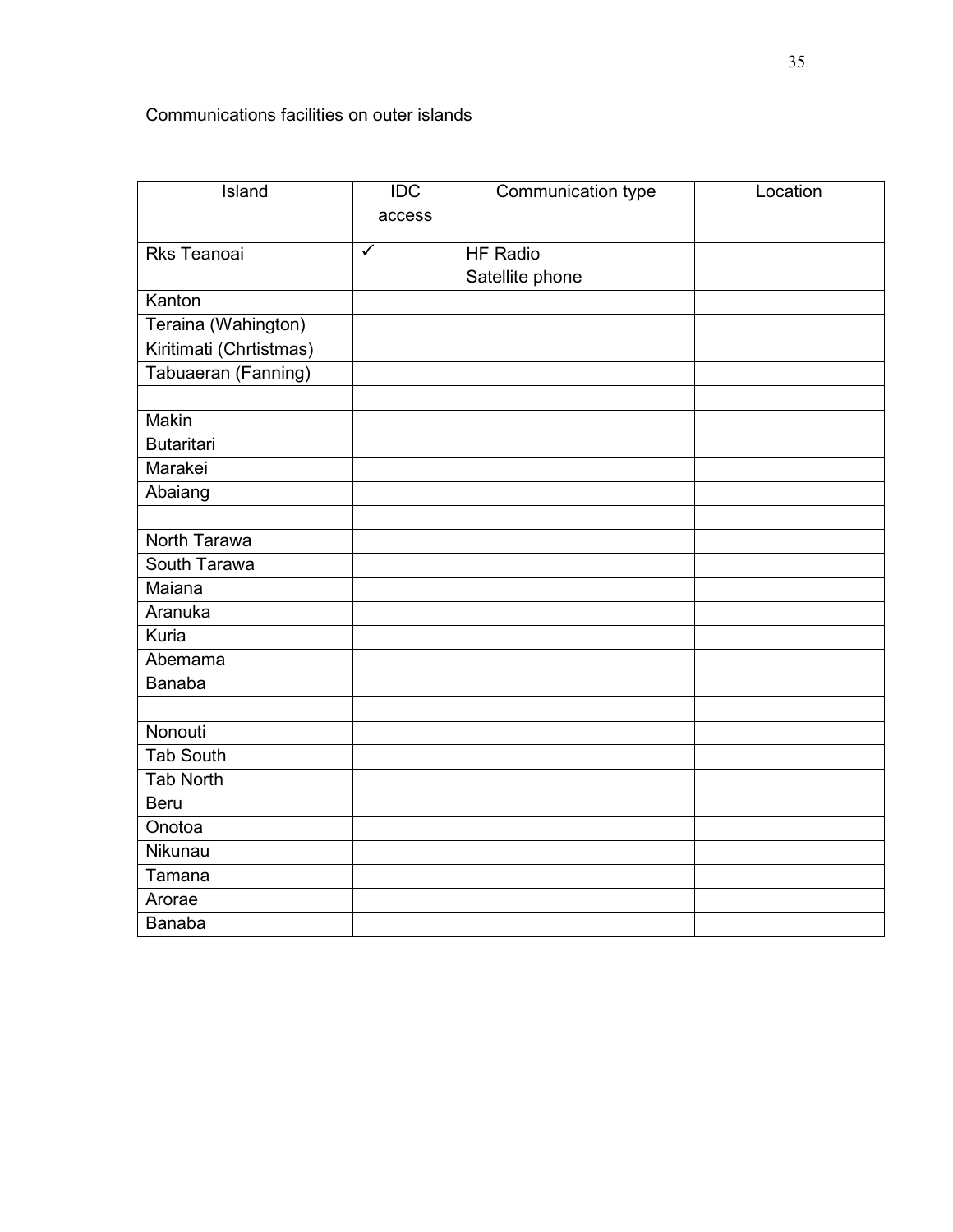## **Radio Kiribati**

#### Broadcast station is located in Bairiki

Radio Kiribati Broadcasts on MW 846, 9.825 MHz and FM98, it relays World News from Radio Australia, Radio New Zealand and the BBC at 7.00am, 8.00am, 9.00am and 1.00pm respectively everyday followed by the Local News Bulletin. Radio Kiribati does not broadcast continuously.

Radio Kiribati, a division of Broadcasting and Publications Authority, broadcasts daily for three and half hours in the morning and at lunch and three and half hours in the evening in the local languages with segments in English at 7.00am, 8.00am, 9.00am, 1.00pm and from 6.00pm to 7.00pm.

Radio broadcasts can be made out of these hours for important messages and warnings.

| Mode of communication                                                                                                                 | Communicating with                                                                                                                                                                |
|---------------------------------------------------------------------------------------------------------------------------------------|-----------------------------------------------------------------------------------------------------------------------------------------------------------------------------------|
| Telephone                                                                                                                             | Kiribati High Commission Fiji                                                                                                                                                     |
| Satellite phone (as per list)                                                                                                         | Kiribati High Commission Brussels                                                                                                                                                 |
| Fax                                                                                                                                   | Kiribati High Commission New York                                                                                                                                                 |
| Email                                                                                                                                 | New Zealand High Commission Duty officers.                                                                                                                                        |
|                                                                                                                                       | Australian High Commission Duty officers.                                                                                                                                         |
| <b>USP link with Suva</b>                                                                                                             | Separate data and voice link to a satellite.<br>Independent communications link which can be<br>used if the main TTC link fails                                                   |
| <b>Government ICT link</b>                                                                                                            | Separate Data link than TTC link. Can<br>be<br>considered for data use if TTC equipment fails.                                                                                    |
| <b>HF Radio - Police</b><br><b>Fisheries</b><br><b>HF</b><br>Radio -<br>department<br><b>HF Radio - Met office</b><br>HF Radio - Port | Met bureau in Nadi, Fiji<br>$\bullet$<br>Relay through shipping<br>Australia or NZ maritime watch<br>$\bullet$<br>Radphone - commercial radio telephone<br>$\bullet$<br>services. |

2. External operational communications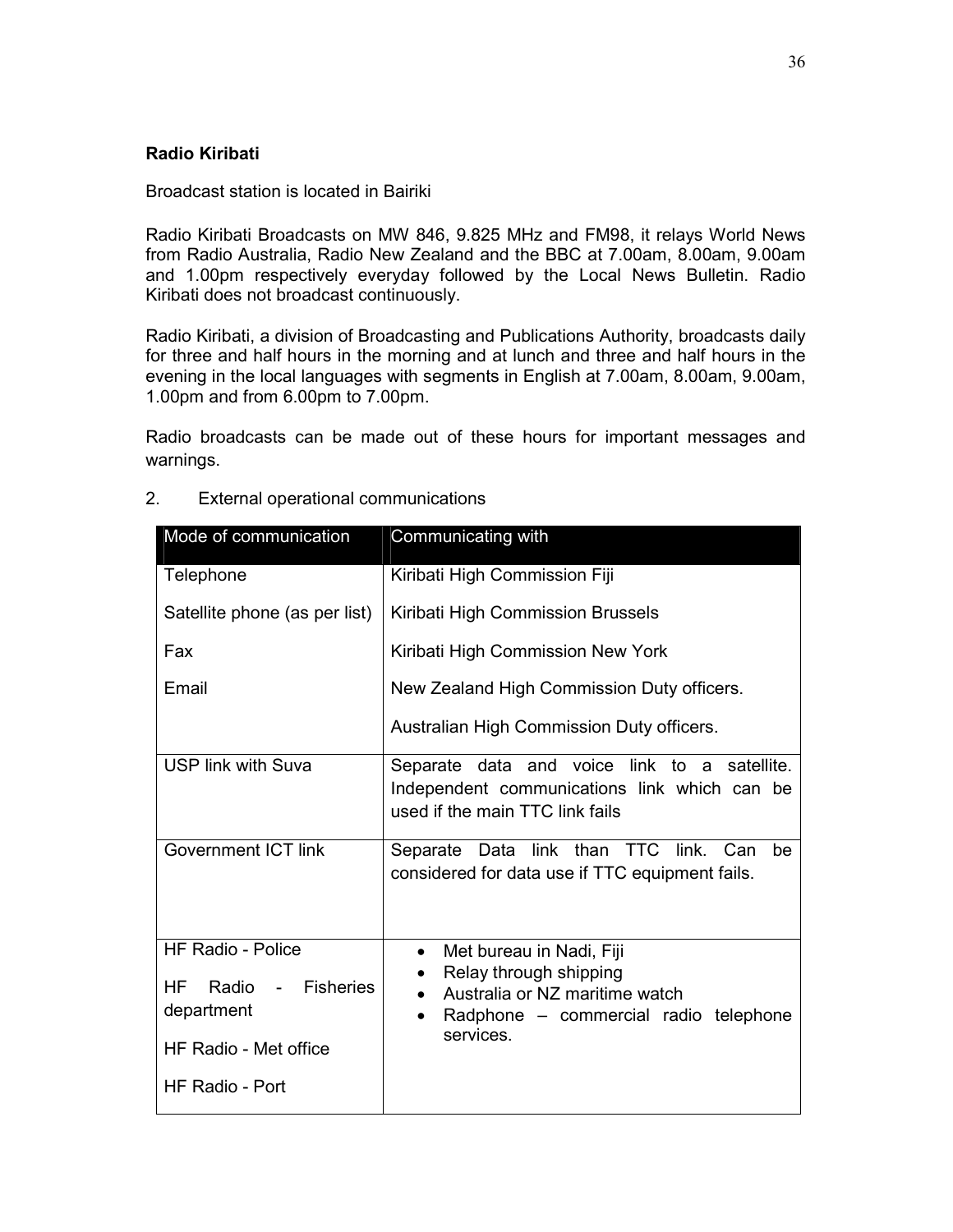| <b>HF Radio - Patrol Boat</b>                         |                                                                                                          |
|-------------------------------------------------------|----------------------------------------------------------------------------------------------------------|
| HF Radio - Other shipping<br>in the port              |                                                                                                          |
| Radio<br>through<br>Relay<br>reconnaissance or relief | Relief aircraft will monitor 121.5 mhz and can then<br>relay messages to Regional Air Traffic Control or |
| aircraft (before it lands)                            | through the aircraft's Satphone                                                                          |

## **Contact Numbers** (internal and external)

A list of internal and external contact details for support agencies will be maintained by the National Disaster Risk Management Office (NDRMO) and can be found in the rear of this plan.

## **Satellite phones and phone numbers**

Satellite telephones are currently located at:

| <b>Island</b>           | <b>Location</b> | <b>Number</b> | Contact/notes |
|-------------------------|-----------------|---------------|---------------|
| Rks Teanoai             |                 |               |               |
| Kanton                  |                 |               |               |
| Teraina (Wahington)     |                 |               |               |
| Kiritimati (Chrtistmas) |                 |               |               |
| Tabuaeran (Fanning)     |                 |               |               |
|                         |                 |               |               |
| Makin                   |                 |               |               |
| <b>Butaritari</b>       |                 |               |               |
| Marakei                 |                 |               |               |
| Abaiang                 |                 |               |               |
|                         |                 |               |               |
| North Tarawa            |                 |               |               |
| Tarawa                  |                 |               |               |
| Maiana                  |                 |               |               |
| Aranuka                 |                 |               |               |
| Kuria                   |                 |               |               |
| Abemama                 |                 |               |               |
| <b>Banaba</b>           |                 |               |               |
|                         |                 |               |               |
| Nonouti                 |                 |               |               |
| <b>Tab South</b>        |                 |               |               |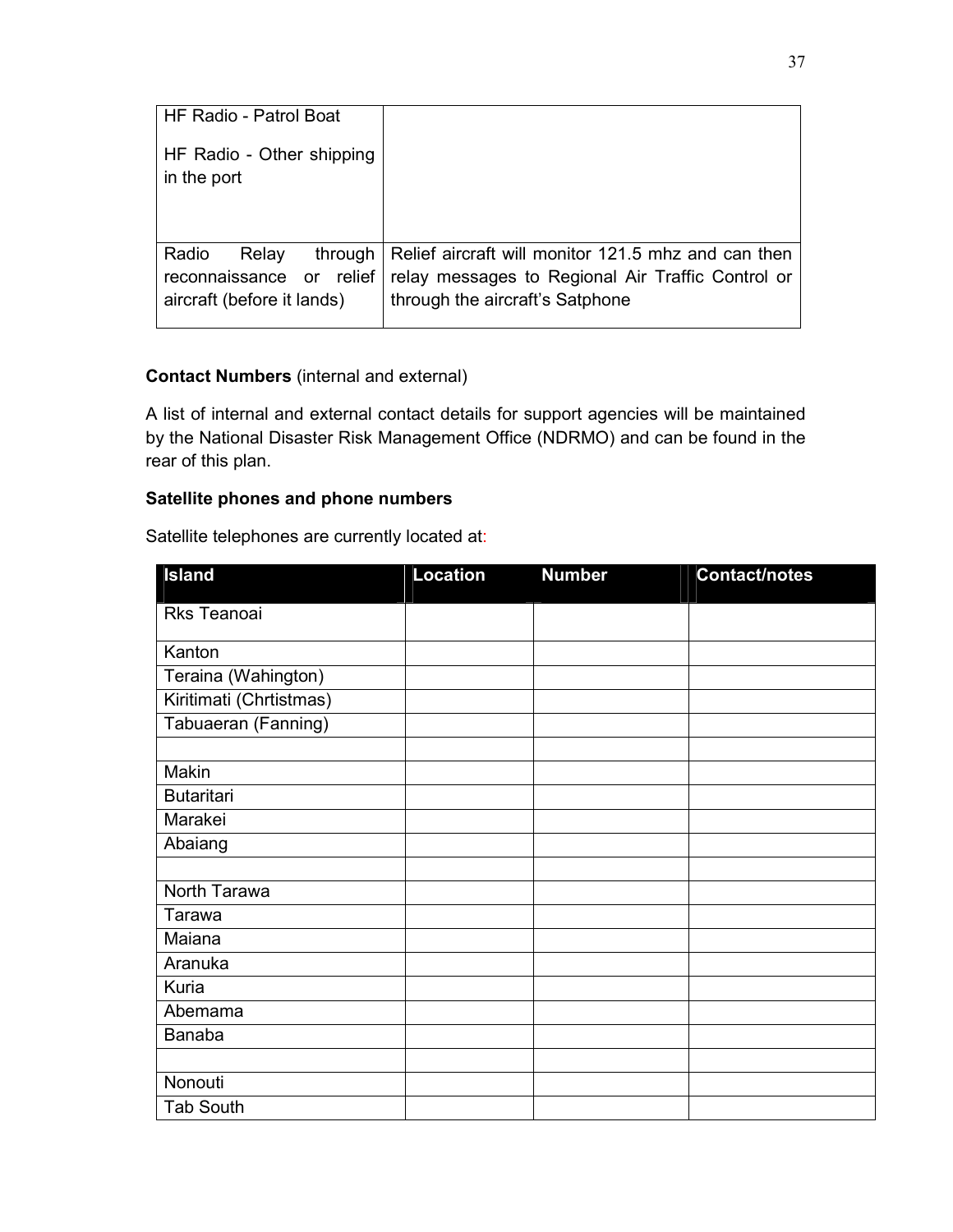| <b>Island</b>    | <b>Location</b> | <b>Number</b> | <b>Contact/notes</b> |
|------------------|-----------------|---------------|----------------------|
| <b>Tab North</b> |                 |               |                      |
| <b>Beru</b>      |                 |               |                      |
| Onotoa           |                 |               |                      |
| Nikunau          |                 |               |                      |
| Tamana           |                 |               |                      |
| Arorae           |                 |               |                      |
| Banaba           |                 |               |                      |

Outside contacts for relay of messages are located in:

| Location                                                 | <b>Numbers</b> | <b>Note</b> |
|----------------------------------------------------------|----------------|-------------|
| Kiribati High Commission Fiji                            |                |             |
| Commission<br>Kiribati<br><b>High</b><br><b>Brussels</b> |                |             |
| Kiribati High Commission New<br>York (UN)                |                |             |

**Testing** Satellite phones should be tested monthly.

The NDRMO has a procedure for testing and maintaining Satphones which is in place at every Satphone location.

NDRMO co-ordinates monthly testing of Satphones.

Test logs are to be maintained at the phone locations and faults reported immediately so repairs can be organised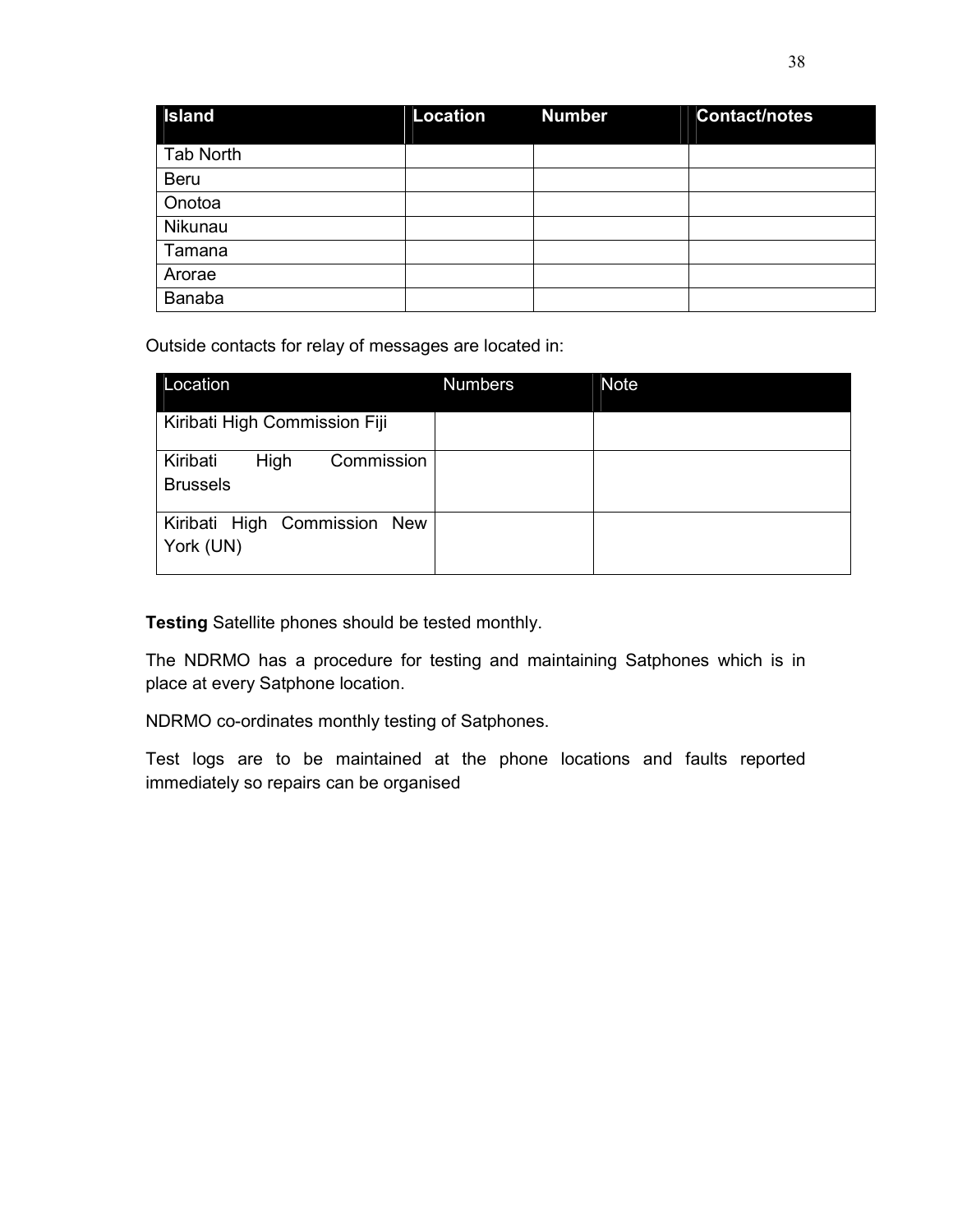## 3. Messaging

#### **Telephone messaging**

Pre prepared messaging templates are attached to the **Emergency Warnings Plan**

## **Radio Messaging**

Preformed messages for extreme weather events and tsunami (three levels of warning) are located at the Radio Kiribati office and as an attachment to the **Emergency Warnings Plan**.

Preformed message scripts ensure consistent messaging and information to the community.

A standardise emergency warning signal (SEWS) warning tone will be played for 10 seconds before any official warning.

Radio Kiribati will nominate a person to attend NDRMC and receive regular briefings and updates regarding recovery and relief operations and prepare a draft bulletin for broadcast.

The National Disaster Controller will approve broadcast bulletins and authorise its release.

Approved bulletins will be broadcast as soon as possible and repeated hourly until updated or cancelled. A Bulletin template is attached to the **Emergency Warnings Plan** for guidance.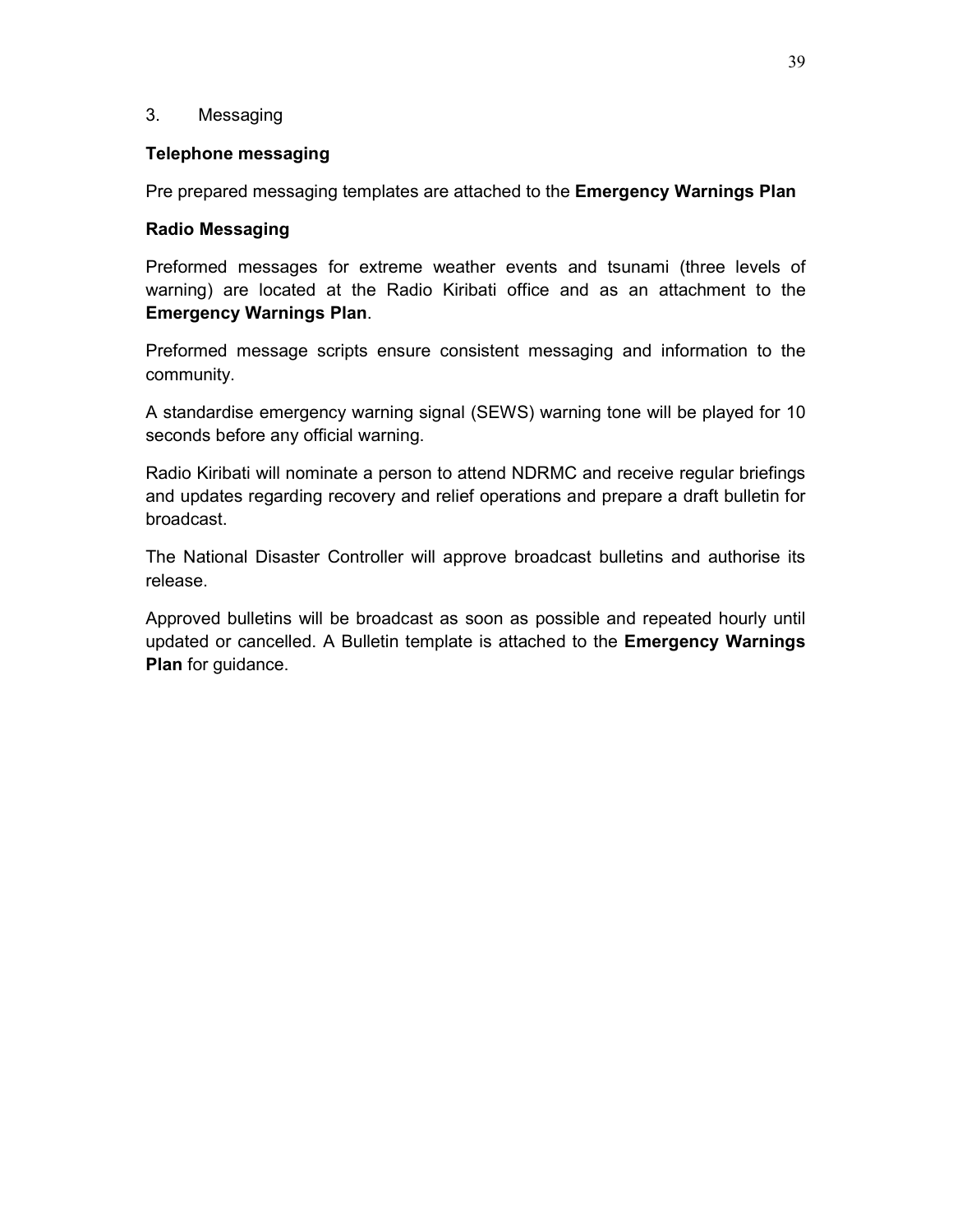# **4.3 Early Recovery**

Responsibilities for planning and providing Recovery Services

## **Secretary to Government**

- Leads NDRMC in short and long term disaster recovery and relief activities
- Coordinate relief efforts to main and outer islands (through the NDRMC).
- Coordinates foreign recovery assistance
- Resolves conflicts arising from the actions of recovery teams

## **Office of The Berititenti**

- Keep Te Beretitenti and Cabinet briefed on recovery activities by regular reports
- Coordinate communications to main and outer islands (through the NDRMC).
- Coordinate review of the Kiribati community risk profile utilising CHARM matrix

## **Ministry of Foreign Affairs and Immigration.**

• Coordinate with the NDRMC foreign recovery assistance

## **Ministry of Health and Medical Services**

- Provide control and coordination for international medical assistance
- Establish/review priorities for hospital facilities and supplies
- Monitor island clinics to determine number of patients and adequacy of medical supplies
- Undertake protective measures for disease control
- Provide inspection teams for health hazards
- Ensure the replacement of expended supplies

## **Ministry of Public Works and Utilities**

- Receive copies from the NDRMC of outer island damage assessments to facilitate the prioritisation and distribution of resources.
- Establish operational effectiveness of water desalination plant and report status to NDRMC
- Provide direction and supervision for work teams provided by supporting agencies or community members.
- Provide supporting services to contractors assigned to approve public assistance programs; acts as contracts program manager
- Inspects repairs and reopen essential services
- Develop project plans for public facility repair projects with costs and resources for review by the NDRMC to ensure disaster recovery projects are completed in a timely manner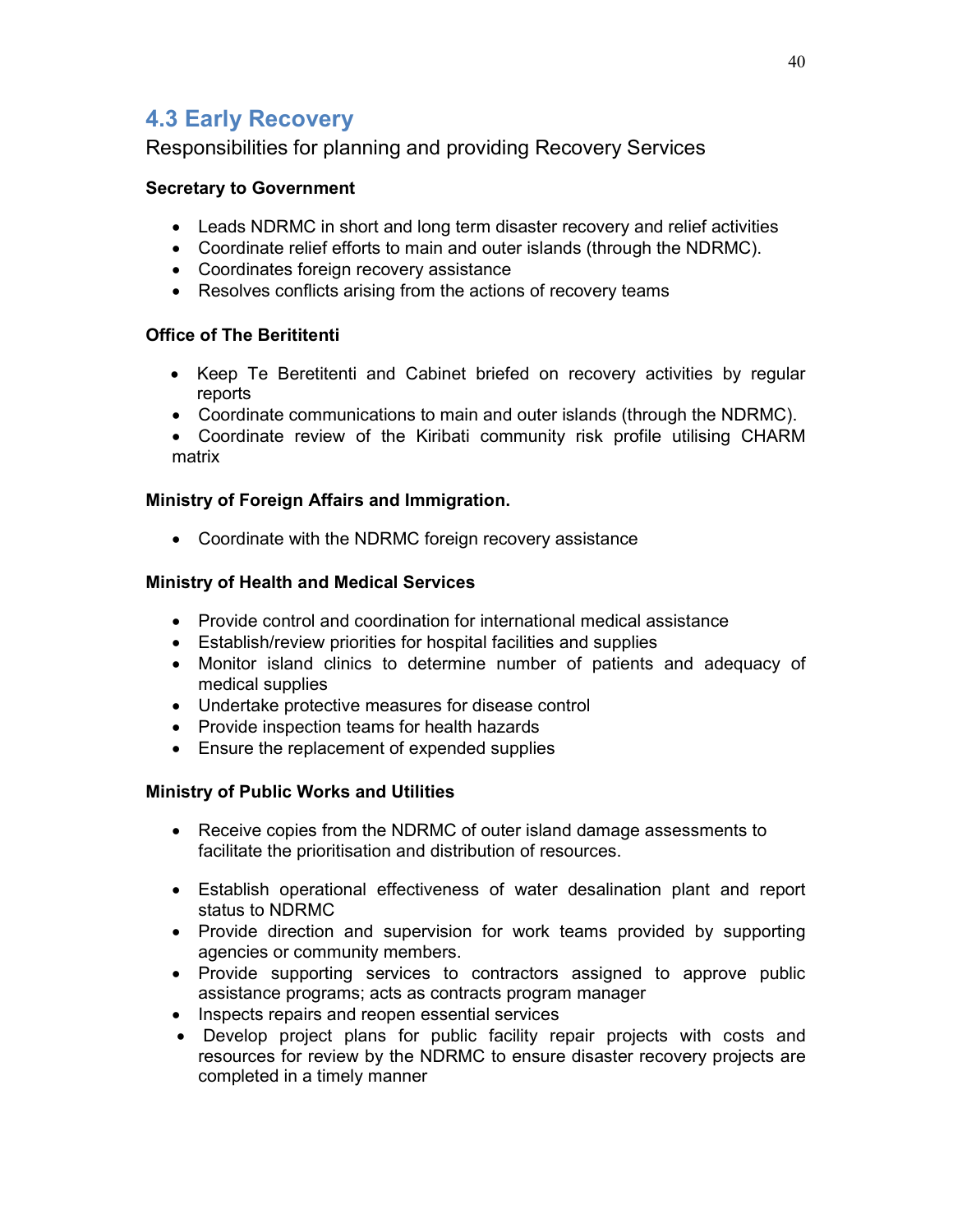- Perform the duties of the project manager for the long term recovery projects affecting public facilities.
- Supervise the reconstruction of buildings in accordance with approved building codes

## **Ministry of Communications Transport and Tourism**

- Provide transportation for assessment teams to outer islands and atolls
- Coordinate inventory of tourists and prepare evacuation plan
- Assist all ministries in planning for post disaster communication needs
- Maintain and or restore communication links
- If necessary utilise communications resources of aircraft, ships, radio amateurs or other resources

## **Ministry of the Environment, Lands and Agricultural development.**

- Perform comprehensive agricultural damage assessment on damaged islands
- Develop project plans for crop, windbreak and sea defence repair projects with costs and resources required to ensure disaster recovery projects are completed in a timely manner
- Perform the duty of Project Manager for recovery projects affecting crops and windbreaks and sea defences
- Monitor disposal areas and land fill, where waste and debris were located following an event

## **Ministry of Education**

- Return schools used as shelters to normal conditions.
- Assess damage reports from outer islands and prioritise repair works in liaison with Ministry of Public Works and Utilities

## **Ministry Of Finance and Economic Development**

- Receive and account for funds advanced for public and individual assistance
- Provide financial management to all disaster funding

## **Ministry of Labour and Human resource Development**

• In liaison with the Ministry of Public Works and Utilities, deploy staff / trainees and apprentices to key areas where re-establishment of key infrastructure is vital.

## **Ministry of Internal and Social Affairs**

- Liaise with the Ministry of Health and Medical Services in the provision of counselling services.
- Coordination the administration of records regarding disaster related deaths
- Conduct review on the effectiveness of completed projects in minimising community vulnerability to disasters.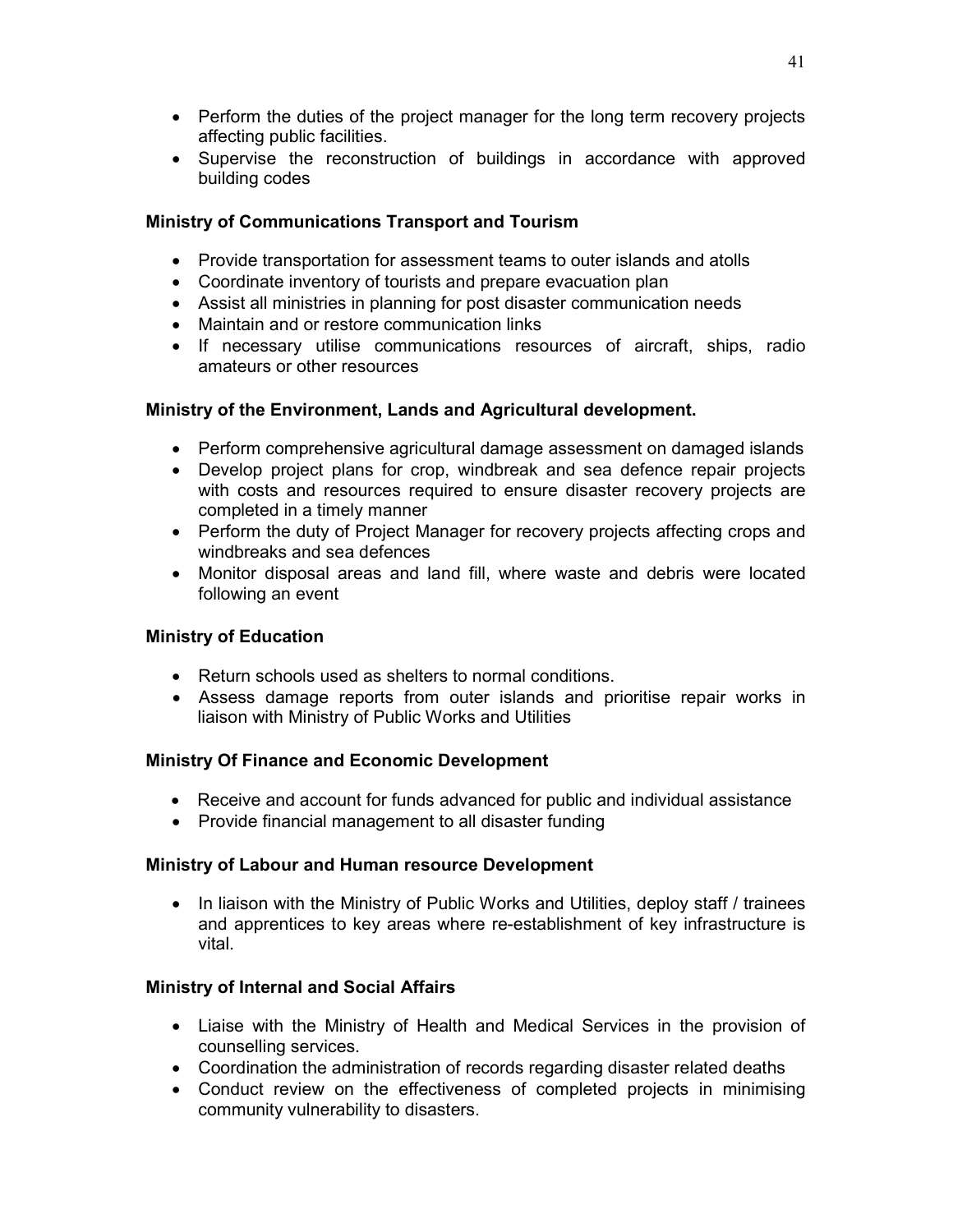• Conduct community surveys to determine the effectiveness of Community DRM training and awareness programs in minimising the effects of a disaster impact

## **Commissioner of Police**

- Review security from looting and vandalism
- Manage all aspects of the operation and security of the national emergency operations centre (NEOC).
- Maintain operational readiness of the Police Communications Centre
- Maintain (in liaison with Ministry of Transport, Communication and Tourism) effective communication between national and island operations centres, fire, and ambulance.

## **Red Cross**

- Provide first aid assistance at designated relief centres
- Assist in the coordination for the evacuation of patients from relief centres whose medical conditions are beyond local capabilities

## **Island Disaster Committees**

- Perform agricultural damage assessment on island
- In Liaison with the Ministry for Environment, Land and Agricultural Development;
	- o Develop project plans for crop and windbreak repair projects with costs and resources required to ensure disaster recovery projects are completed in a timely manner
	- o Provide an agricultural recovery forecast to the Ministry, who will collate island reports for the NDRMC

## **National Disaster Risk Management Council (NDRMC)**

- Manage the coordination, storage and distribution of relief supplies
- Direct response and recovery operations in the event of a disaster
- Co-ordinating and prioritise the distribution of all internal and external relief and aid services.
- Ensure all NGO's and Governments supporting Kiribati provide a liaison person to the NEOC so that their contributions and resources can be coordinated in accordance with the priorities set by the NDRMC and Kiribati Government.

## **1. NDRMC Responsibilities**

During the post impact recovery period the NDRMC are responsible for the following actions: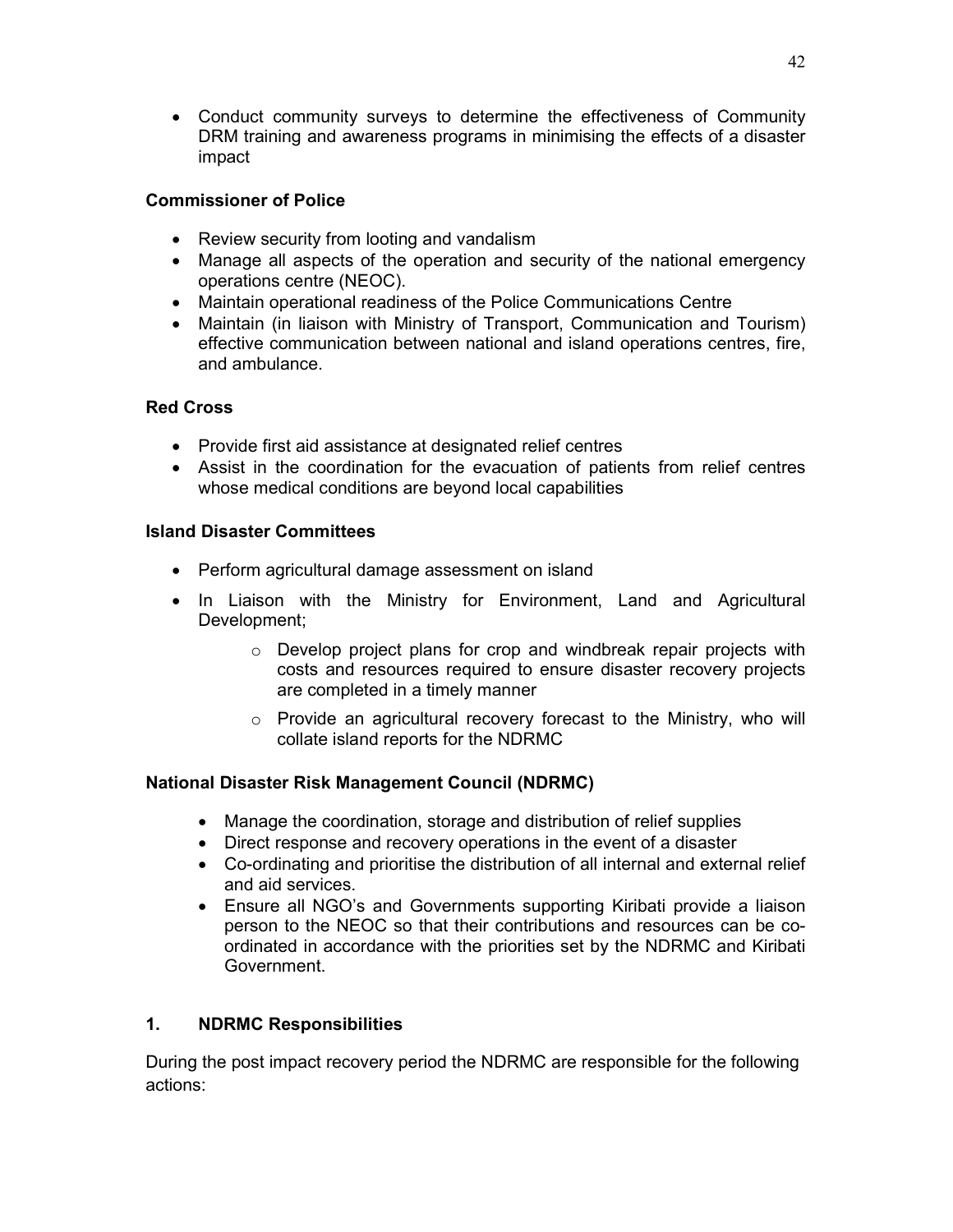## **1.1 Coordination of recovery and relief operations**

The coordination of all recovery and relief operations will occur at the NCC located next to Police HQ.

If the primary NCC is not operational due to damage, the redundant NCC will be the 2nd level conference room of the Government building.

Coordination of all recovery operations will be determined by the National Disaster Committee led by the Secretary to Government in the role of National Disaster Controller.

When the NDRMP is activated the NDRMC will meet at least twice a day to examine priorities, resolve blockages and conflicts in emergency service and relief delivery and generally make decisions that will enable effective and coordinated recovery to occur.

## **1.2 Prioritising recovery operations**

NDRMC will receive reports of damage and prioritise recovery and relief operations accordingly;

| Facility                | Objective                                                                                             | Lead/support<br>Agencies |
|-------------------------|-------------------------------------------------------------------------------------------------------|--------------------------|
| Search and<br>Rescue    | Immediate rescue and safety of all persons affected by<br>disaster including delivery of first aid.   |                          |
| <b>Medical services</b> | Deliver tertiary medical treatment for injured persons                                                |                          |
| Airport                 | To ensure international support can arrive safely                                                     |                          |
| Water                   | Ensure sufficient potable water is available and distributed<br>to displaced persons.                 |                          |
| Power                   | Power station is restored and/or portable generators<br>located and operating for essential services. |                          |
| Port facilities         | Ensure main port is open, without obstructions allowing a<br>relief ship to come alongside the wharf. |                          |
|                         | All passages are clear and undamaged                                                                  |                          |

The priorities for these operations are:

## **1.3 Identifying elements of relief and recovery operations that can be supported by international governments or NGO assistance.**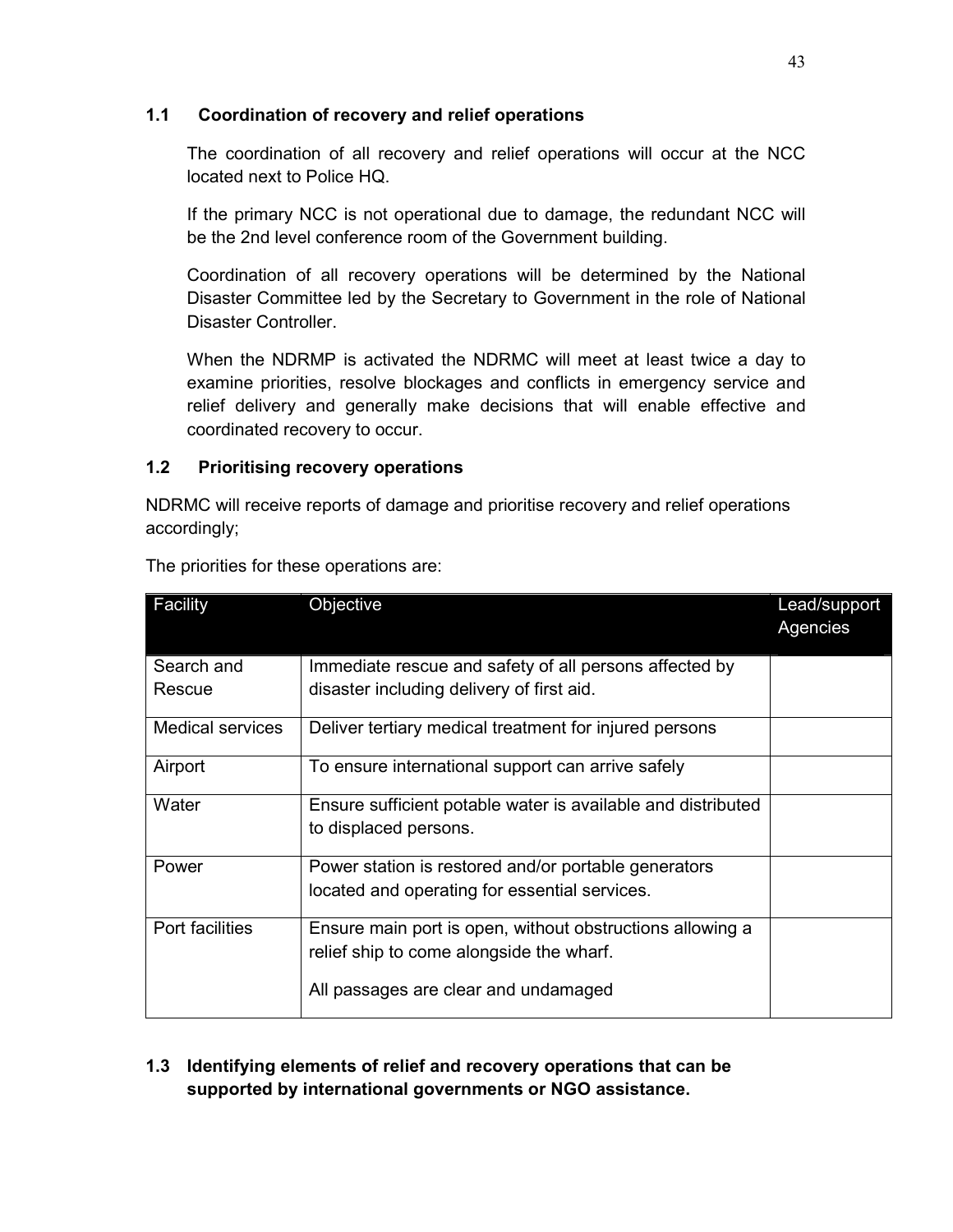The NDRMC will consider the area and depth of impact on Kiribati following a disaster event based on personal observations and reports and initial damage assessments from departments and IDC's from the outer islands.

Successful international assistance is dependent upon a number of factors that must be carefully considered and pre planned by the NDRMC. This process will ensure that the initial requests for assistance clearly indicate the types and amounts of assistance that is needed most.

- Requests for relief supplies and resources (including expertise) should only be made if that particular requirement is not available or no longer functioning within Kiribati.
- When making requests carefully consider what is needed urgently and could be delivered by aircraft (from  $24 - 48$  hours post disaster) as opposed to not so urgent relief supplies that could be delivered by ship  $(from 5 - 10 days).$
- Types and quantities of relief materials should be as accurate as possible and sufficient to maintain supply until normal supplies are resumed.
- If the disaster has resulted in widespread catastrophic damage involving large numbers of fatalities then early requests should consider assistance with:
	- o DVI (disaster victim identification).
	- o USAR (Urban Search and Rescue technicians)
	- o Specialist dog teams (body recovery)
	- o Medical teams and mobile hospital units
	- $\circ$  Incident management teams to support NDRMC and NCC
	- o Rapid impact assessment teams
	- o Communication specialists
	- o Heavy and specialist equipment
	- o Specialist engineering teams
	- o Specialist media management support to assist the Government of Kiribati manage the intense media interest that will follow a significant disaster event.
	- It is unlikely that accommodation and meals will be available for external resources. Please request that all incoming support be self-sufficient for the first seven (7 - 10) days
- Incoming support will require a high level of local management and coordination as they will tend to do what they believe is best if there is no apparent coordination and control arrangements or structure.
- It must be made clear that the Kiribati Government and the NDRMC are in charge of overall co-ordination and operations. This is best achieved by,
	- Detailed briefings on arrival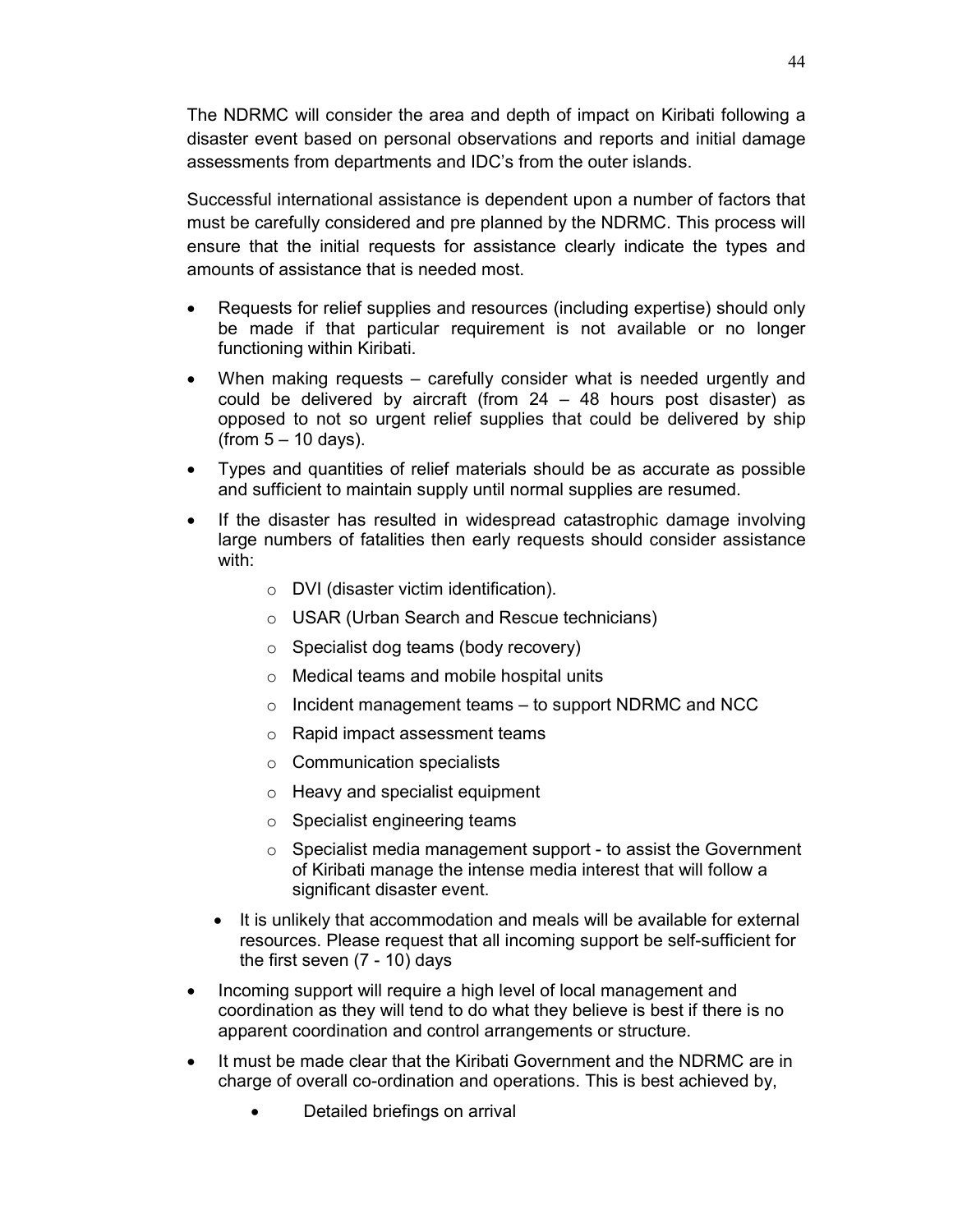- Detailed tasking
- Good communication
- Regular meetings and an
- Explanation of the structural arrangements of disaster management
- Reporting lines and protocols
- Appointment of a dedicated senior Kiribati government liaison officer to manage pre-prepared 'terms of engagement' (including SOFA agreements) is essential for rapid insertion of outside assistance

Formal requests for external and international assistance will be passed from the NDRMC through Cabinet to the High Commissioners of potential support nations like Australia, New Zealand, France and USA.

## **1.4 Communicating NDRMC Recovery Operations to Government and the Community.**

The NDC will regularly report and receive situation reports on the progress of recovery and relief operations in two directions:



*The NDRMC will regularly report and receive situation reports on the progress of disaster management operations and communicate in two directions.* 

Radio Kiribati will nominate a person to attend NDRMC and receive regular briefings and updates regarding recovery and relief operations and prepare a draft bulletin for broadcast.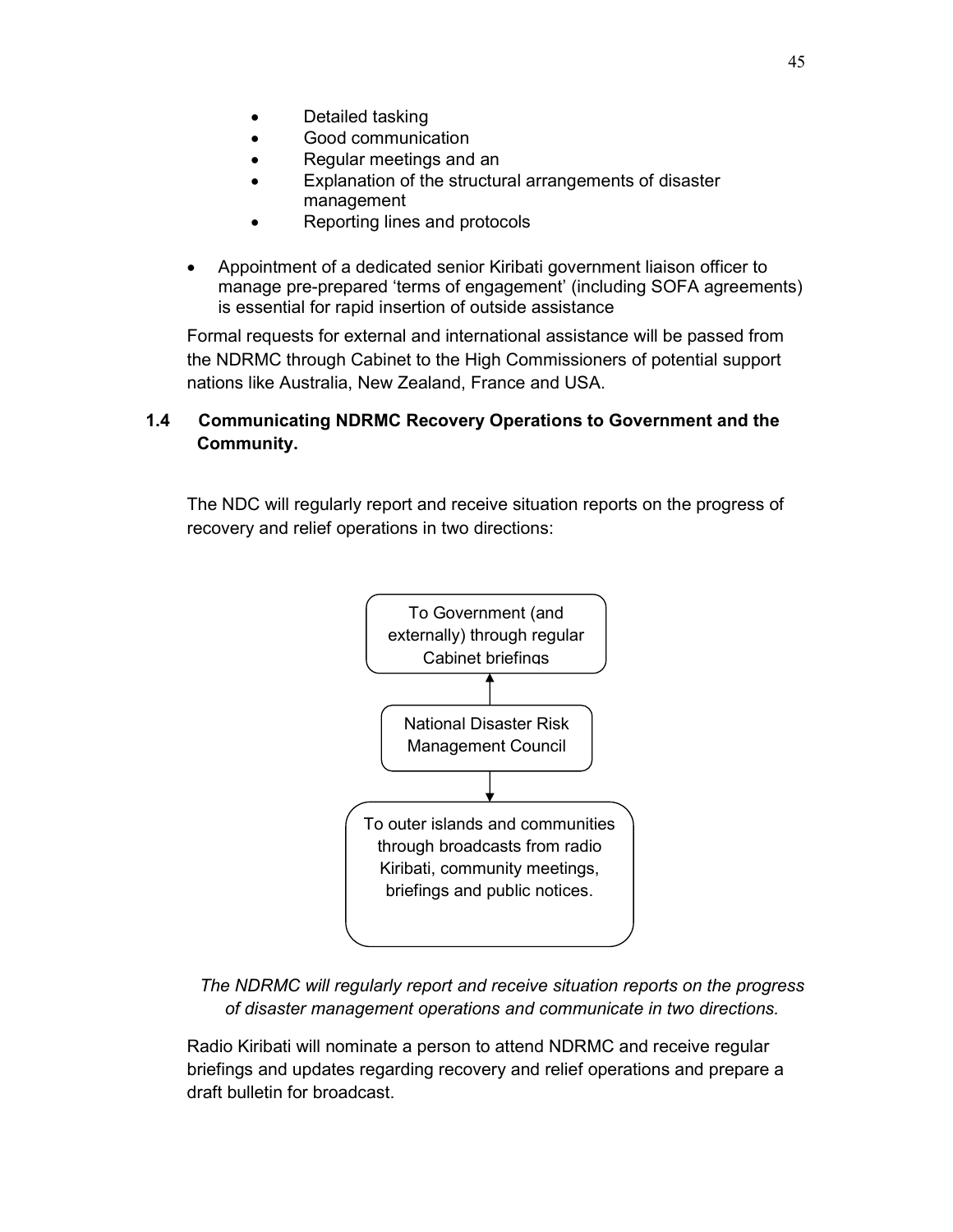The National Disaster Controller will approve broadcast bulletins and authorise its release.

Approved bulletins will be broadcast as soon as possible and repeated hourly until updated or cancelled.

Additional communication details can be found in the *Communication Plan*

## **2. Survey and damage assessments**

Damage assessments will generally be undertaken in two stages.

## **2.1 Stage 1 – Initial disaster assessment**

This is undertaken as quickly as possible and requires an accurate estimation of loss of life, injuries and damage to homes and infrastructure. These reports will be sent to the NEOC for collation and passed to the NDRMC to allow a rapid initial assessment to be considered and reported to Cabinet and will assist the scoping and planning of initial relief and recovery operations and international support if required.

The initiation of loss and damage assessments should occur as soon as possible and is the key responsibility of the Island Disaster Committees (IDC) operating in the Islands Operations Centre (IOC) and centrally the NDRMC via the NCC.

A template containing the key requirements for initial disaster assessment is attached in *Appendix 7*. This template can also be used to mark up whiteboards in the NCC so that statistics can be easily collated.

These assessments include:

- Number of people killed, injured or missing
- Domestic property damage including shelter requirements and people displaced.
- Damage to schools, businesses and government buildings
- Damage to power, water and communications
- Current situation in relation to supplies of water, food and medical supplies
- Agricultural impact to crops and local food supplies
- Damage to airport, jetties and other infrastructure that may prevent relief supplies from being delivered.

IDC's, Department and other key emergency services are required to promptly provide disaster assessment information (in the appropriate format) to the NCC as a part of their individual disaster management plans and checklists.

Initial damage and loss assessments will be conducted by and transmitted to the NCC (or IDC in the outer islands) as soon as possible: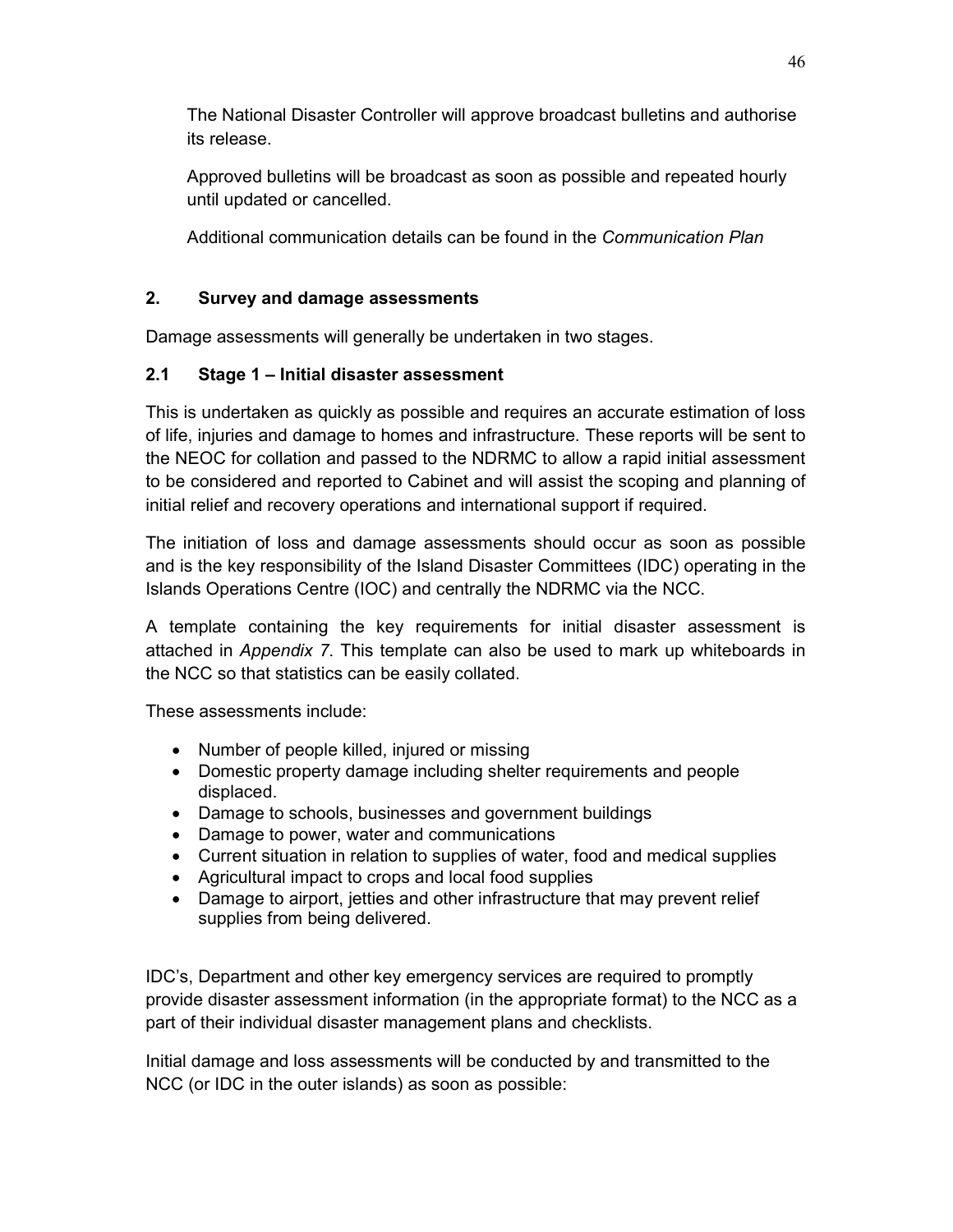| Input to NEOC                                                                                                                                                          | <b>How</b>                                                         |
|------------------------------------------------------------------------------------------------------------------------------------------------------------------------|--------------------------------------------------------------------|
| Police, Red Cross Emergency Response Teams<br>and other agencies and departments undertaking<br>emergency service work                                                 | Via radio/ verbal/written report<br>to NEOC                        |
| Government departments reporting on their status<br>and ability to maintain normal business<br>operations as well as supporting disaster<br>recovery/relief operations | Via written report to NEOC by<br>responsible<br>directors/managers |
| Island Disaster Committee's                                                                                                                                            | Via written/verbal reports to<br><b>NEOC</b>                       |
| Initial aerial reconnaissance intelligence by<br>supporting government resources                                                                                       | Via verbal, written reports,<br>photographs                        |

*Assessments should be updated as additional information comes to hand* 

#### **Note**

Training IDC's, Police and Red Cross Emergency Response Teams and other key personnel in the use of the Initial Impact Assessment process and forms is a high priority to ensure consistent, accurate and timely Stage 1 reporting.

## **Stage 2 – Long term recovery assessments**

This stage is not as time critical and requires a more detailed assessment by responsible and trained personnel in a planned and co-ordinated manner. This will provide a detailed analysis to Government on the short, medium and long term recovery projects.

The scope, timeliness and composition of these teams will be determined by NDRMC under the direction, guidance and requirements of Cabinet.

Red Cross and UN relief cluster organisations like UNDP and UNOCHA have highly skilled teams that could work with the Kiribati government representatives to complete the long term impact assessment process.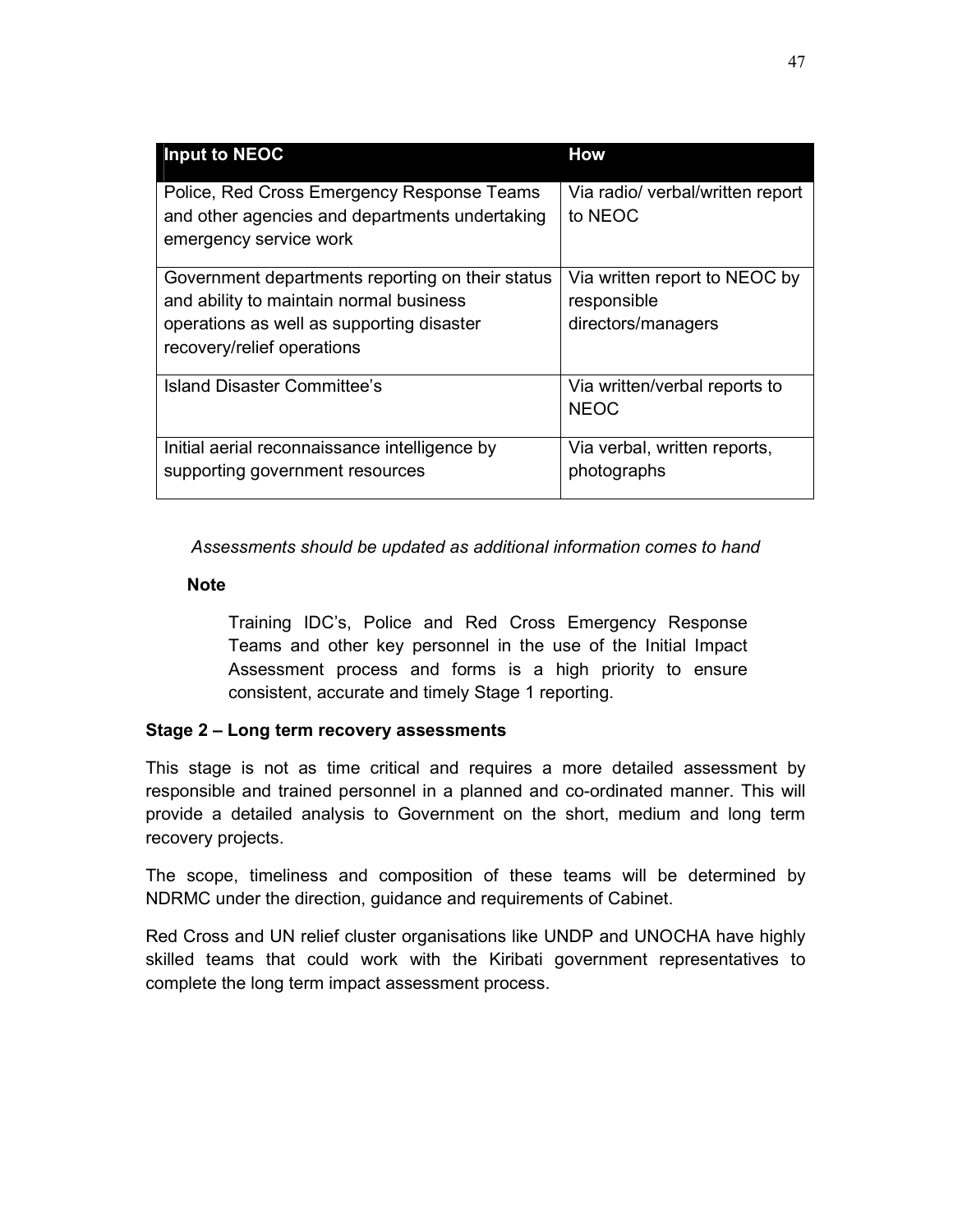## **3. Priority areas for Recovery**

## **3.1 Airport**

The clearing and making the airport operational is a key priority for receiving external aid and assistance.

External relief using aircraft could be arriving (during daylight hours) within 24 hours after requests have been made. This will depend on the nature of the request and how much pre waring relief agencies have received.

If the runway is unserviceable then a clear indication of this must be made. Moving heavy equipment or placing a large cross at each end of the runway is a clear sign that it is unserviceable.

Advising external support that the airport is unserviceable is a key action.

Up to two C130 or other large aircraft will be able to operate under existing runway and apron/hardstand arrangements. Large aircraft will not leave hard stand to move onto grassed areas.

Police and Ministry of Public Works and Utilities must be aware that any unserviceable aircraft (due to breakdown or crash) must be removed from the runway as soon as possible. This will require heavy towing equipment. The Ministry of Public Works and Utilities should also consider the availability of equipment to make repairs to the runway if required.

It is likely that no other relief aircraft can use the runway until the damaged/ unserviceable aircraft is removed a safe distance from the runway.

The runway must be inspected for any damage before allowing normal operations to resume.

Normal security arrangements for aircraft arrival must be enforced by the Police especially if relief flights are arriving.

## **3.2 Port**

Ensuring that the main port is open and clear of obstructions so that a relief ship can come alongside is a key priority in any recovery effort. It is also important to survey passages to Betio to ensure they are clear from obstructions, especially after extreme weather events.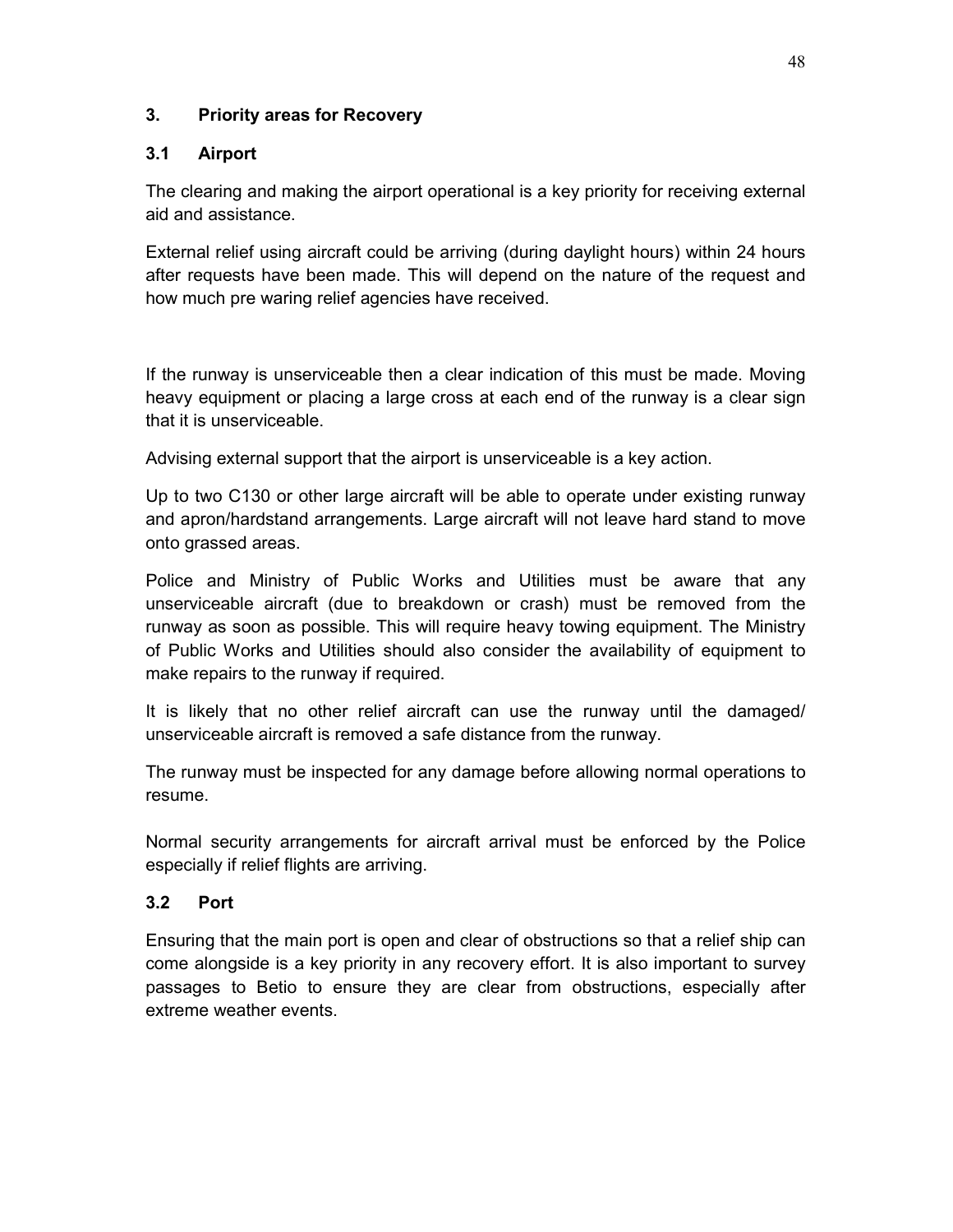## **3.3 Water**

Departments, families and the community should be encouraged and requested to maintain at least two (2) days self-contained supplies of food and water.

Plastic water tanks are prone to damage from flying debris and cannot be relied upon 100%. Separate small water containers should also be filled prior to an emergency event.

| Location            | Litres |
|---------------------|--------|
| Government building |        |
| Hospital            |        |
| Other storages      |        |
| <b>Total</b>        |        |

Population of Kiribati at last census around 103,000

- *During normal times it is estimated water consumption is XX litres per person per day.*
- *The UN advises that refugee camps require a minimum of 25 litres per person per day*
- At normal consumption rates (**XX** litres/p/p/day) water will last at least **XXdays\***
- At UN rates (25 litres/p/p/day) water will last **XX days\***

 *Assuming there is no power to make water and no rainfall*.

## **3.4 Telecommunications**

## **Telecom Services Kiribati Limited (TSKL)**

Currently TSKL operates a mobile telephone network as well as traditional services. TSKL has installed 28 pay phones not only on Tarawa but also on some outer islands. Phone cards are the only payment option for such calls. International Direct Dial is a service which allows the caller to have a direct call to international telephone users. A High Frequency Radio Telephone makes communication between islands possible. In 2005 the radio telephone was replaced with a more modern traditional telephone connection on five outer islands. In the event that the police department, fire department or an ambulance are needed, 992, 993 and 994, respectively, are to be telephoned.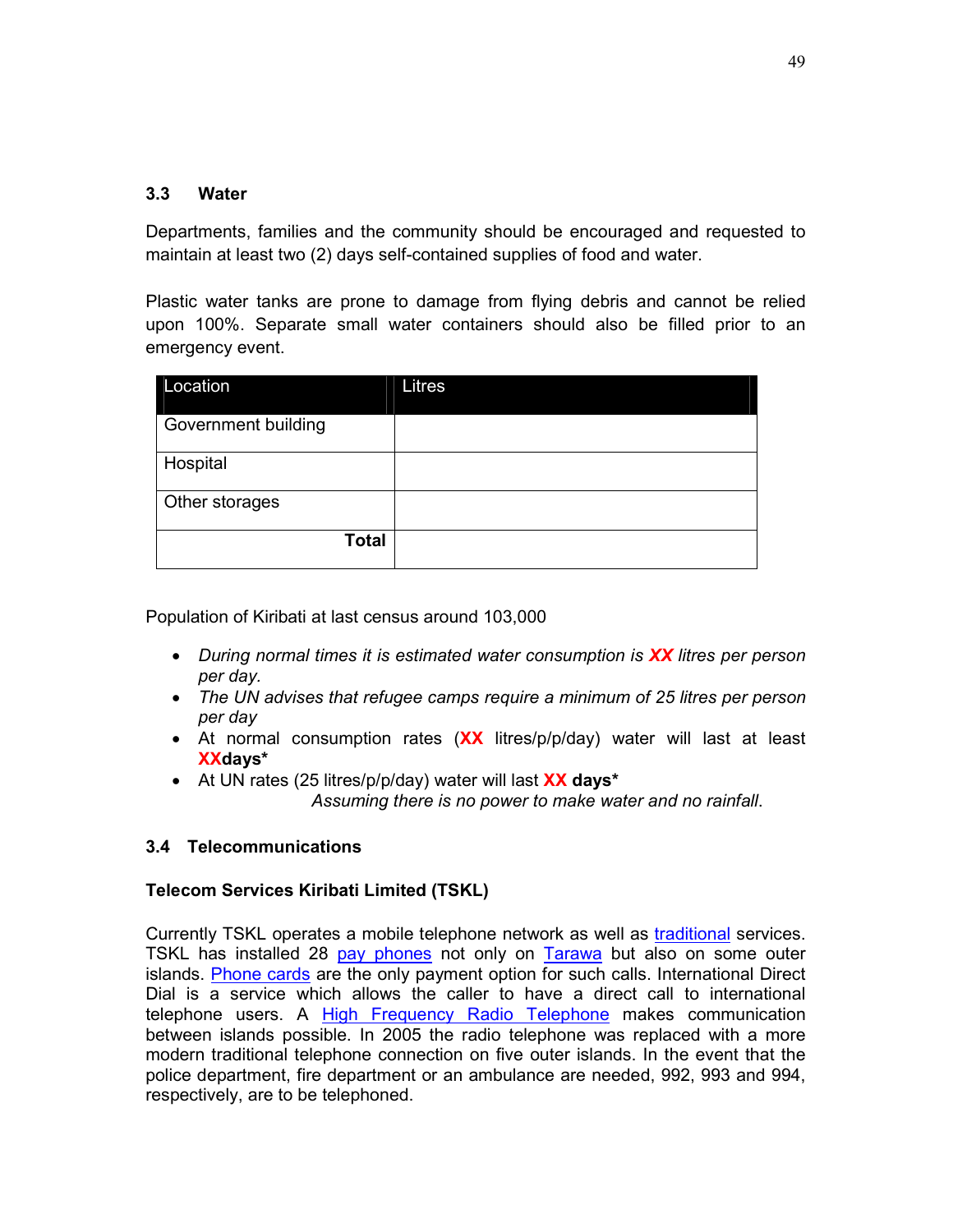The mobile telephone system originally used analog technology but in 2005 this was switched to a GSM variant. Also as part of this upgrade GSM phone service is now available on Kiritimati and a few outer islands.

## **Tarawa**

In the event of a power failure on Tarawa, power can be maintained using batteries (in the telephone exchange) for around **XX** hours of normal usage.

Mobile phones have no long term backup power and may fail after several hours dependant upon activity and duration of the UPS.

## **Outer islands**

Details of telecommunications on the outer islands, including battery backup for after-hours phone and data operations will be updated during implementation phase.

Restoration of damaged power generating facilities is essential for restoring telecommunications on south Tarawa only.

## **3.5 Power**

Location of standalone standby Generators

| Location              | Size (kva) Spare capacity | <b>External plug</b><br>type | <b>Duration</b> |
|-----------------------|---------------------------|------------------------------|-----------------|
| Main power<br>station |                           |                              |                 |
| <b>Radio Station</b>  |                           |                              |                 |
| Hospital              |                           |                              |                 |
| Govt offices          |                           |                              |                 |
| Police HQ             |                           |                              |                 |
| <b>Betio</b>          |                           |                              |                 |
| Patrol boat           |                           |                              |                 |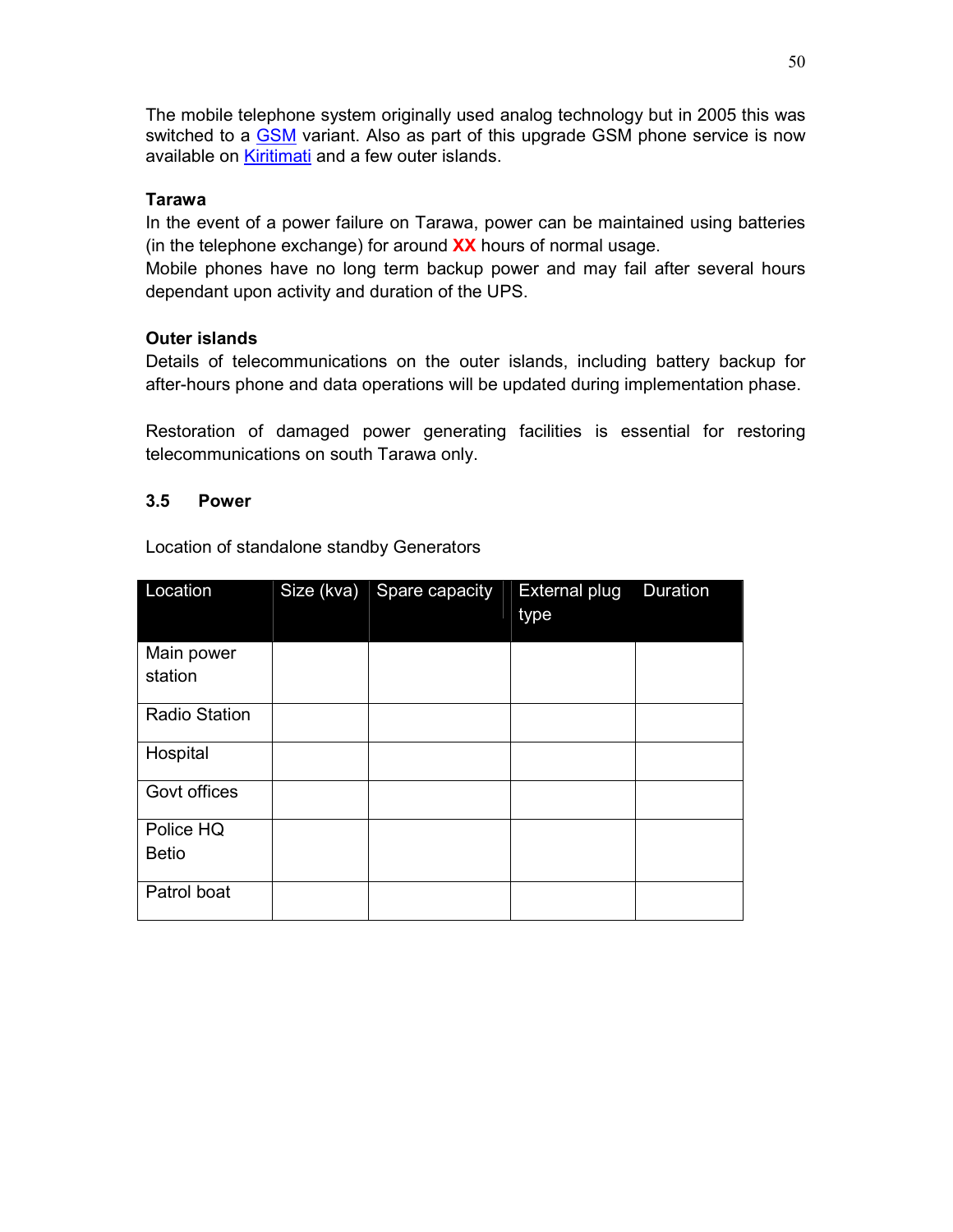Portable generators are located at:

| Location | Size (kva) | Spare<br>capacity | <b>External plug</b><br>type | <b>Duration</b> |
|----------|------------|-------------------|------------------------------|-----------------|
|          |            |                   |                              |                 |
|          |            |                   |                              |                 |

## **3.6 Medical**

Details to be furnished during implementation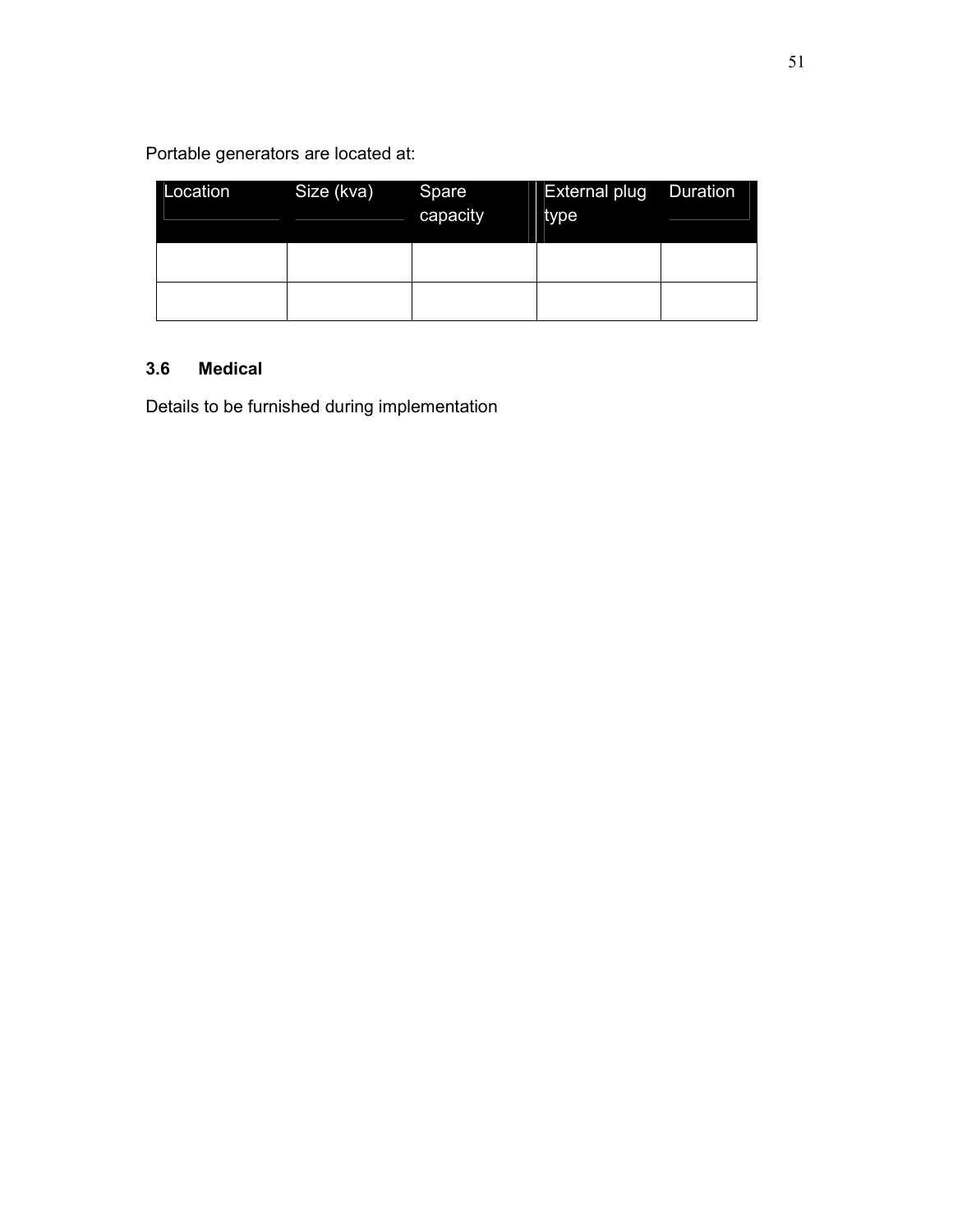# **4.4 Disaster Relief Plan**

## **Responsibilities for planning and providing relief services**

All of the disaster management responsibilities and actions are described in the *Ministerial Roles and Responsibilities Plans*

## **Office of The Berititenti**

- Monitor disaster information and prepare public information bulletins
- Prepare 'Condition" announcements for approval by Cabinet, release public warning bulletins
- Alert National Broadcasting and Publication Authority regarding 24 hour operations
- Direct issuance of public information activities
- Inform the population of areas likely to be affected to prepare designated shelters as needed
- Keep Te Beretitenti and Cabinet briefed on disaster conditions and preparedness, response, relief and recovery activities by regular reports
- Coordinate communications to main and outer islands (through the NDRMC).

## **Ministry of Foreign Affairs and Immigration.**

- Maintain listings of points of contact with foreign governments and international disaster assistance agencies
- Prepare to issue requests for international aid as directed by Cabinet on advice from the NDRMC
- Advise threats to foreign missions of disaster potential, indicating likelihood of requests for international assistance
- Advise foreign missions in the event of declaration of State of Emergency
- Liaise with Ministry of Internal and Social Affairs regards disaster relief to outer islands

## **Ministry of Health and Medical Services**

- Provide control and coordination for international medical assistance
- Establish/review priorities for hospital facilities and supplies
- Monitor island clinics to determine number of patients and adequacy of medical supplies
- Provide coordination for the evacuation of patients whose medical conditions are beyond local capabilities
- Provide coordination of evacuation of patients from islands
- Undertake protective measures for disease control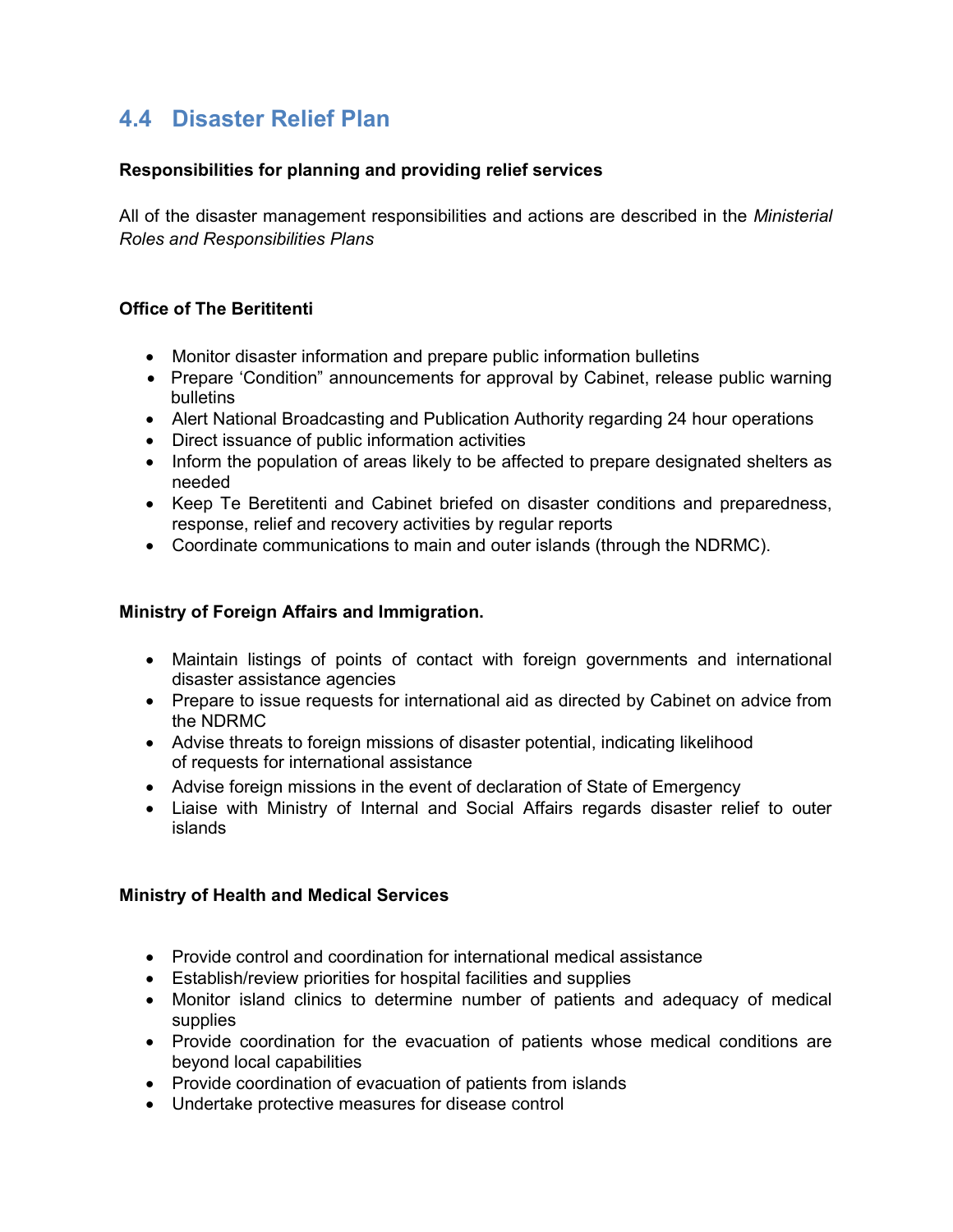- Provide inspection teams for health hazards
- Maintain contact with medical staff on outlying islands
- Ensure the replacement of expended supplies

## **Ministry of Public Works and Utilities**

- Provide equipment and operators for the removal of debris from runways, roads and for the demolition of hazardous buildings
- Control distribution of emergency water supplies
- Receive copies from the NDRMC of outer island damage assessments to facilitate the prioritisation and distribution of resources.
- Assess damage and prioritise repairs (hospitals & shelters)
- Establish operational effectiveness of water desalination plant and report status to NDRMC
- Provide all necessary damage control to public buildings to ensure loose material does not create and additional hazard
- Provide direction and supervision for work teams provided by supporting agencies or community members.
- Provide supporting services to contractors assigned to approve public assistance programs; acts as contracts program manager
- Inspects repairs and reopen essential services
- Provide emergency sewerage control
- Perform water quality monitoring and advise NDRMC of priorities regarding emergency water needs
- Perform sanitation inspections as required

## **Ministry of Communications Transport and Tourism**

- Coordinate with Ministry of Public Works and Utilities to ensure provision of land transport for evacuation/transport of personnel, equipment and supplies
- Coordinate with Ministry of Works, Energy and Water status of airfield and its operational capability
- Coordinate with Ministry of Public Work and Utilities, status of docks and their operational capability
- Maintain and or restore communications (Coordinate with Meteorological Office)
- If necessary utilise communications resources of aircraft, ships, radio amateurs or other resources
- Provide transport assistance to the Commissioner of Police in coordinating search and rescue operations on Tarawa and outer islands
- Assist the Ministry of Health and Medical Services by providing emergency medical evacuation transport
- Assist all ministries in the transportation of material and food in Tarawa and to outer islands
- Provide transportation for assessment teams to outer islands and atolls
- Coordinate inventory of tourists and prepare evacuation plan
- Assist all ministries in planning for post disaster communication needs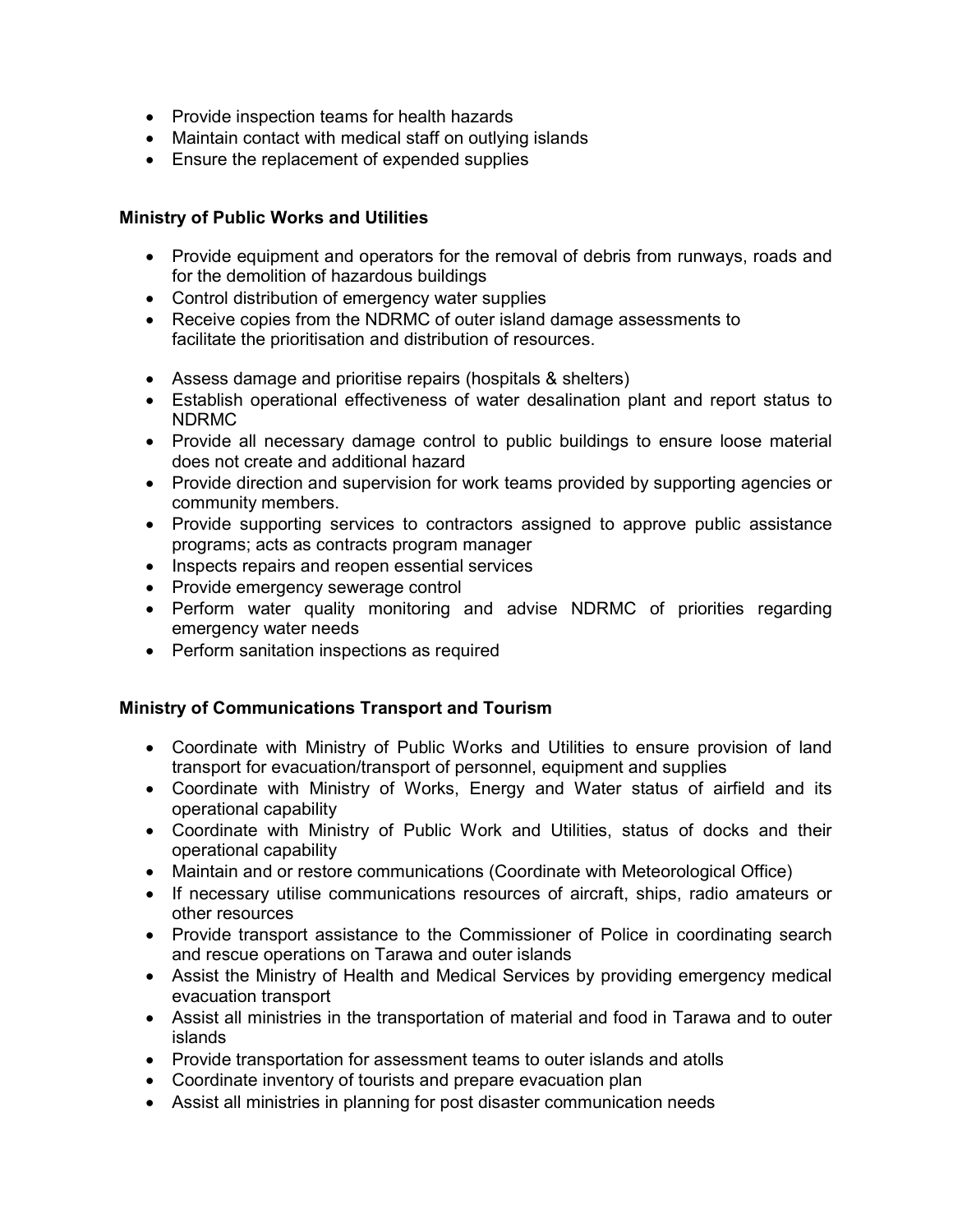- Maintain and or restore communication links
- If necessary utilise communications resources of aircraft, ships, radio amateurs or other resources

## **Ministry of Education**

- Following rapid onset event keep all pupils at school until stood down by the NDRMC or the IDC
- Continue with shelters until such time as notified to close by the NDRMC or island IDC

## **Ministry Of Finance and Economic Development**

- Receive and account for funds advanced for public and individual assistance
- Provide financial management to all disaster funding

## **Ministry of Labour and Human Resource Development**

• In liaison with the Ministry of Public Works and Utilities, deploy staff / trainees and apprentices to key areas where re-establishment of key infrastructure is vital.

## **Ministry of Internal and Social Affairs**

- Liaise with the Ministry of Health and Medical Services in the provision of counselling services.
- Coordination the administration of records regarding disaster related deaths

## **Commissioner of Police**

- Conduct emergency evacuations
- Review security from looting and vandalism
- Manage all aspects of the operation and security of the national emergency operations centre (NEOC).
- Maintain operational readiness of the Police Communications Centre
- Maintain (in liaison with Ministry of Transport, Communication and Tourism) effective communication between national and island operations centres, fire, and ambulance.
- Maintains contact with and provide messenger service to the NDRMC

## **Meteorological Division**

• Continue to provide to the Office The Berititenti continuing forecasts of wind velocities and direction, and expected wave conditions and any other relevant information that might impact adversely on relief efforts.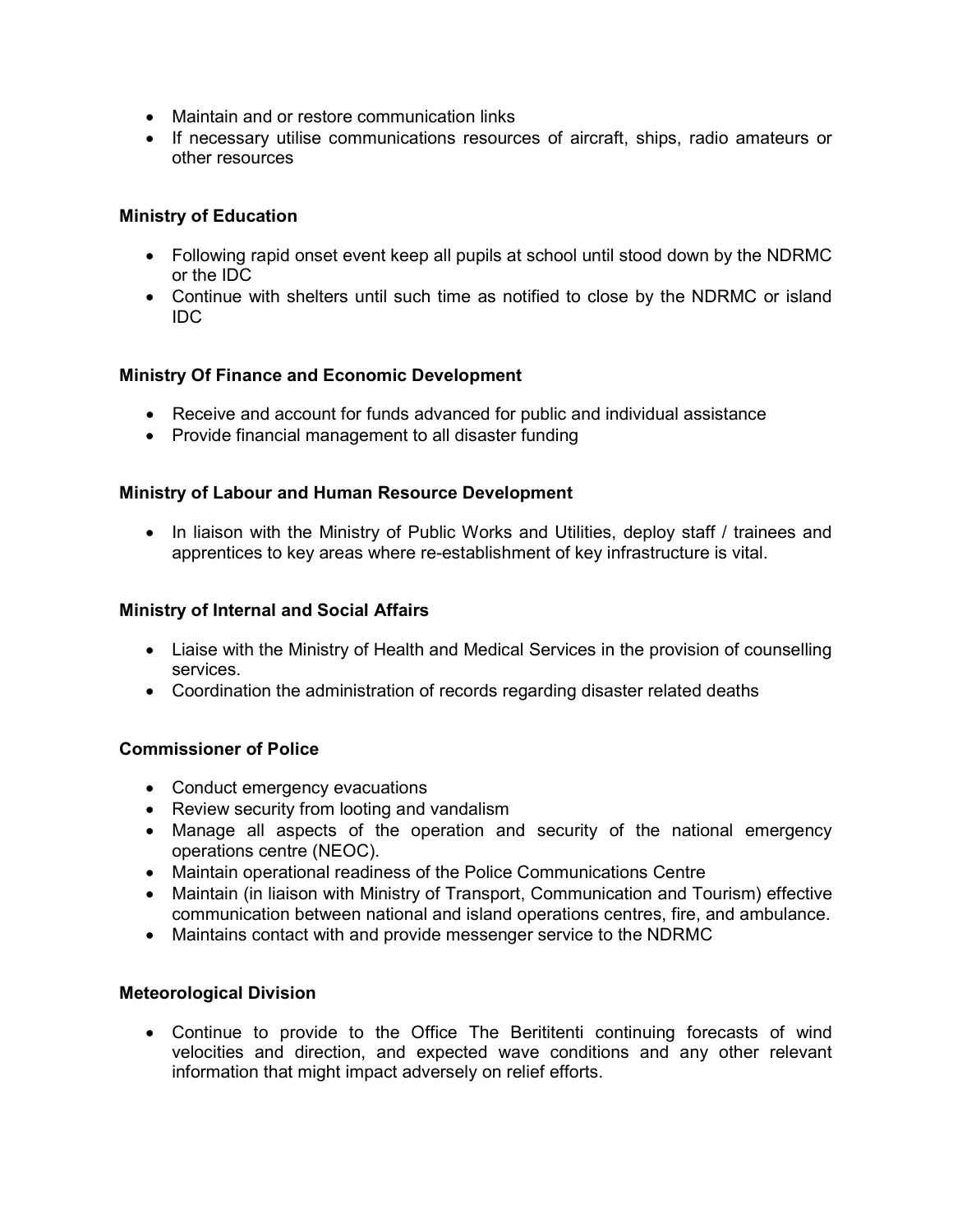## **Red Cross**

- Provide first aid assistance at designated relief centres
- Assist in the coordination for the evacuation of patients from relief centres whose medical conditions are beyond local capabilities

## **Island Disaster Committees**

- Check status of communications with Tarawa
- Prepare initial damage assessment report of island and forward to the NEOC at Betio
- Assess damage and prioritise repair (hospitals & shelters)
- Provide advice to islanders on status of alert
- Determine status of island water and food supplies.
- Determine number of casualties and adequacy of medical supplies
- Provide coordination for the evacuation of patients whose medical conditions are beyond local capabilities
- Provide all necessary damage control to buildings to ensure loose material does not create and additional hazard

## **National Disaster Risk Management Council (NDRMC)**

- Manage the coordination, storage and distribution of relief supplies
- Direct response and recovery operations in the event of a disaster
- Co-ordinating and prioritise the distribution of all internal and external relief and aid services.
- Ensure all NGO's and Governments supporting Kiribati provide a liaison person to the NEOC so that their contributions and resources can be co-ordinated in accordance with the priorities set by the NDRMC and Kiribati Government.

## **Receiving Relief**

## **Airport**

Restoring the airport to an operational status is a key priority for receiving external aid and assistance.

External relief using aircraft could be arriving (during daylight hours) as early as 24 hours after a request have been made. This will depend on the nature of the request and how much pre-warning relief agencies have received.

Advising external support that the airport is serviceable or unserviceable is a key action.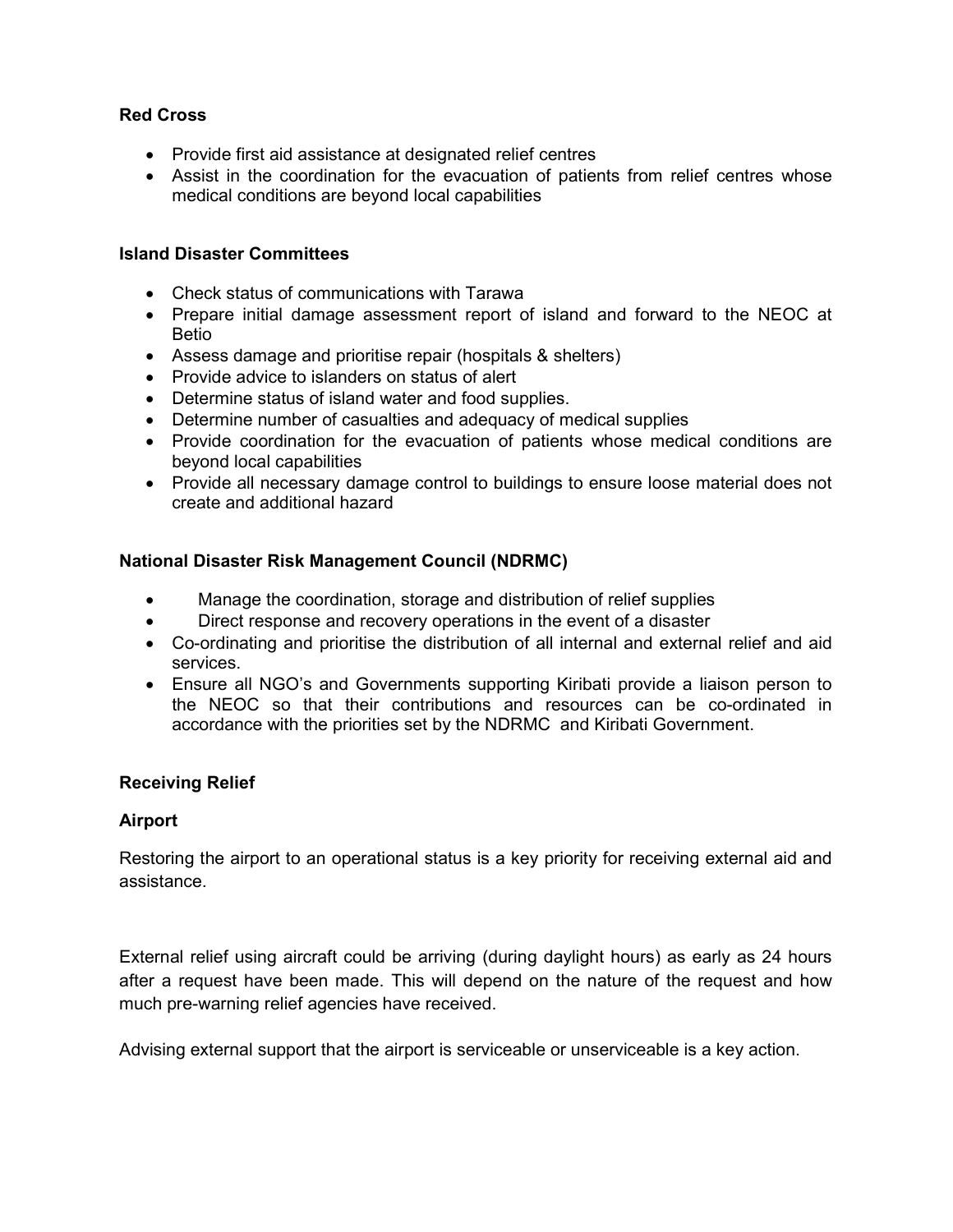If the runway is unserviceable then a clear indication of this must be made. Moving heavy equipment or placing a large cross at each end of the runway is a clear sign that it is unserviceable.

The runway must be inspected for any damage before allowing normal operations to resume.

The number of C130 or other large aircraft that are able to operate under existing runway and apron/hardstand arrangements (September 2010) will need to be determined. Large aircraft will not leave hard stand to move onto grassed areas.

Police and the Ministry of Public Works and Utilities must be aware that any unserviceable aircraft (due to breakdown or crash) must be removed from the runway as soon as possible. This will require heavy towing equipment. The availability of such equipment needs to be assessed and also the availability of equipment to facilitate repairs to the runway if required.

No other relief aircraft can use the runway until the damaged/ unserviceable aircraft is removed a safe distance from the runway.

## **Aircraft**

Orion P3 aircraft are likely to be the first visible presence of outside assistance. Their task is fly reconnaissance over Kiribati and identify:

- Extent of damage and an initial assessment
- Condition and serviceability of the runway
- Take photographs for further analysis of damage
- Relay any critical communications if normal communications have failed.

## **C130 Hercules operations**

- C130 operations require 3,000ft or 1,500m of clear runway
- **Do not require any fuel**
- Do not require weather reports, NOTAMS or Air Traffic Control

## **Airdrops**

Airdrops of relief supplies can be undertaken by Australian and New Zealand Defence Forces. However it is important that they be advised as soon as possible that the airport is unserviceable so that the appropriate load packaging can occur for air drops.

Airdrops should be made at the clearest area close to the runway, this area(s) needs to be established.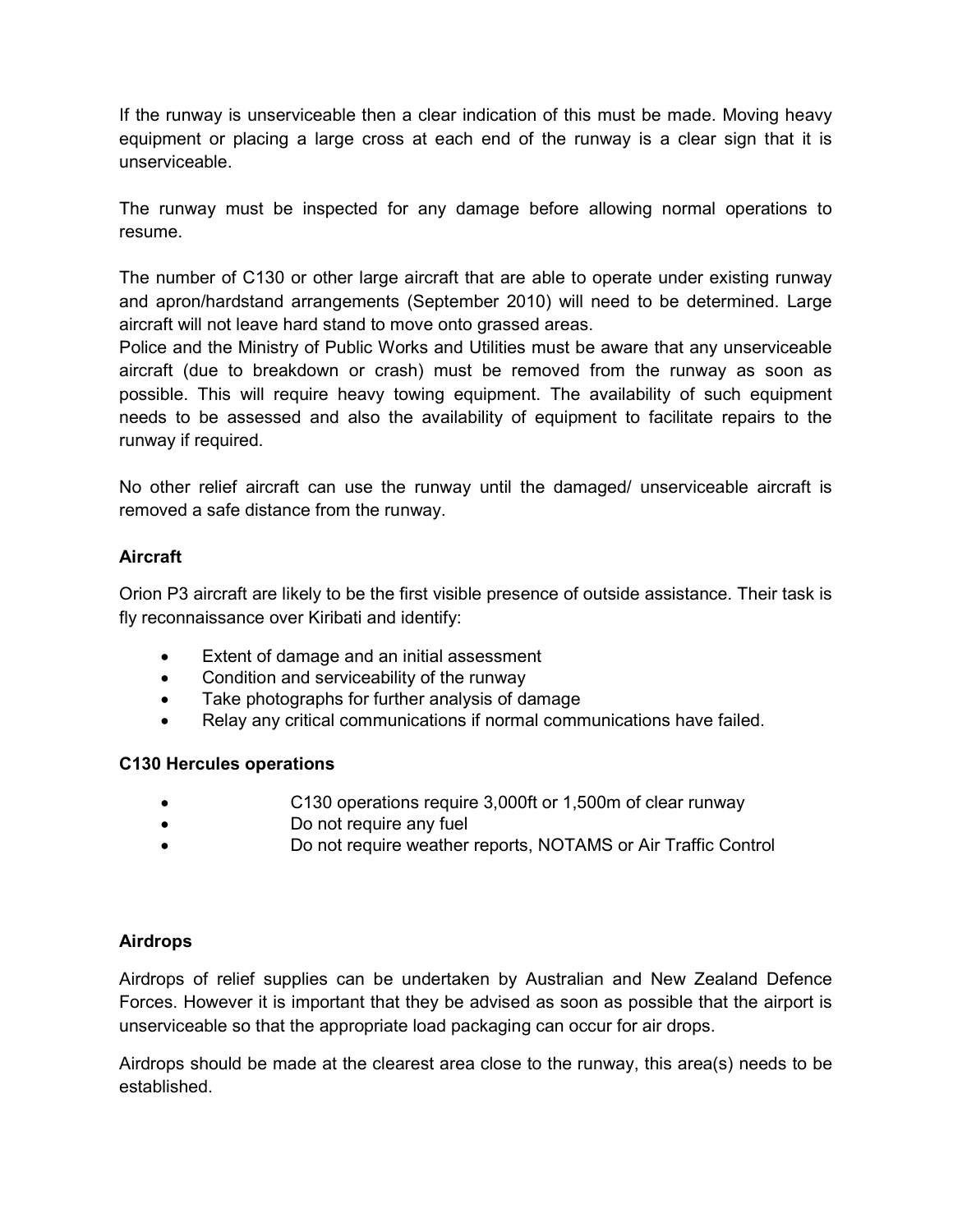A flare or smoky fire should be placed to indicate the safe drop zone and wind direction and strength (especially if the windsock is damaged.)

Police and Fire Brigade will be required to provide warnings to local residents should air drops be required. This is to avoid people being hit by falling supplies.

The Australian Defence Force may deploy parachutists to deliver their initial deployment of personnel. This will usually be done to undertake detailed ground reconnaissance.

## **Port**

Relief arriving by sea is going to be at least a week from the time of the disaster event and a subsequent request for assitance.

It is very important that the port is checked to ensure that the depth and channels have not been changed from the natural disaster.

Relief agencies may dispatch clearance divers as a part of their initial deployment to ensure the port areas are safe for relief vessels.

## **Relief Supplies**

All relief supplies will be received by the NDRMC who will have overall control of supplies. NDRMC will determine the priority and quantities for distribution.

Relief supplies that are bought into Kiribati will need to be stored in a weatherproof dry and secure area.

| Location of relief storage depots | Size of storage area in square meters |
|-----------------------------------|---------------------------------------|
|                                   |                                       |
|                                   |                                       |
|                                   |                                       |
|                                   |                                       |

These areas will be secured by the Kiribati Police and/or any security detail that may accompany international assistance.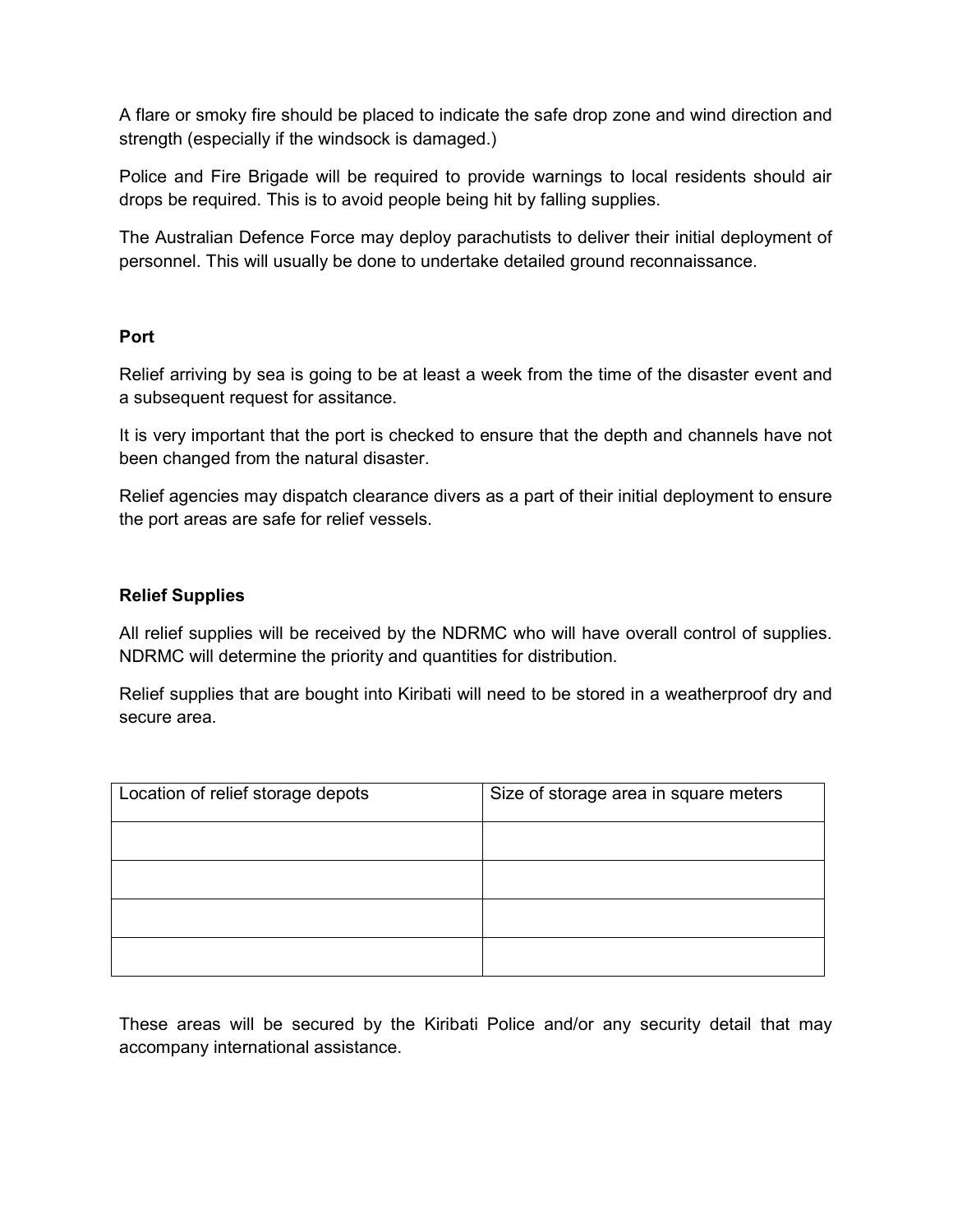## **Relief Centres**

Relief centres can also be located at the Maneabas these also will need to be identified, and communicated to the Red Cross who may wish to organise first aid volunteers to these centres.

While the community halls may not be distributed evenly across Tarawa they represent the traditional and best way of managing and distributing relief and aid.

The community halls may also be used for:

- Temporary housing
- Ration distribution
- Distribution of relief supplies.
- Registration of displaced persons

The management of Relief centres is to be carried out by community leaders with the assistance of Police and the Red Cross under the direction of the NDRMC.

On outer islands the distribution of relief supplies and assistance will be under the control and direction of the Island Disaster Committee (IDC)

Maneabas are located at:

- Temporary housing
- Ration distribution
- Distribution of relief supplies.
- Registration of displaced persons

| Island | Location |
|--------|----------|
|        |          |
|        |          |
|        |          |
|        |          |
|        |          |
|        |          |
|        |          |
|        |          |
|        |          |
|        |          |
|        |          |
|        |          |
|        |          |
|        |          |
|        |          |
|        |          |
|        |          |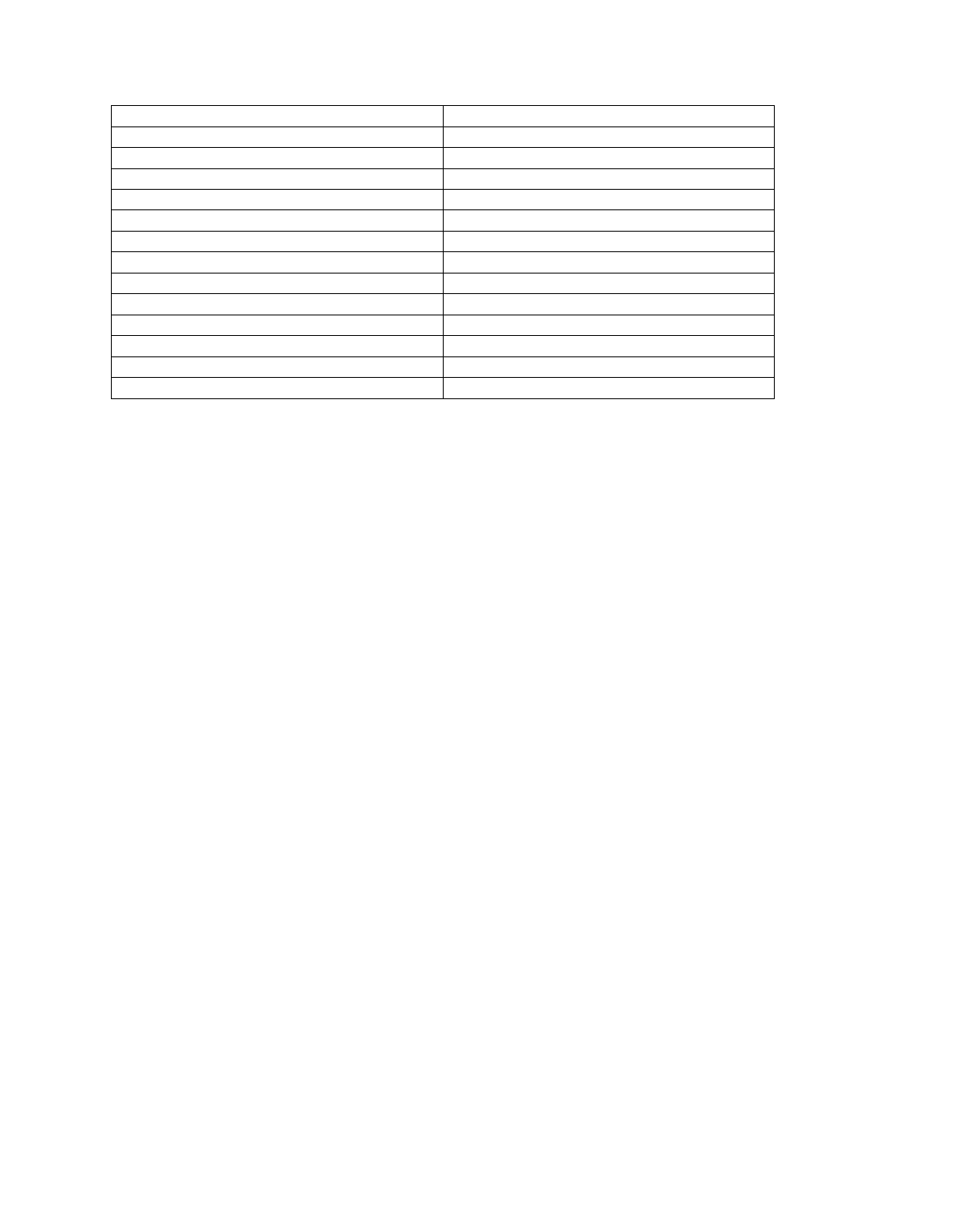## **4.5 Debrief Record Sheet**

The debrief form below has a column for actions. Recording and following up actions will ensure that learnings form part of the Plan amendments and Ministerial (or departmental) Roles and Responsibility Plans. Follow up on actions will also be a part of any future audit of Kiribati's Disaster Risk Management Arrangements.

Debriefs are a powerful tool for change and promoting 'best practice' and simple training sessions can assist facilitators get the most out of debrief sessions.

| .Date |                                      |
|-------|--------------------------------------|
|       | Please forward to NDRMO through your |
|       | Secretary                            |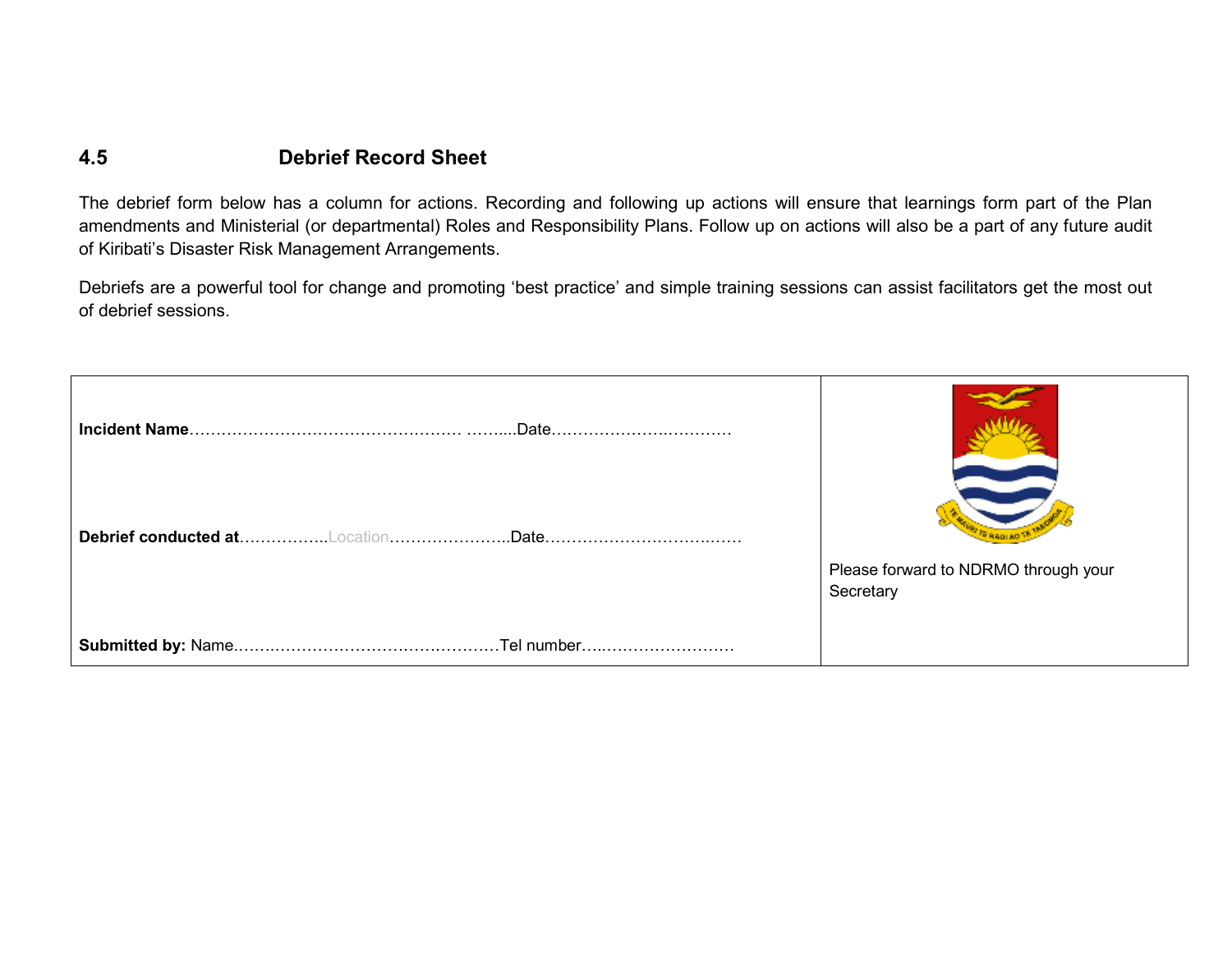# Part 1: Things that went well

| Described issue or situation that existed | Explain why it went well<br>What factors made the situation successful?<br>$\bullet$<br>What particular aspects led you to regard it as going well?<br>$\bullet$<br>Are there lessons that can be applied to other incidents?<br>$\bullet$ | Action |  |
|-------------------------------------------|--------------------------------------------------------------------------------------------------------------------------------------------------------------------------------------------------------------------------------------------|--------|--|
|                                           |                                                                                                                                                                                                                                            |        |  |
|                                           |                                                                                                                                                                                                                                            |        |  |
|                                           |                                                                                                                                                                                                                                            |        |  |
|                                           |                                                                                                                                                                                                                                            |        |  |
|                                           |                                                                                                                                                                                                                                            |        |  |
|                                           |                                                                                                                                                                                                                                            |        |  |
|                                           |                                                                                                                                                                                                                                            |        |  |
|                                           |                                                                                                                                                                                                                                            |        |  |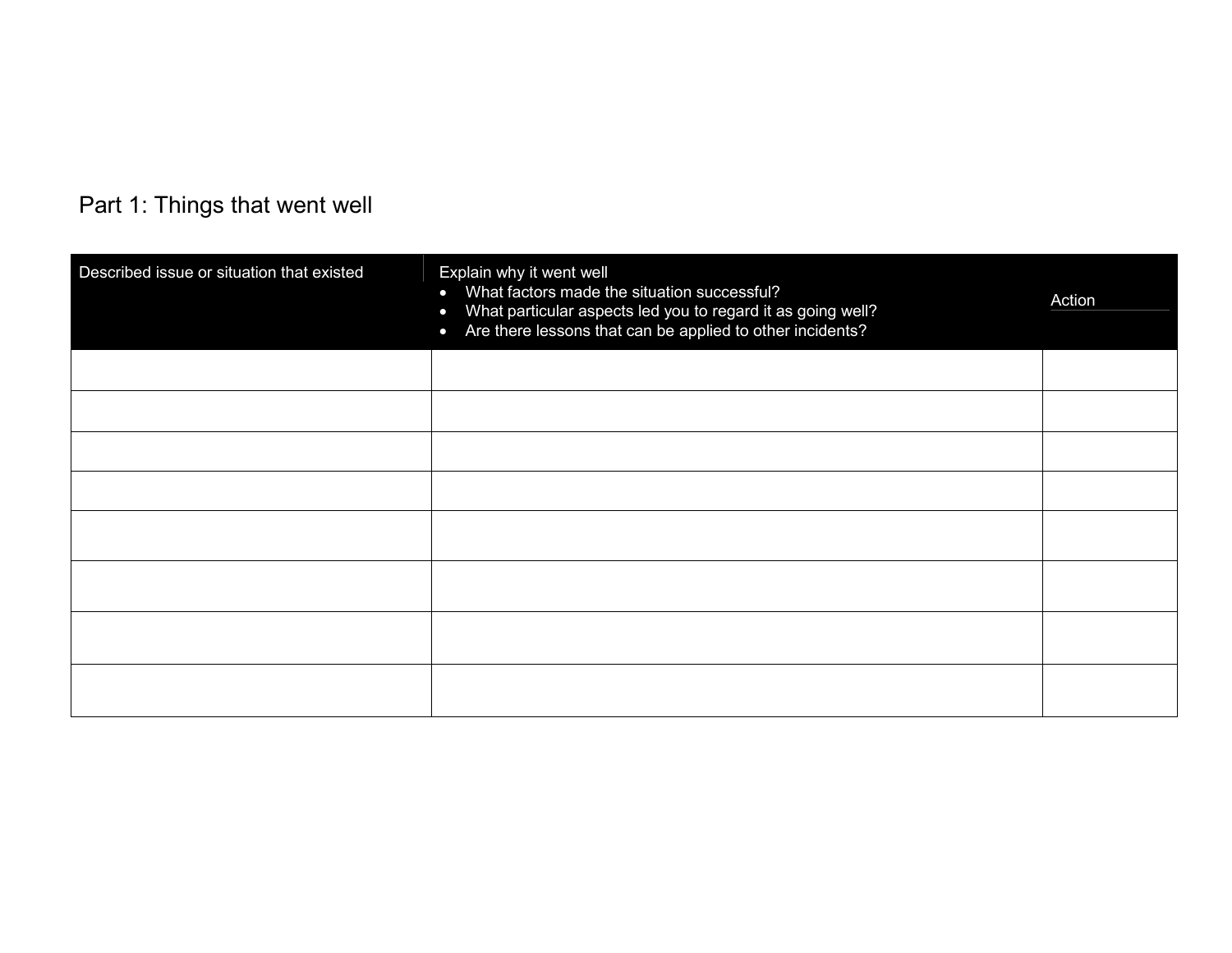# Part 2: Areas that need improvement

| Describe issue or situation that<br>existed | Describe actions<br>taken during incident<br>to improve situation                  |                                             | locally post incident to<br>improve situation                        |             | Describe actions taken  Further suggestions for improvement                        |        | Action |
|---------------------------------------------|------------------------------------------------------------------------------------|---------------------------------------------|----------------------------------------------------------------------|-------------|------------------------------------------------------------------------------------|--------|--------|
|                                             | Impact of actions<br><b>Successful</b><br><b>Partially Successful</b><br>No Impact | $\mathbf{s}$<br>$\mathsf P$<br>$\mathsf{N}$ | Impact of actions<br>Successful<br>Partially Successful<br>No Impact | S<br>P<br>N | Level at which action for improvement<br>required<br>Island<br>Tarawai<br>National | F<br>N |        |
|                                             |                                                                                    |                                             |                                                                      |             |                                                                                    |        |        |
|                                             |                                                                                    |                                             |                                                                      |             |                                                                                    |        |        |
|                                             |                                                                                    |                                             |                                                                      |             |                                                                                    |        |        |
|                                             |                                                                                    |                                             |                                                                      |             |                                                                                    |        |        |
|                                             |                                                                                    |                                             |                                                                      |             |                                                                                    |        |        |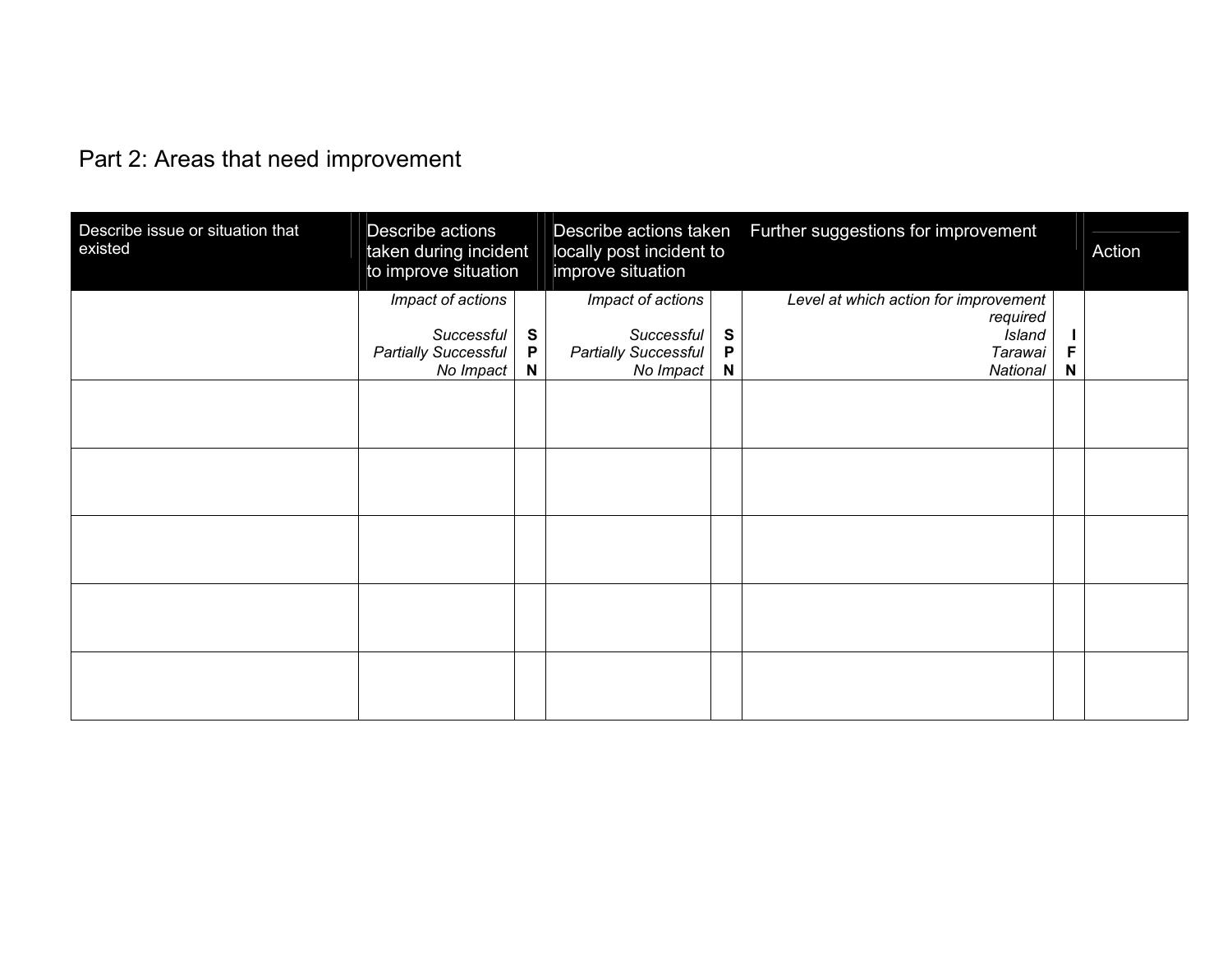# **5 NDRMO Position Description**

## Kiribati National Disaster Management Office

| Date:              | 18 September 2010          |
|--------------------|----------------------------|
| <b>Position:</b>   | Disaster Manager           |
| Office:            | Office of the Berititenti  |
| <b>Reports to:</b> | Secretary to the President |
| Incumbent:         |                            |

#### **Role Statement**

The National Disaster Risk Management Office (NDRMO) is the primary office for disaster risk management (DRM) strategy and programs. Responsibility for such matters rests with the Disaster Manager, ultimate accountability invested in the Secretary to the President. The NDRMO supports and advises the National Disaster Risk Management Council and Ministries in fulfilling their duties under the National Disaster Act 1993 and the Kiribati National Disaster Risk Management Plan.

## **Role of the Disaster Manager**

- 1. Responsible for coordinating the disaster risk management strategy, plans and programs for the government of Kiribati and maintaining compliance with Disaster Act 1993.
- 2. Coordinate the annual review of the National Disaster Risk Management Plan and associated subordinate plans
- 3. Implement such strategies and policies as directed by the National Disaster Risk Management Committee
- 4. Provide technical assistance to all ministries and departments in the maintenance of associated disaster plans and roles and responsibility plans.
- 5. Act as Secretariat to the National Disaster Risk Management Council
- 6. Act as Secretariat and Advisor to the Exercise Management Committee
- 7. Chair the Government Training and Awareness Policy Group
- 8. Government Liaison Officer on the Community Disaster Risk Management Training and Awareness Committee.

**Main Functions of the NDMO in times of emergency or disaster**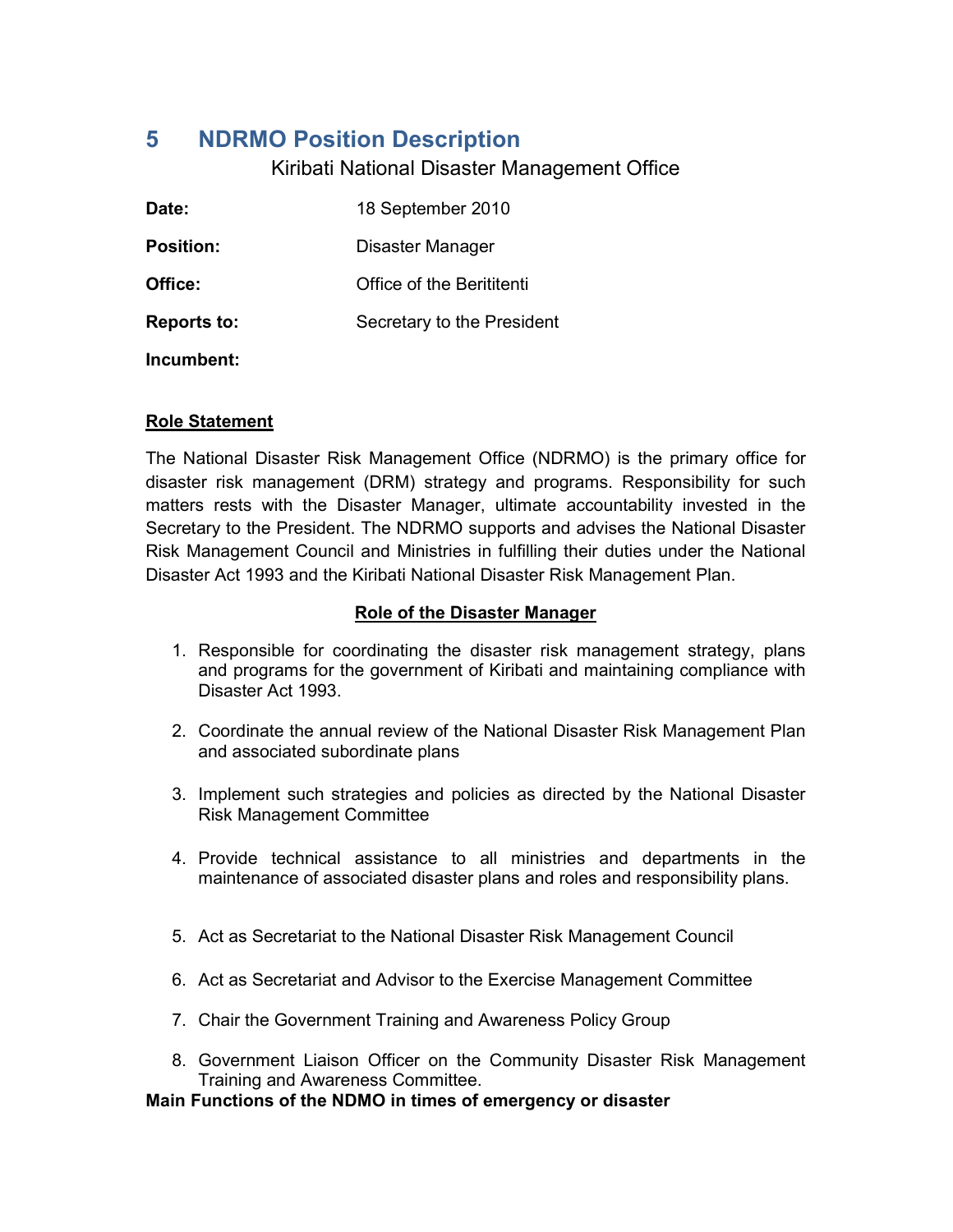- 9. Carry out tasks and responsibilities handed down by the National Disaster Risk Management Committee
- 10. Advise the National Disaster Risk Management Committee on all matters related to a disaster
- 11. Assist in the coordination of international relief.

#### **Training**

- 12. Identify and evaluate the requirement for disaster risk management training in government and develop an annual training and awareness program
- 13. Identify existing regional courses appropriate to the requirements of Kiribati and coordinate selection of participants.
- 14. Maintain DRM training records of staff who have attended regional disaster related training and education courses
- 15. Develop and maintain a DRM training capability within government to assist in maintaining key competencies amongst staff
- 16. Advise the Exercise Committee on Government priorities in the maintenance and testing of key plans and functions related to DRM preparedness.
- 17. Advise the Ministry of Education on government priorities for the delivery of disaster preparedness training and awareness programs within the school curriculum
- 18. Monitor the delivery of community training and awareness programs as developed by government divisions and other agencies, and report on their adequacy to the NDRMC

#### **Liaison**

- 19. Function as the liaison point in disaster risk management issues with ministries in both emergency and non-emergency times
- 20. Liaise with Ministries and Island Disaster Committees in the review and maintenance of roles and responsibility plans
- 21. Represent Kiribati at meetings, conferences, workshops and other disaster related forums to ensure the NDRMO keeps abreast with current disaster risk management practices and developments